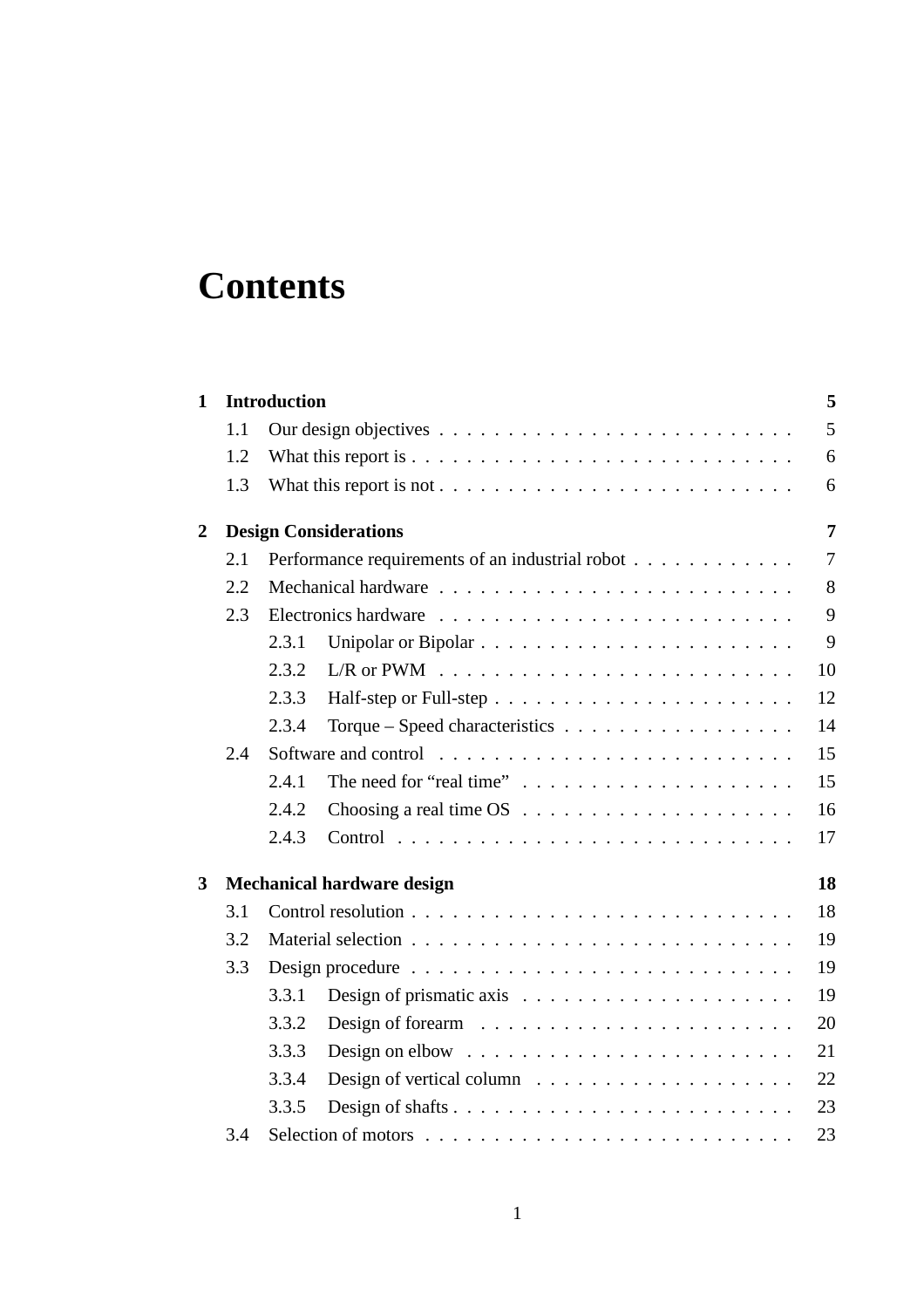| $\overline{\mathbf{4}}$ |                | <b>Electronics hardware design</b>                                                     | 24 |  |  |  |  |  |  |
|-------------------------|----------------|----------------------------------------------------------------------------------------|----|--|--|--|--|--|--|
|                         | 4.1            | The power driver $\dots \dots \dots \dots \dots \dots \dots \dots \dots \dots \dots$   | 24 |  |  |  |  |  |  |
|                         | 4.2            | The phase translator $\ldots \ldots \ldots \ldots \ldots \ldots \ldots \ldots \ldots$  | 26 |  |  |  |  |  |  |
|                         | 4.3            |                                                                                        | 28 |  |  |  |  |  |  |
| 5                       | <b>Control</b> |                                                                                        | 31 |  |  |  |  |  |  |
|                         | 5.1            | The link coordinate diagram $\ldots \ldots \ldots \ldots \ldots \ldots \ldots$         | 31 |  |  |  |  |  |  |
|                         | 5.2            | The arm matrix $\ldots \ldots \ldots \ldots \ldots \ldots \ldots \ldots \ldots \ldots$ | 31 |  |  |  |  |  |  |
|                         | 5.3            |                                                                                        | 33 |  |  |  |  |  |  |
|                         | 5.4            |                                                                                        | 34 |  |  |  |  |  |  |
|                         | 5.5            |                                                                                        | 35 |  |  |  |  |  |  |
| 6                       |                | Software design                                                                        | 38 |  |  |  |  |  |  |
|                         | 6.1            |                                                                                        | 38 |  |  |  |  |  |  |
|                         | 6.2            |                                                                                        | 39 |  |  |  |  |  |  |
|                         | 6.3            |                                                                                        |    |  |  |  |  |  |  |
|                         |                | The motion controller EMCMOT<br>6.3.1                                                  | 40 |  |  |  |  |  |  |
|                         |                | 6.3.2<br>Discrete I/O controller EMCIO                                                 | 42 |  |  |  |  |  |  |
|                         |                | 6.3.3                                                                                  | 42 |  |  |  |  |  |  |
|                         |                | 6.3.4                                                                                  | 43 |  |  |  |  |  |  |
| 7                       |                | <b>Robot capabilities</b>                                                              | 45 |  |  |  |  |  |  |
| 8                       |                | <b>Scope of application</b>                                                            | 48 |  |  |  |  |  |  |
| 9                       |                | <b>Costs involved</b>                                                                  | 49 |  |  |  |  |  |  |
|                         |                | <b>10 Conclusion</b>                                                                   | 50 |  |  |  |  |  |  |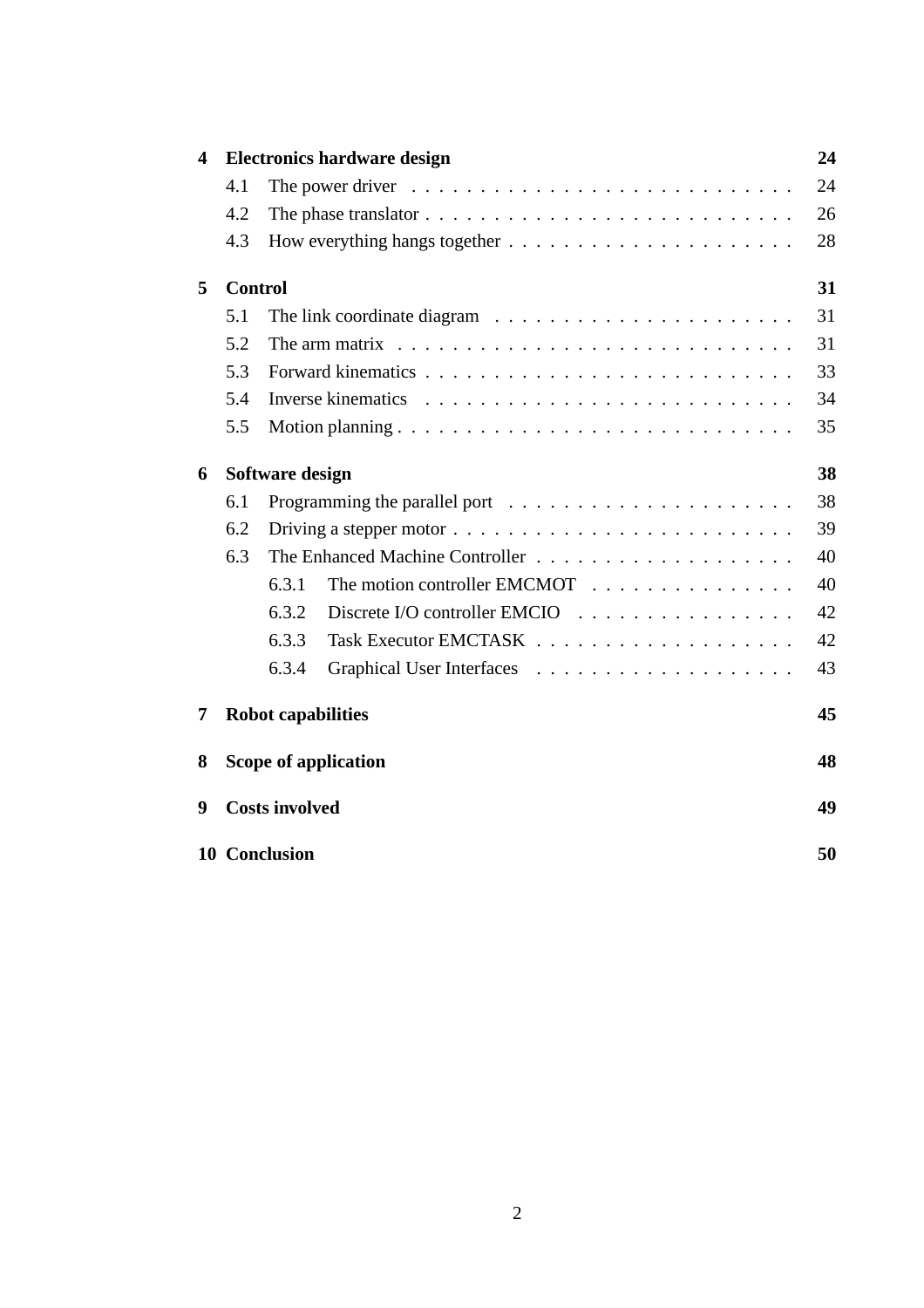# **List of Figures**

| 2.1 |                                                                                            | 10 |
|-----|--------------------------------------------------------------------------------------------|----|
| 2.2 |                                                                                            | 11 |
| 2.3 |                                                                                            | 12 |
| 2.4 |                                                                                            | 12 |
| 2.5 |                                                                                            | 13 |
| 2.6 |                                                                                            | 13 |
| 2.7 |                                                                                            | 14 |
| 2.8 |                                                                                            | 15 |
| 3.1 | Load on the forearm                                                                        | 20 |
| 3.2 |                                                                                            | 21 |
| 3.3 |                                                                                            | 22 |
| 4.1 |                                                                                            | 25 |
| 4.2 |                                                                                            | 26 |
| 4.3 |                                                                                            | 27 |
| 4.4 |                                                                                            | 28 |
| 4.5 |                                                                                            | 28 |
| 4.6 |                                                                                            | 29 |
| 4.7 | The actual circuit $\ldots \ldots \ldots \ldots \ldots \ldots \ldots \ldots \ldots \ldots$ | 29 |
| 4.8 |                                                                                            | 30 |
| 5.1 | The link coordinate diagram $\ldots \ldots \ldots \ldots \ldots \ldots \ldots$             | 32 |
| 6.1 |                                                                                            | 41 |
| 6.2 |                                                                                            | 44 |
| 7.1 | Work envelope $\ldots \ldots \ldots \ldots \ldots \ldots \ldots \ldots \ldots$             | 46 |
| 7.2 |                                                                                            | 47 |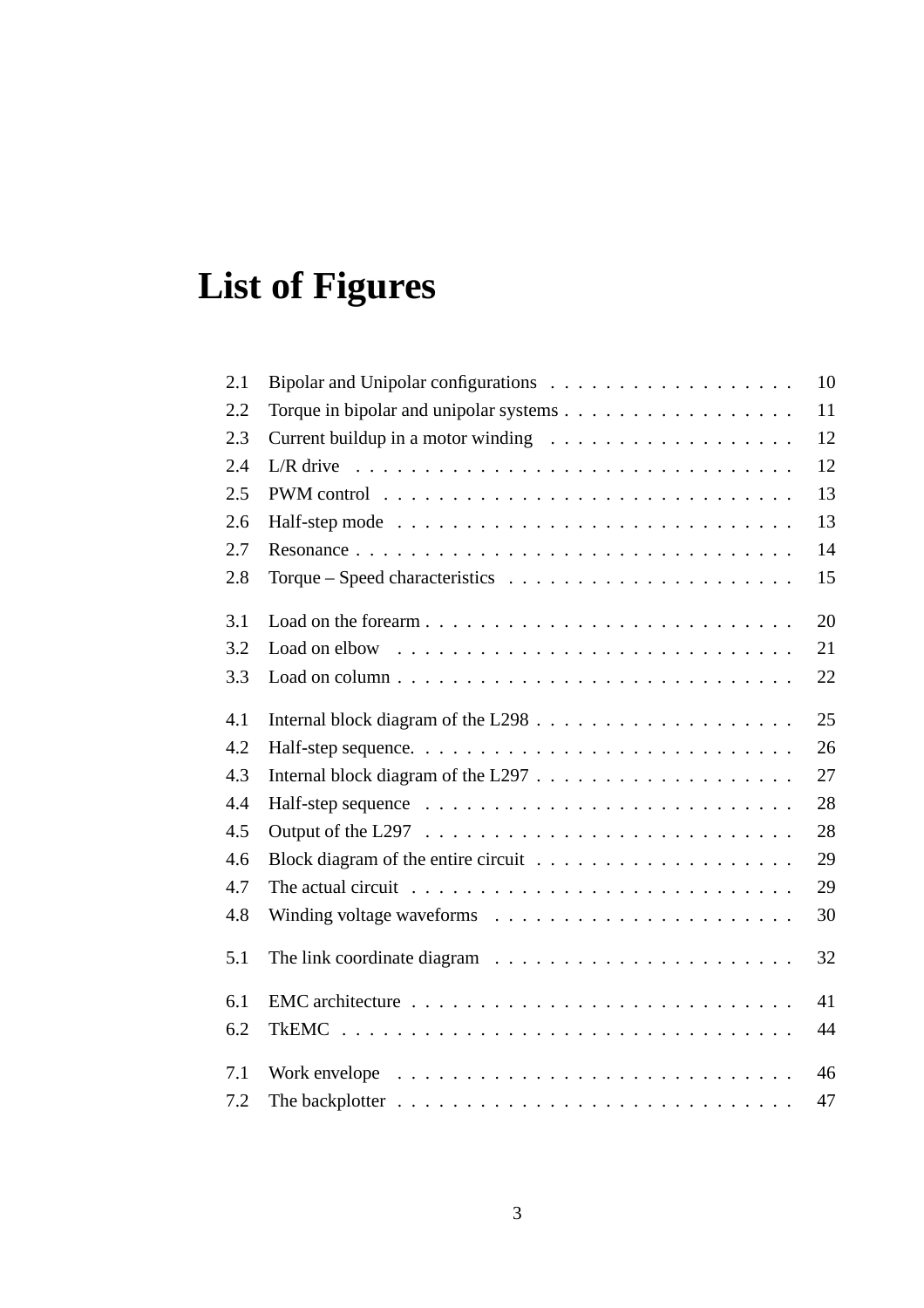### **A special mention...**

We would like to gratefully acknowledge the contribution of the Sarai/CSDS foundation, New Delhi.

Our project was selected for their FLOSS (Free/Libre Open Source Software Initiatives) Independent Fellowship Programme.

The fellowship entitled us to a grant which was instrumental in covering the cost of our project.

A brief introduction to Sarai and their activities is given below, in their very own words.

*The Sarai programme of the Centre of the Study of Developing Societies, is committed to developing a public architecture for creating knowledge and creative communities. In keeping with this commitment, we seek to develop a distributed network of scholars, writers, practitioners and programmers who are motivated to make the materials and outcome of research available for public access and circulation, with the understanding that an imaginative engagement with social experience will be fostered by a sharing of information, ideas, research materials and resources. We see our system of independent fellowships as a resource that will be built on by many people working either individually or in groups, but with a sense of collective endeavor and public purpose.*

Further information about the Sarai initiative can be found at

http://www.sarai.net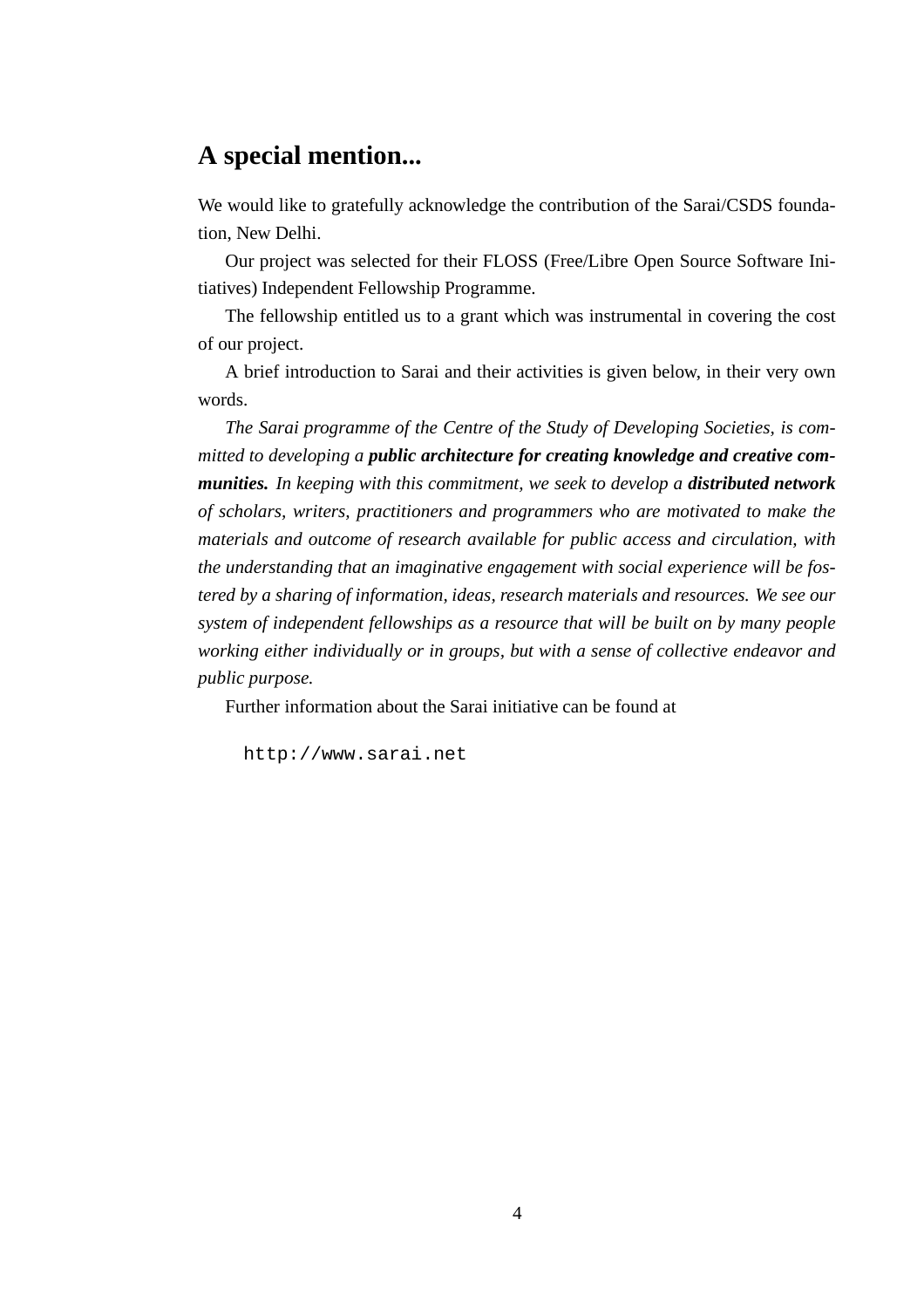## **Introduction**

A SCARA robot is a 4 DOF horizontal-jointed robot. SCARA stands for Selective Compliance Assembly Robotic Arm. These robots are generally used for vertical assembly and other operations in parallel planes. Selective compliance is a characteristic feature which is extremely useful in assembly operations requiring insertion of objects into holes (e.g. pegs or screws). The SCARA is extremely stiff in the vertical direction but has some lateral "give" (i.e. compliance), thereby facilitating the insertion process. Commercial SCARA robots include the Adept One robot, the IBM 7545 robot, the Intelledex 440 robot and the Rhino SCARA robot.

This report presents detail of the design and implementation of a SCARA robot which we have built as our final year project. However, before plunging into the technical detail, it will be worth the while to examine some preliminary issues.

### **1.1 Our design objectives**

The goal of our project was to develop an industrial strength SCARA with an optimum balance of economy and performance. Robotics as an application oriented technology has yet to make major inroads in India. We believe that with the availability of low cost, flexible automation this scenario is bound to change for the better.

Although performance is critical, we have, at times assigned a greater priority to the economic constraints. This is consistent with our belief that once the control theory is fully developed, performance varies directly with the quality of hardware components used. Thus, we have concentrated on developing the control aspects of the robot to the maximum extent. This approach, while agreeing excellently with our monetary limits, has resulted in an eminently usable SCARA robot with a highly modular design. To give an immediate example, we have used stepping motors in the joint actuators,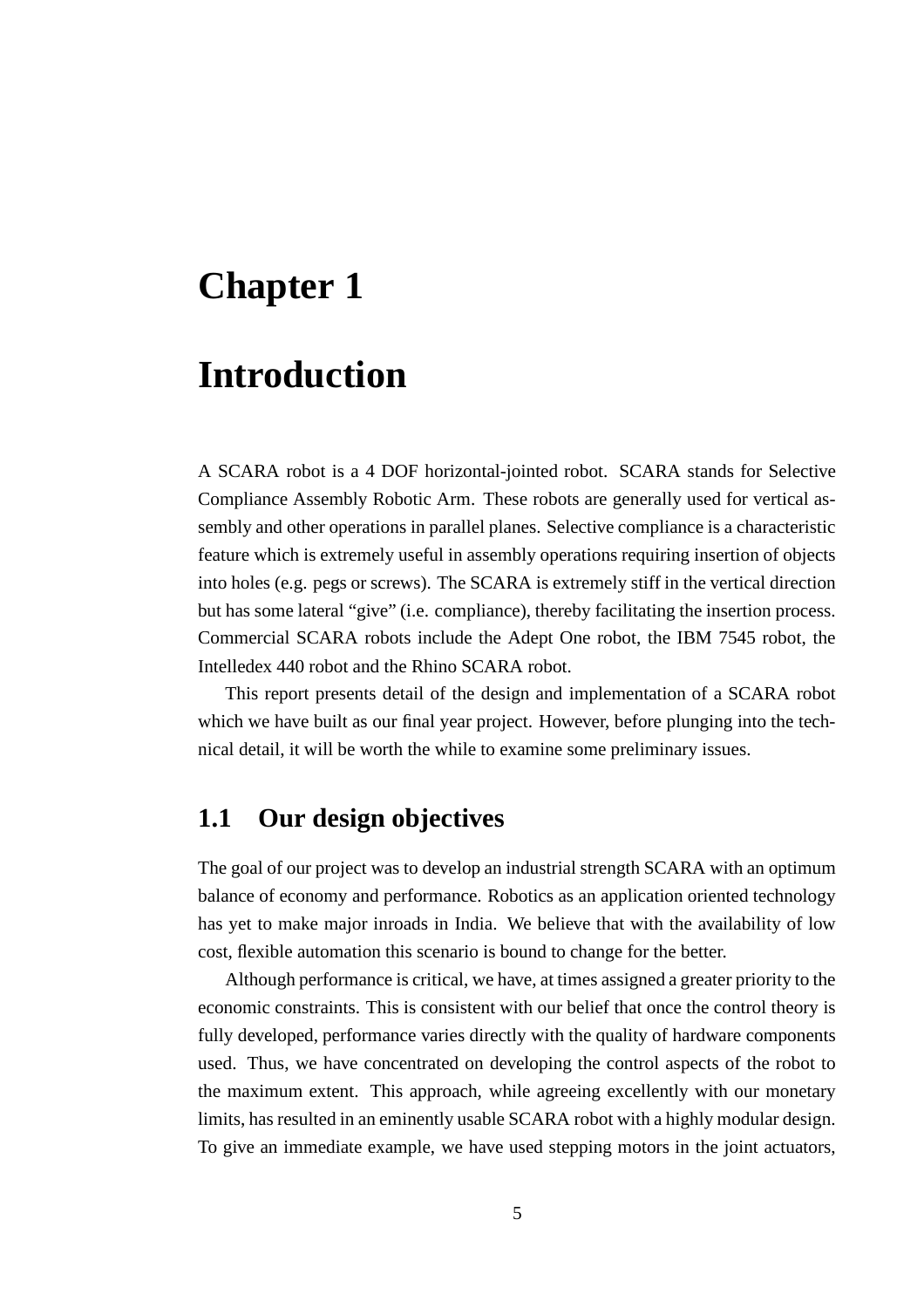although the software deals equally well with servo, brush-less DC or even other 3 phase motors with assorted electronics.

All the controls have been implemented using a standard personal computer. A desktop PC is an incredibly powerful (and an incredibly under-utilized) machine and a significant design goal was to take full advantage of this preexisting power. The parallel port interface would be exclusively utilized.

Another issue was standardization. We have exclusively used free<sup>1</sup> software for this project and we conform to the relevant open standards as closely as possible. Continuing in the same vein, we did not intend to write a new programming language for our robot. The EIA-RS274D commonly known as G-codes (or Gerber codes) are already an established standard in the CNC machine tool industry. Naturally, an important design goal was to ensure that the robot could be programmed using G-codes. This implies *continuous path* control.

Finally, the SCARA configuration, although ideally suited for assembly tasks, need not be limited to it. Our robot should work with a variety of end effectors and be able to carry out many other tasks within its configuration limits.

### **1.2 What this report is**

This report details the complete design and implementation of our SCARA robot. We present everything from the design considerationsto the hardware used, the choices we had to make along the way, the problems we faced and how we overcame them. Relevant figures, full-length diagrams, algorithms and mathematics have been included wherever necessary. This report should act as a complete reference and guide to understanding the constructional and functional aspects of our robot.

### **1.3 What this report is not**

This report is not a general purpose reference on robotics. We have not attempted to explain every single detail here, nor are basic concepts covered. We (justly) assume that the reader is already familiar with fundamentals of robotics. Hence, only those aspects that are pertinent to our robot are dealt with. We would direct the new and eager reader to references<sup>[1, 2, 3, 4]</sup> since they cover the basic theory far better than we can hope to.

<sup>&</sup>lt;sup>1</sup>When we say 'free'', we are referring to *freedom*, not price.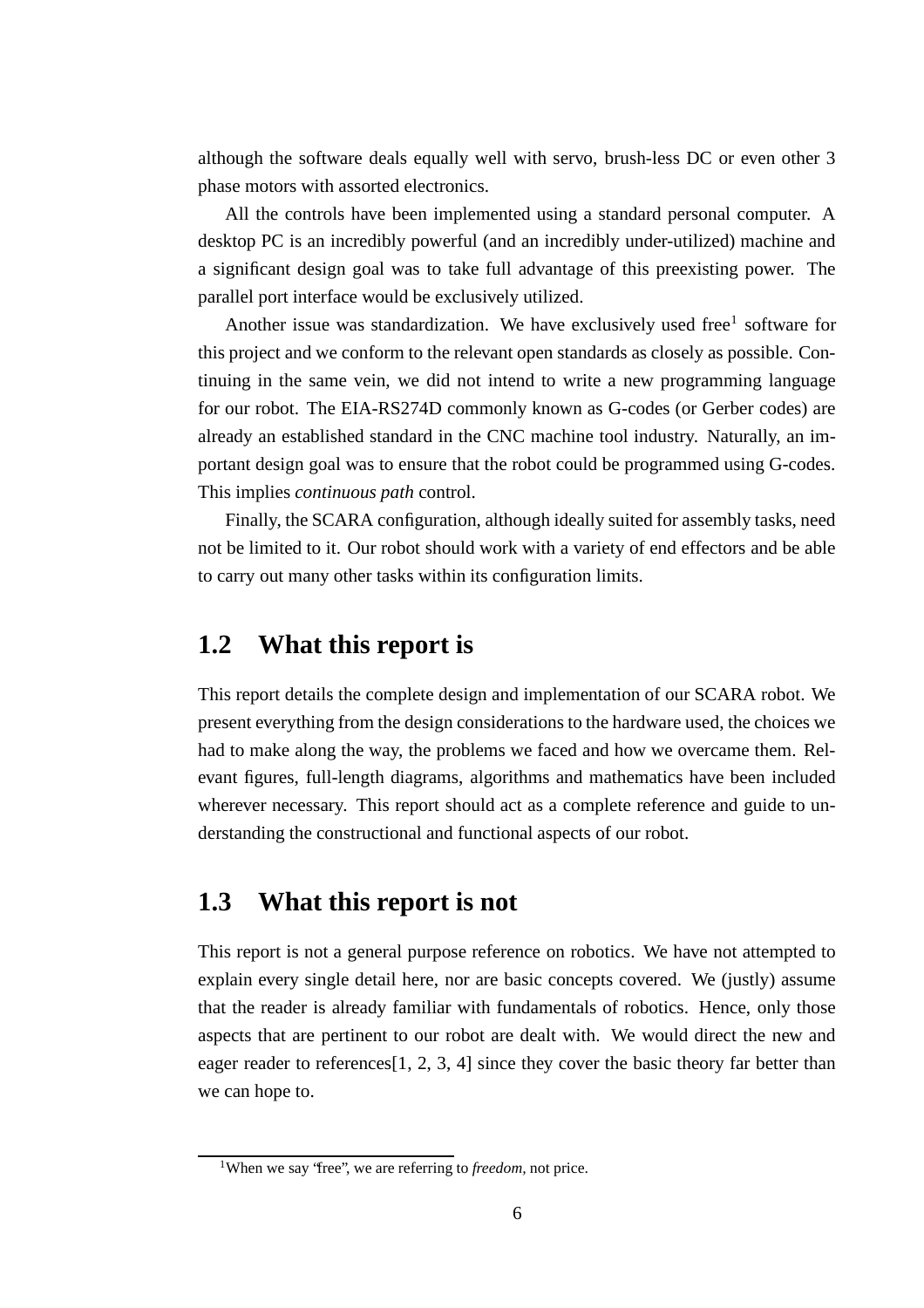## **Design Considerations**

In this section, we present some of the preliminary thought that went ahead of the actual design.

### **2.1 Performance requirements of an industrial robot**

Robots are designed to be highly accurate, precise and flexible machines. Robots in general and SCARA robots in particular, are used as replacements for human operators. This can be for a variety of reasons, but an important feature of using robots is that they almost always do the job better than a human operator. In order to achieve this important goal, the robot needs to conform to certain minimum standards of performance. To give an idea, some of the specifications of the Adept One XL SCARA robot are described below. This particular robot was chosen because it enjoys wide commercial success.

#### **Reach** 800mm

#### **Joint Range**

- Joint 1:  $\pm 150^\circ$
- Joint 2:  $\pm 140^\circ$
- Joint 3: 203mm
- Joint 4:  $\pm 270^\circ$

#### **Maximum Joint Speed**

• Joint 1:  $650^{\circ}$  / sec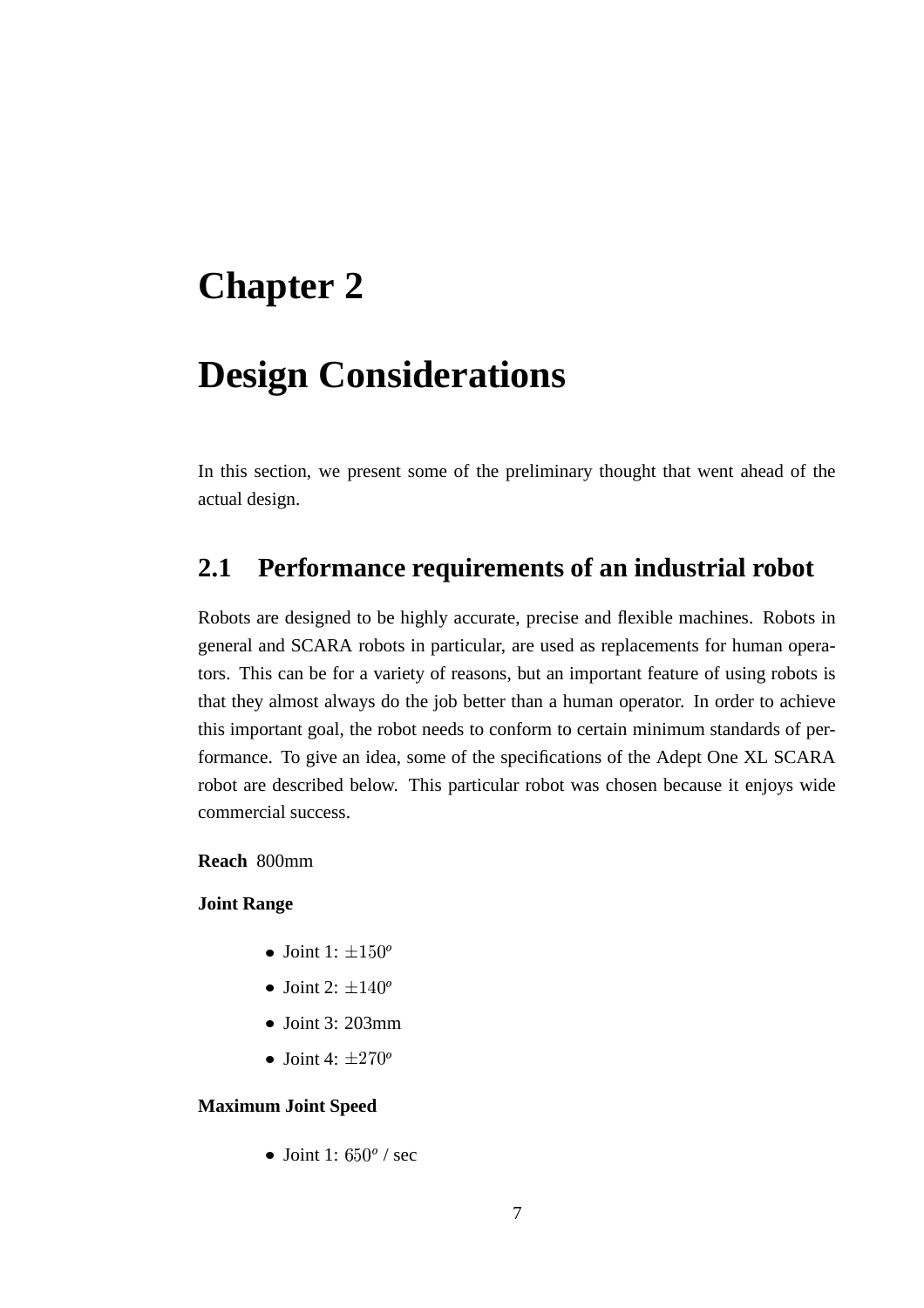- Joint 2:  $920^{\circ}$  / sec
- $\bullet$  Joint 3: 1,200mm / sec
- Joint 4:  $3300^{\circ}$  / sec

#### **Repeatability**

- (x,y):  $\pm 0.025$  mm
- (z):  $\pm 0.038 \text{ mm}$
- Theta:  $\pm 0.05^{\circ}$

#### **Maximum Payload** 12 kg.

The reader will now be able to better appreciate the following sections.

### **2.2 Mechanical hardware**

The SCARA is a standard configuration among robots. Furthermore we did not design the robot strictly for a specific application. Hence at the preliminary phase, we only had the following points in mind:

- The robot should be as light and rigid as possible, within our economic constraints.
- Load capacity of 3 kg.
- A reach of 0.5 m.
- A control resolution of 0.5 mm.
- Maximum tip velocity of .
- Maximum tip acceleration of .

Also, we intend the robot to be used for more than just assembly tasks. This necessitates analog control of the prismatic axis. Hence, against the industrial norm of using pneumatic actuators, we opted for a ball-screw as the joint actuator.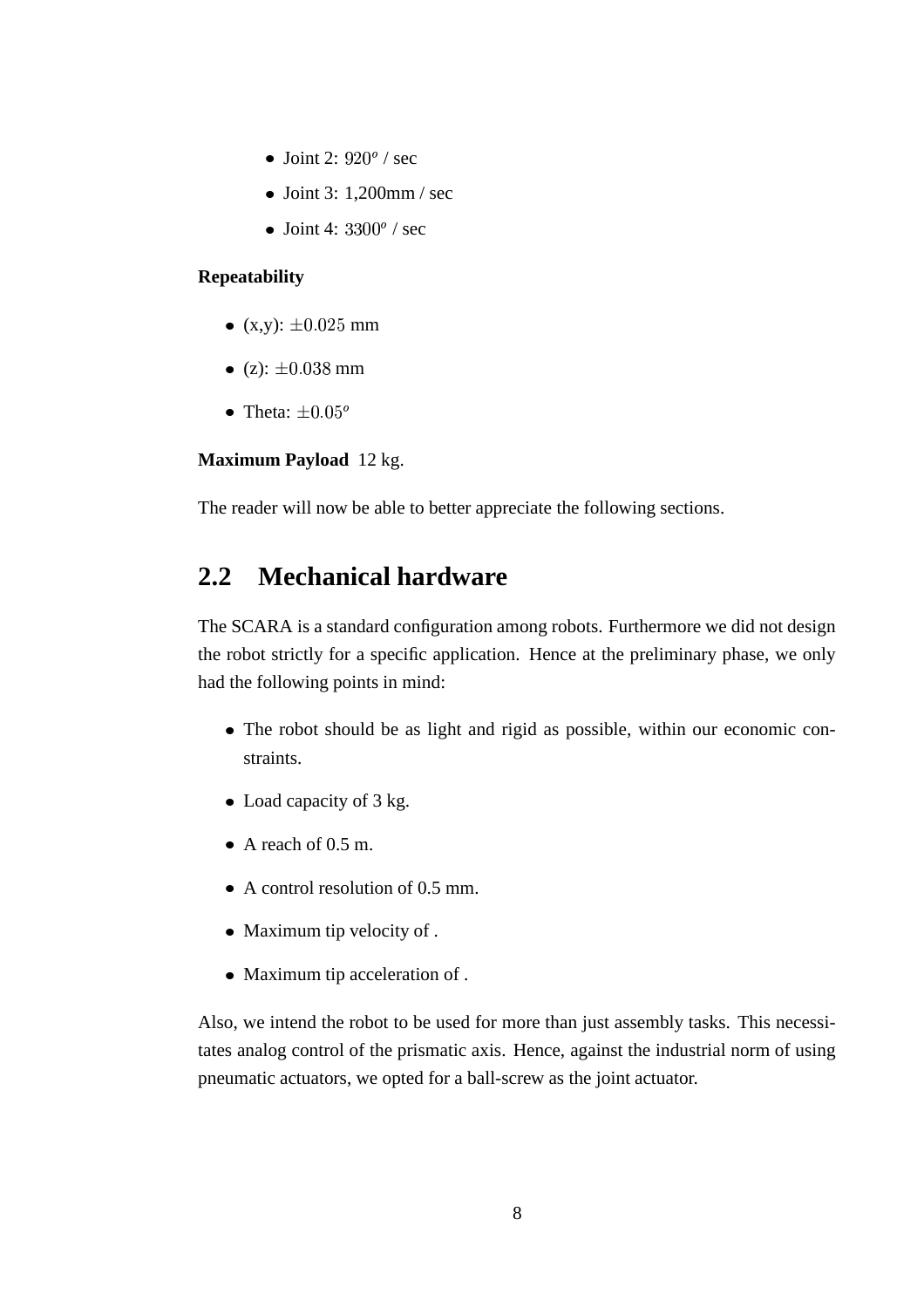### **2.3 Electronics hardware**

The electronics involved depends totally on the type of motors being used. In order to cut costs, we decided to use stepper motors in the joint actuators.

The major part of the electronics hardware therefore involves the design of the appropriate stepper motor control circuits. Apart from the control software used, this is the single most important factor, which can drastically affect the performance of the robot. Here, we concentrate exclusively on the stepper motor drivers.

Some of the initial choices faced were

- The type of motor: Unipolar or Bipolar.
- The drive principle: L/R or PWM
- The mode of operation: Half-step or Full-step.
- Torque speed characteristics.

Further details are given in the subsequent subsections.

#### **2.3.1 Unipolar or Bipolar**

A stepper motor moves one step when the direction of current flow in the field coil(s) changes, reversing the magnetic field in the stator poles. The difference between unipolar and bipolar motors lies in the way in which this reversal is achieved.

A bipolar motor has one field coil and two change over switches that are switched in the opposite direction. A unipolar motor has two separate field coils and a single change over switch. See fig. 2.1

The advantage of the bipolar circuit is that there is only one winding, with a good bulk factor (low winding resistance). The main disadvantages are the two changeover switches because in this case more semiconductors are needed.

Unipolar circuits need only one changeover switch. The enormous disadvantage, however, is that a double bifilar winding is required. This means that at a specific bulk factor the wire is thinner and the resistance is much higher.

Although the bipolar circuit is more complicated, we opted for it due to two overriding reasons

1. The bipolar circuit can drive both, bipolar as well as unipolar motors.

2. The bipolar circuit delivers more torque.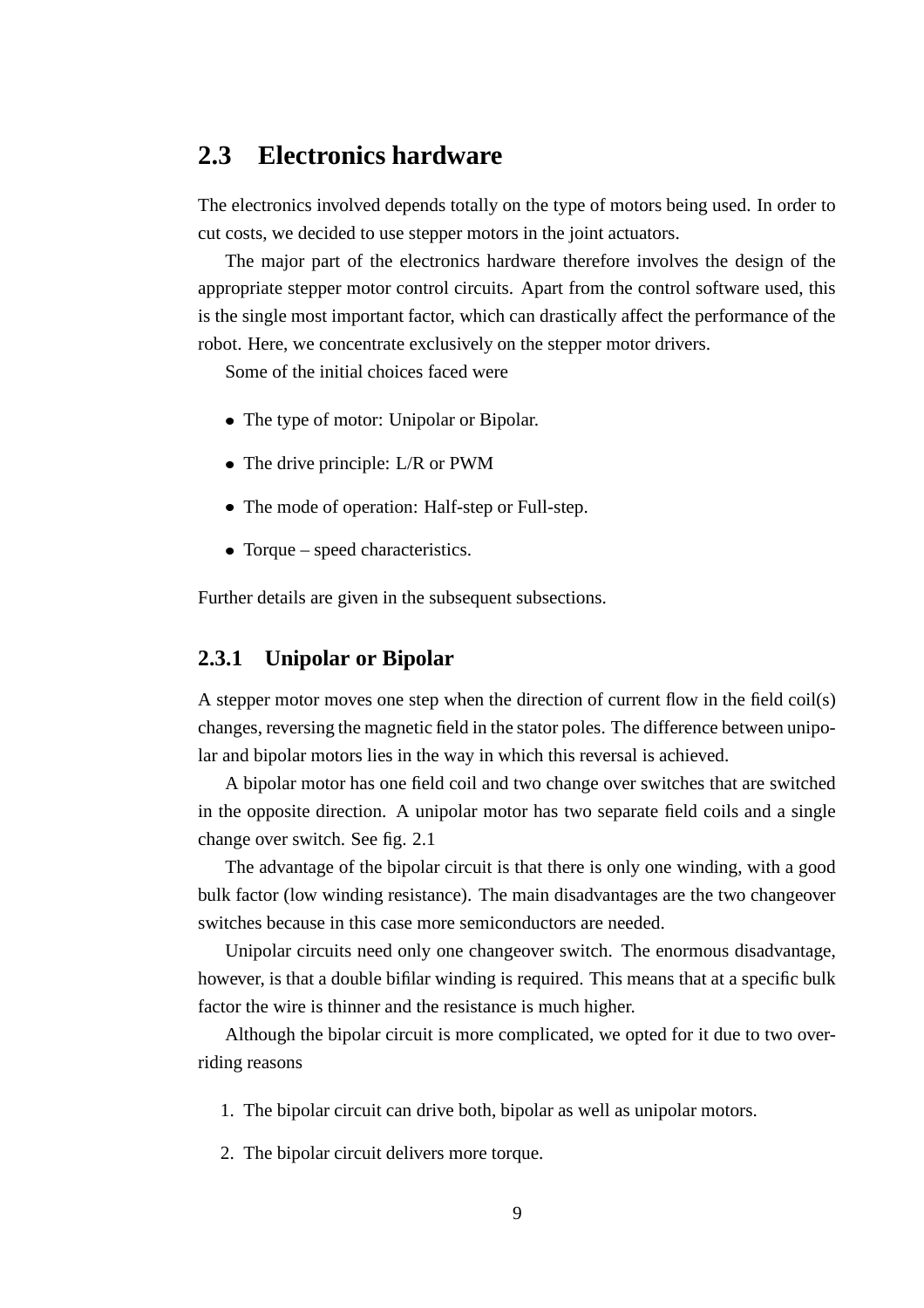

Figure 2.1: Bipolar and Unipolar configurations

The second point needs further explanation. The torque of a stepper motor is proportional to the magnetic field intensity of the stator windings. It may be increased only by adding more windings or by increasing the current.

A natural limit against any current increase is the danger of saturating the iron core. Much more important is the maximum temperature rise of the motor, due to the power loss in the stator windings. This is another advantage of the bipolar circuit, which, compared to the unipolar systems, has only half of the copper resistance because of the double cross-section of the wire. The winding current may be increased by a factor of  $\sqrt{2}$  and this produces a directly proportional effect on the torque. At their power loss limit, bipolar motors thus deliver about 40% more torque (fig. 2.2 ) than unipolar motors built on the same frame.

#### **2.3.2 L/R or PWM**

The speed of a stepper motor depends on the rate at which the coils are turned on and off, and is termed as the "step rate". The maximum step-rate and hence the maximum speed depends on the inductance of the stator coils. Fig. 2.3 shows the equivalent circuit of a stator winding and the relation between current rise time and winding inductance. With higher inductance, it takes longer time for the rated current to build up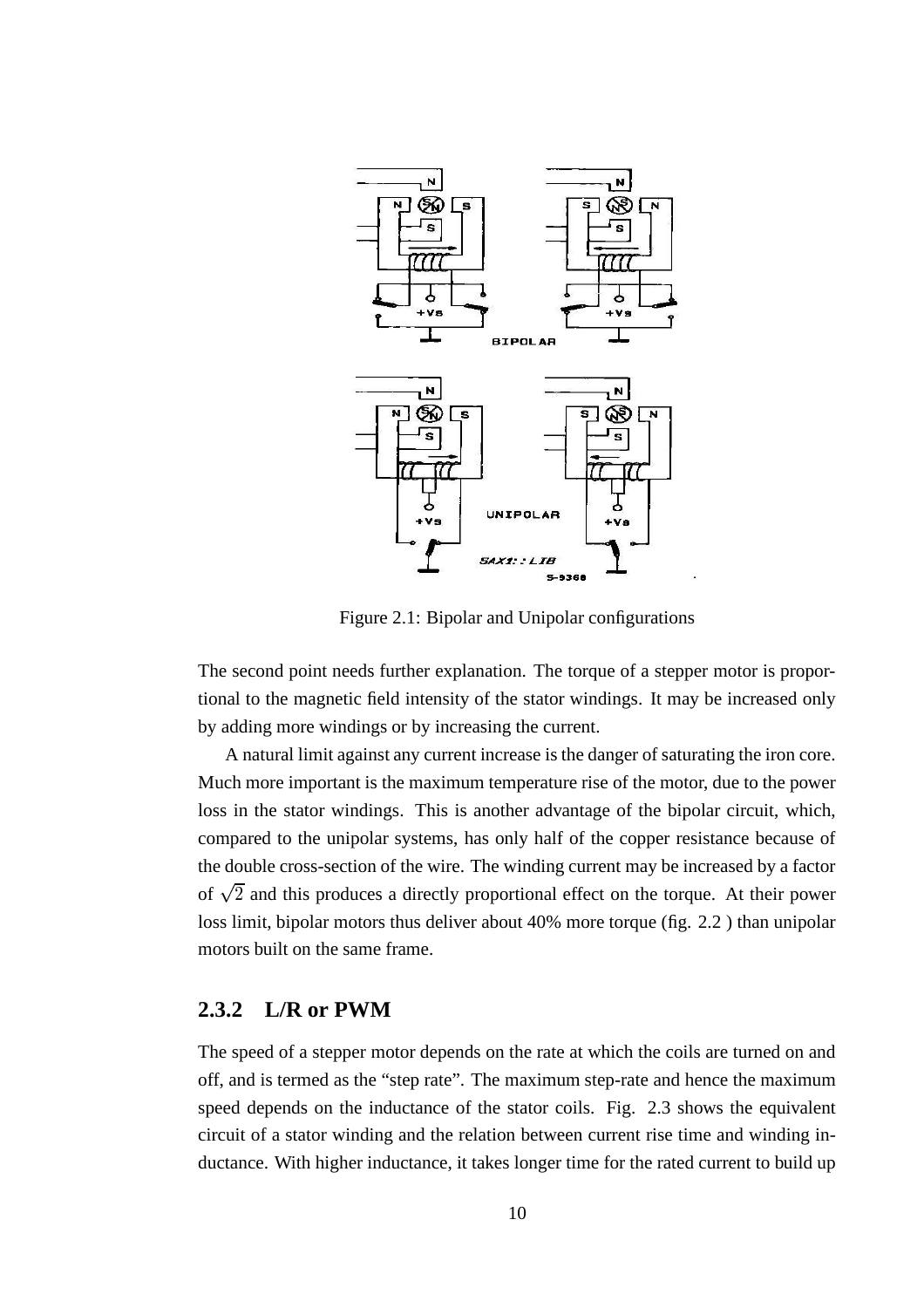

Figure 2.2: Torque in bipolar and unipolar systems

in a winding.

If the time between two step commands is lower than the current build up time, then the motor misses a step. Thus, motor current may never reach full-rated value, especially at high speeds, unless the voltage (Vs) across the terminals is high. In the simplest L/R drive (fig. 2.4), a transistor sequentially activates the windings to drive the motor. This type of drive performs poorly because the supply voltage must be low so that the steady state current is not excessive. As a result, the average winding current — and hence the torque — is very low at high motor drive speed. These problems can be overcome by introducing a series resistance, thereby increasing the overall value by a factor of four — giving an L/4R ratio — and also by increasing the supply voltage (fig. 2.4). Although this approach improves torque at high step rates, it is inefficient, because the series resistance constitutes a substantial waste of power. Thus, the L/R method, although conceptually simple, is not an elegant technique. It was thus rejected in favor of the PWM technique.

A constant current pulse-width-modulation (PWM) is an elegant solution to improve the motor's efficiency and torque speed characteristics. This method comprises of introducing a feedback loop to control the winding current. Now, linear constant current control is possible, but is rarely used because of high losses in the power stage.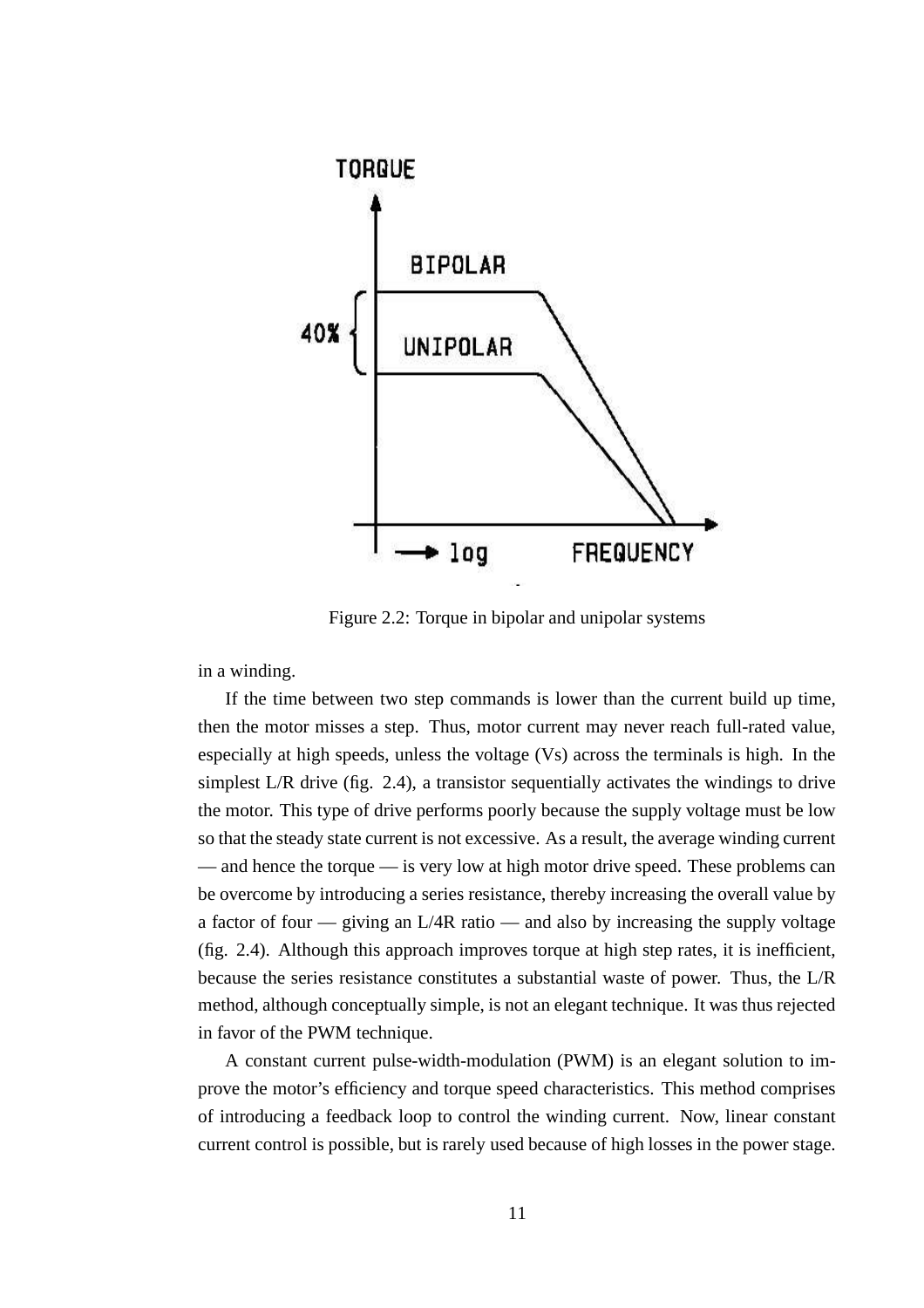

Figure 2.3: Current buildup in a motor winding



Figure 2.4: L/R drive

However, with the PWM scheme — a chopper circuit — not only is the L/R time constant problem solved, but power dissipation is reduced too. The conceptual diagram of a PWM circuit is shown in fig. 2.5.

#### **2.3.3 Half-step or Full-step**

Half-stepping is a technique by which finer positioning can be obtained from a motor. Consider fig. 2.6. When current flows in only one winding, the rotor aligns with the stator poles in positions 0,1,2 and 3. When current flows in both windings, the rotor aligns itself between two stator poles in positions  $\frac{1}{2}$ ,  $1\frac{1}{2}$ ,  $2\frac{1}{2}$  and  $3\frac{1}{2}$ . Thus, compared to full step, the number of steps are doubled.

An essential advantage of a stepper motor operating at half-step conditions is that its position resolution is increased by a factor of two. From a 1.8 degree motor, we obtain 0.9 degrees, which means 400 steps per revolution.

This is not the only reason the prefer half-step mode. It is often essential to avoid resonance in the motor. The rotor of the motor and the changing magnetic field of the stator form an equivalent spring-mass system, which may be stimulated to vibrate. During resonance, the motor torque drops to zero and the motor may lose position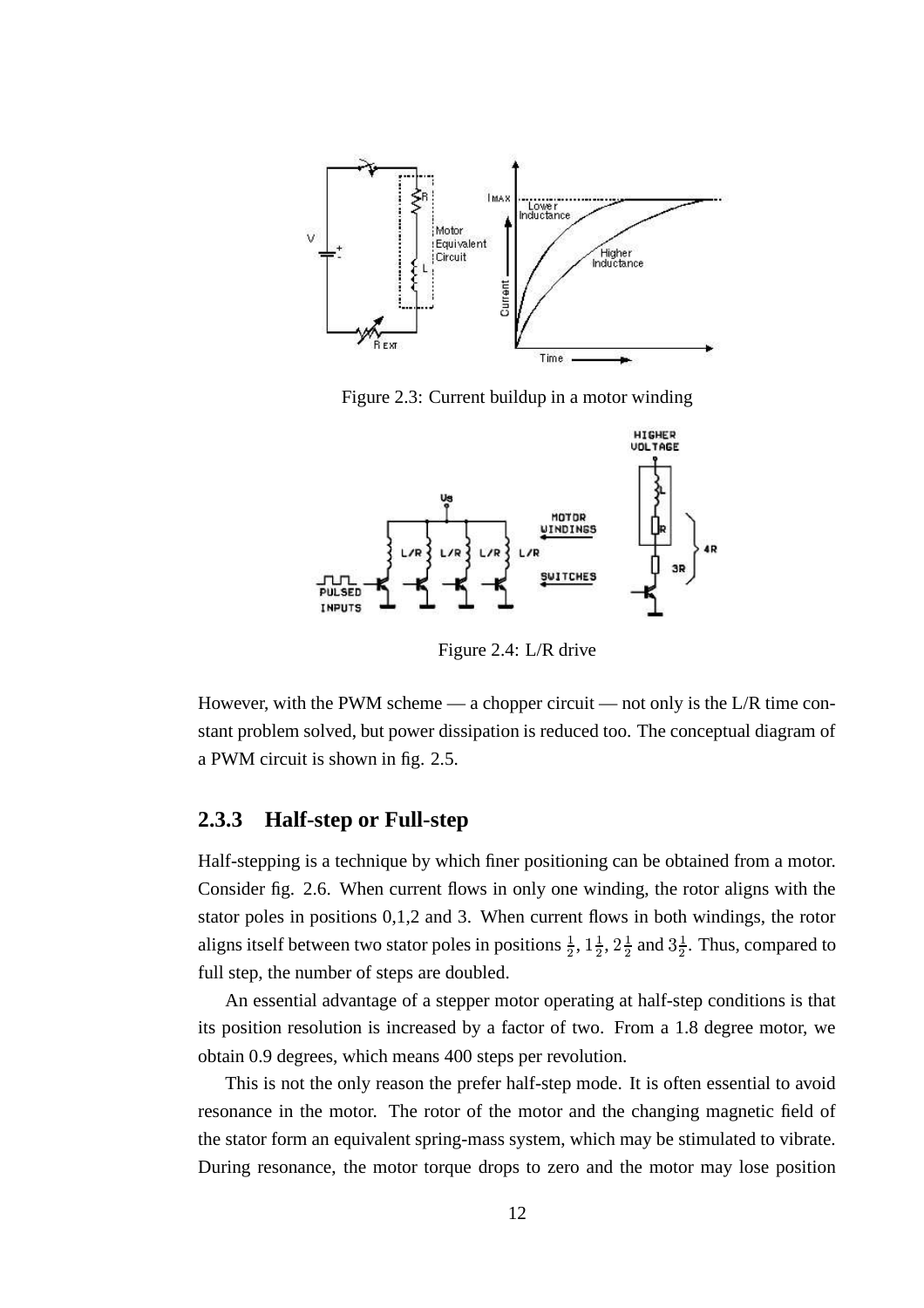

Figure 2.5: PWM control



Figure 2.6: Half-step mode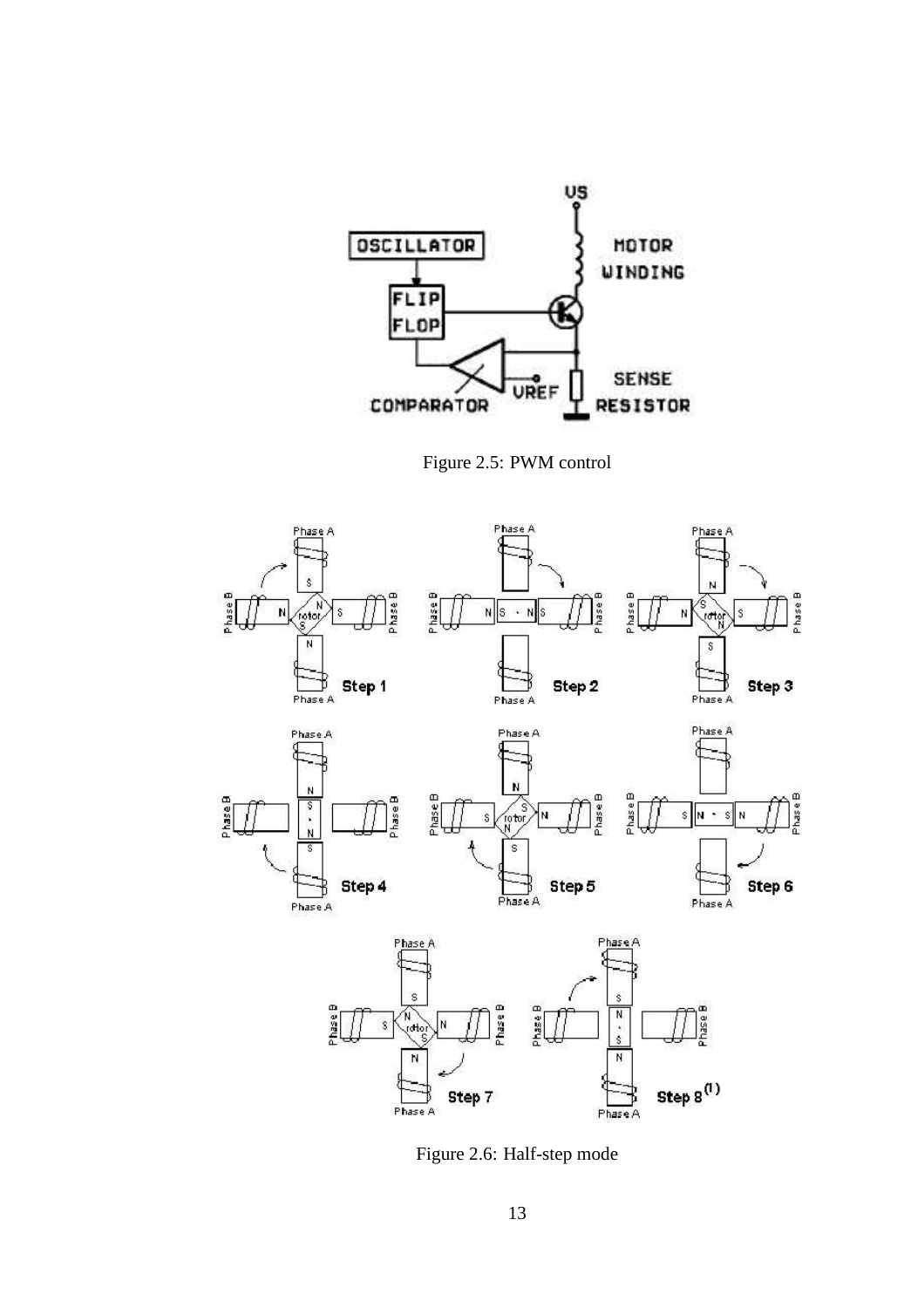

Figure 2.7: Resonance

completely. In practice, the load might deaden this system, but only if there is sufficient frictional force. Half-step mode has decreased chances of resonance, due to the fact that the rotation is only half as long resulting in less stimulation. Fig. 2.7 shows the response curves in half- and full-step modes.

However, the half-step mode has two major disadvantages.

- Twice as many clock pulses are needed, as compared to a full-step system.
- In the half-step position, the motor has only about half the torque of the full-step.

Despite these disadvantages, the half-step mode was chosen, for the sake of better positional accuracy. The justification is that modern computers are fast enough to generate high frequency clock pulses. Also, with proper mechanical gearing, the lost torque can be recovered. Of course, higher operating speeds will be needed, which is actually a help because at high speeds, the loss of torque decreases due to averaging effects.

#### **2.3.4 Torque – Speed characteristics**

An important point to be realized when working with steppers is that the torque is a function of speed, and as a general rule, the torque *decreases* as the speed increases.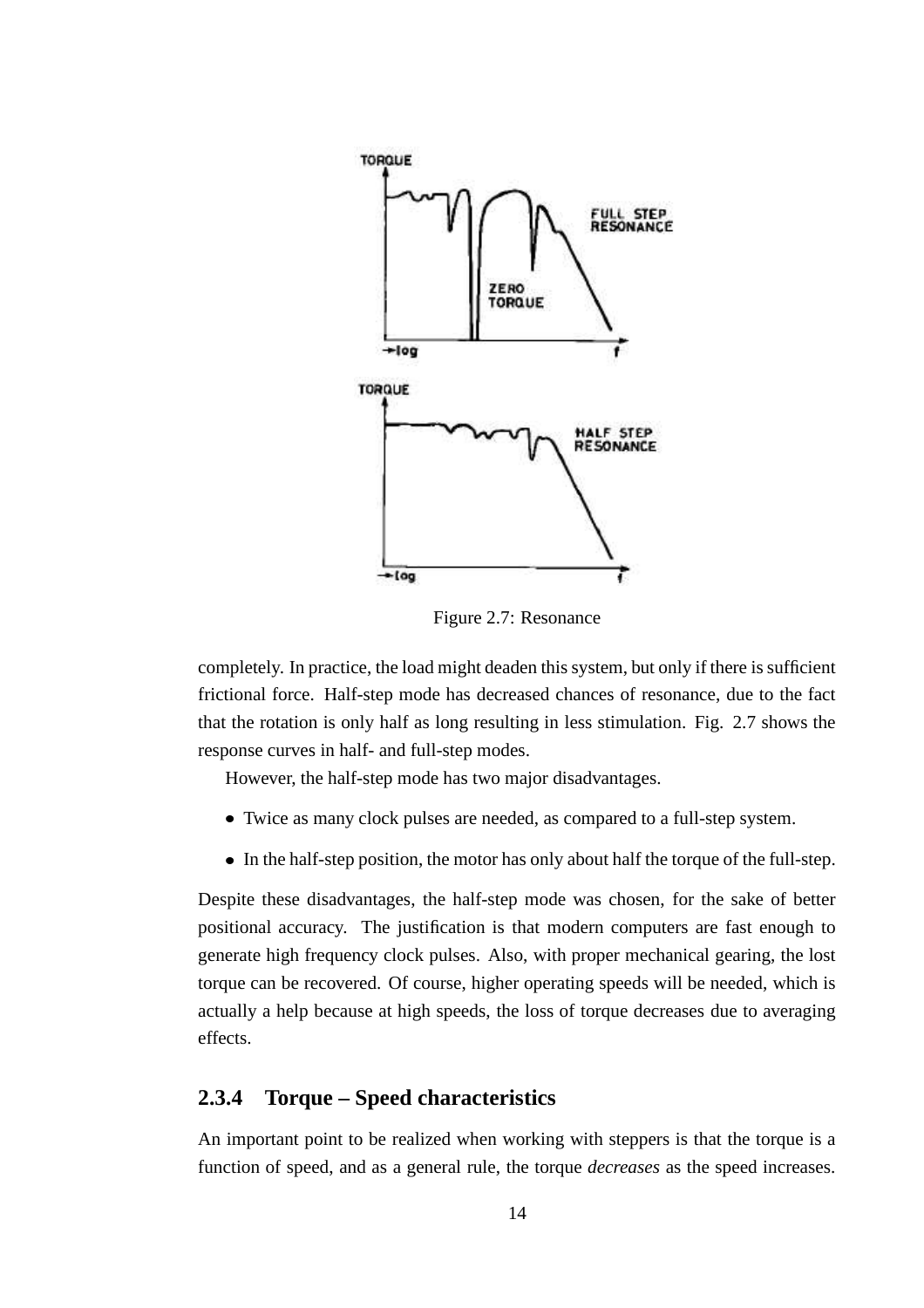

Figure 2.8: Torque – Speed characteristics

Fig. 2.8 shows the torque-speed relation for a typical stepper motor.

"Pull-in" torque is the maximum load torque at which the motor can start or stop without mis-stepping. "Pull-out" torque is the torque available when the motor is continuously accelerated to the operating speed. Max. start rate is the step rate at which the motor can start instantaneously at no load, without mis-stepping.

### **2.4 Software and control**

#### **2.4.1 The need for "real time"**

A system is said to be real time when the correctness of its output depends not only on its logical result, but also on the time at which the result is obtained. Thus, a real time operating system is a system which, apart from executing programs, must also see to it that those programs are executed at and within a specified time frame.

Consider that you are running a motor connected to your computer, through a program which generates a steady stream of pulses. Now, if you start another program on the same computer, you will observe that the motor no longer runs smoothly. The motor might even stop running. Why does this happen?

The answer has to do with the way in which the operating system runs programs.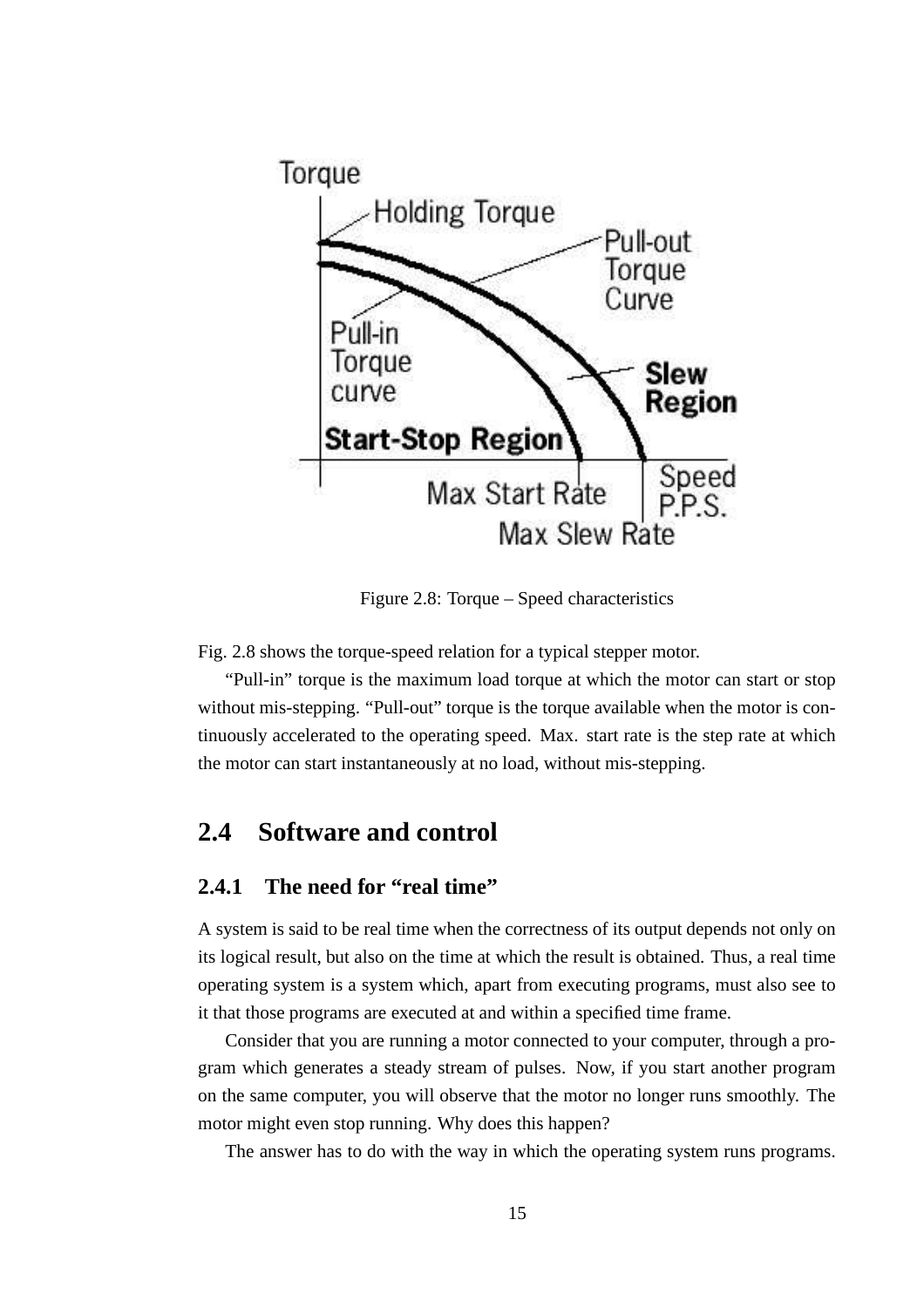When the operating system is multitasking, it runs each program for a small period of time. This is called a time slice. Whenever a program exceeds its time slice, it is put to sleep and another program is run in its place. Now, if the program which is put to sleep is the one which drives the motor, how will the motor run?

This is just one example of a number of problems that can occur when a program is running. As another example, consider what happens when a program needs to perform an action at time T. The program goes to sleep after telling the operating system to wake it up at the required time. Now if, at time T, another program is executing a system call, or a higher priority process is being executed, our program will not be woken up. If the program controls a machine, that machine might have gone out of control by the time the program is woken up and executed.

Thus, we see that a normal operating system, which is optimized to give good average performance is not at all useful to control real-time tasks.

#### **2.4.2 Choosing a real time OS**

The only solution to the above problem is to use a *real time* OS, which guarantees the timing of the processes under its control. Examples of real time operating systems are QNX, RTAI/Linux, RTLinux, VxWorks etc. The last one is a commercial OS which requires two computers to achieve real time capabilities. These factors naturally put it immediately out of consideration. RTAI and RTLinux are real time extensions to the Linux kernel. When patched against the kernel, they ensure real time performance. A similar real time patch for the Microsoft $(R)$  Windows NT $(TM)$  is available from Radisys Inc. However, both products are

- 1. Commercial
- 2. Closed Source
- 3. Costly

Point 2 is of exceptional importance. The closed nature of these products meant that we would be unable to change the system behavior to our liking, nor would we be able to improve it in order to extract better performance. Apart from this, moral, ethical[5] and licensing issues ruled out the possibility of using any proprietary operating system and software.

We are strong supporters of GNU[6] and "Free software"[7]. We also have extensive experience in running and programming GNU/Linux systems in general and the linux[8] kernel in particular. All these factors were decisive in selecting GNU/Linux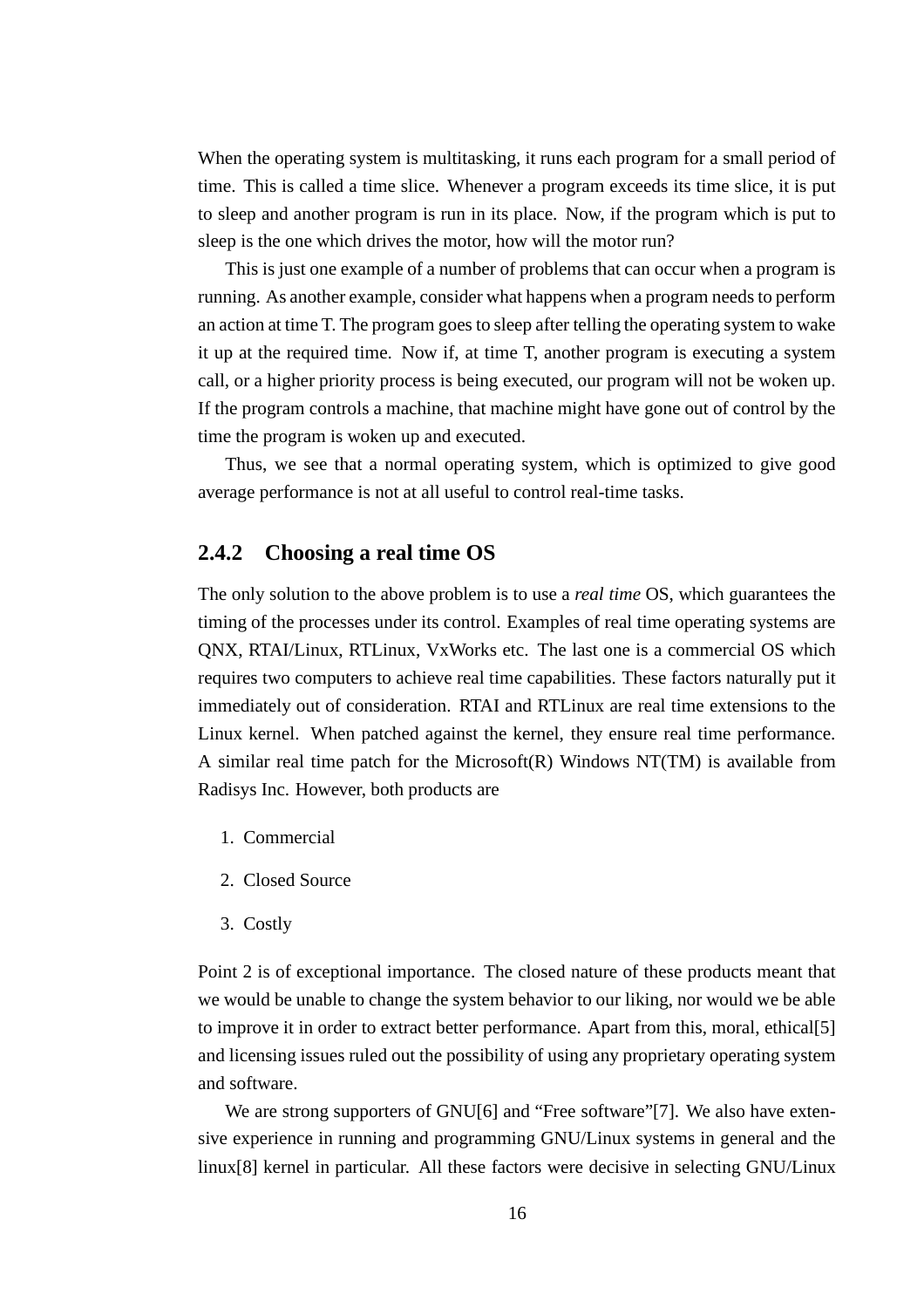as the operating system of choice for the project. Since the RTAI and RTLinux API matches closely, it was decided to include support for *both* the real time extensions. Doing this is not as difficult as it sounds, due to the close adherence to standards by both.

#### **2.4.3 Control**

Not much is to be said about the control system at this point. The only consideration was that we should be able to achieve

- 1. Continuous paths in space.
- 2. Joint-interpolated motion.
- 3. Circular interpolation.
- 4. Linear interpolation.
- 5. Coordinated linear motion.

Coordinated linear motion means that all the axes start and finish their motion segments at the same time. These requirements can largely be handled by the control software. The control strategies are discussed in chapter 5.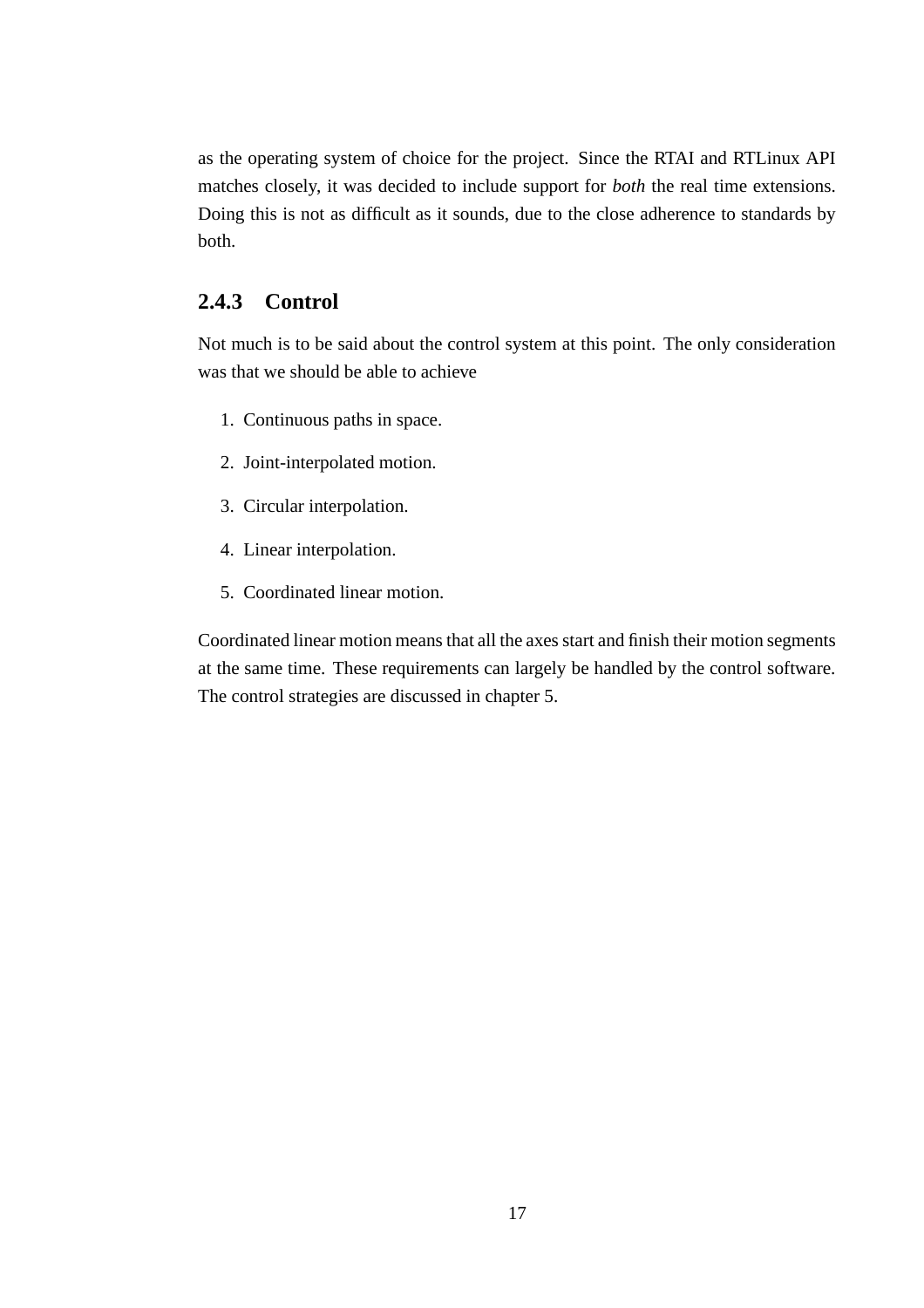## **Mechanical hardware design**

#### **3.1 Control resolution**

For a SCARA robot, the worst case control resolution is at the periphery of the work envelope. This occurs when both the elbow and forearm are in line with each other. Using direct drive with stepping motors, the achievable resolution is found out as follows.

A stepper motor operating in half-step mode is capable of 400 steps per revolution. Hence, it divides the periphery of the work envelope into 400 equal steps. For an elbow length of 0.3m and a forearm of 0.25m, the control resolution, given by equation 3.1 will be 8.639mm.

$$
CR = 2\pi (L_1 + L_2)/400\tag{3.1}
$$

To achieve a resolution of 0.5mm, gearing is required. This increases the number of steps into which the periphery can be divided. The gear ratio can be calculated by  $8.639/0.5 = 17.27:1$  The closest available standard timing belt ratio is 19.14:1 which is achieved using 2 stage gearing. Each stage consists of a 16 teeth pulley driving a 70 teeth pulley, thus achieving a gear-ratio of 4.375:1. In order to achieve the same resolution for the forearm, 8:1 gearing was selected. This required the length of the elbow to be increased to 0.34m. Recalculating the control resolution with  $L_1 = 0.34$ and  $L_2 = 0.5$ , the control resolution comes out to be 0.484 mm. This value agrees excellently with the value we set out to achieve.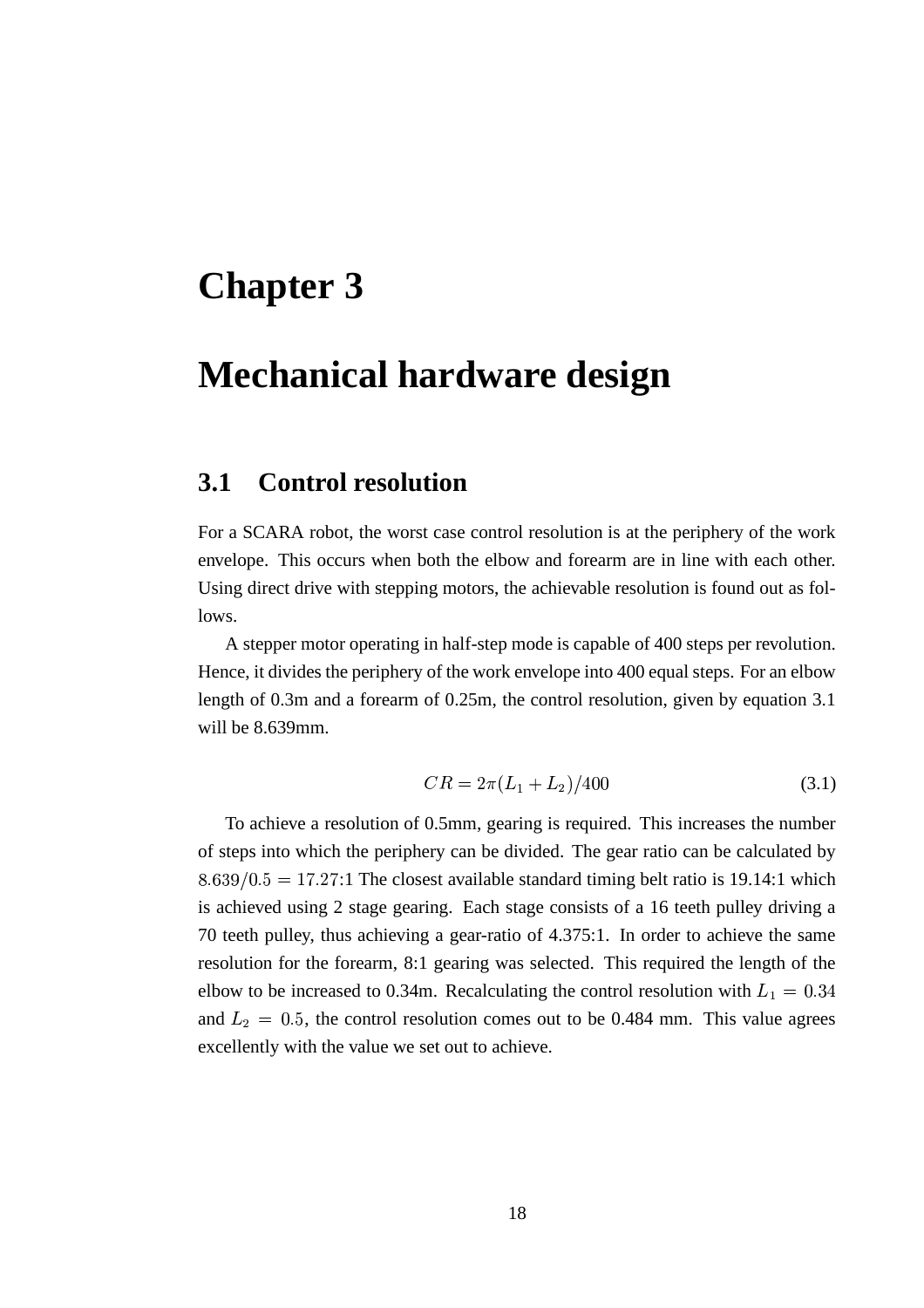### **3.2 Material selection**

Economy was the prime concern here. The material selected should be low in cost (per kg basis), readily available in the desired shapes and sizes and the procurement time and procurement cost should be low. We initially had a choice of two materials, Aluminum and Mild Steel.

Aluminum provides the necessary rigidity at a low weight. However, using Al meant that we would have to machine the arms from solid billets. This is because, although Al sections are available, they are not *easily* weldable. Al billets of the required size were not available locally and hence procurement costs were very high.

On the other hand, MS is available in a variety of cross-sections, is easily weldable and is more rigid than aluminum. This also allows us to use hollow sections and weld components together to build the arm structure.

Thus MS was exclusively used as the material of choice for the arms.

We chose a rolled steel ball-screw over a ground one, since it is significantly cheaper, yet served our resolution and repeatability requirements. Case hardened and ground shafts were used to support the ball screw against bending.

### **3.3 Design procedure**

The design procedure is essentially iterative in nature. Rather than showing actual calculations, we prefer to elaborate on the design process. This results in a significant loss of clutter in the report, without compromising on clarity.

#### **3.3.1 Design of prismatic axis**

We initially started off with a tip load assumption of 3 kg. We had to ensure that the entire assembly was rigid enough to support this load. By "rigid enough", we mean that the assembly should bear this load and still maintain the control resolution.

The ball-screw design involved initially considering the axial tensile stresses. After this value was obtained, torque required to lift the load was calculated as per the equation

$$
T = \frac{d}{2}W \tan(\alpha + \phi) \tag{3.2}
$$

where,

 $T =$  torque require to lift load W  $W = tip$  load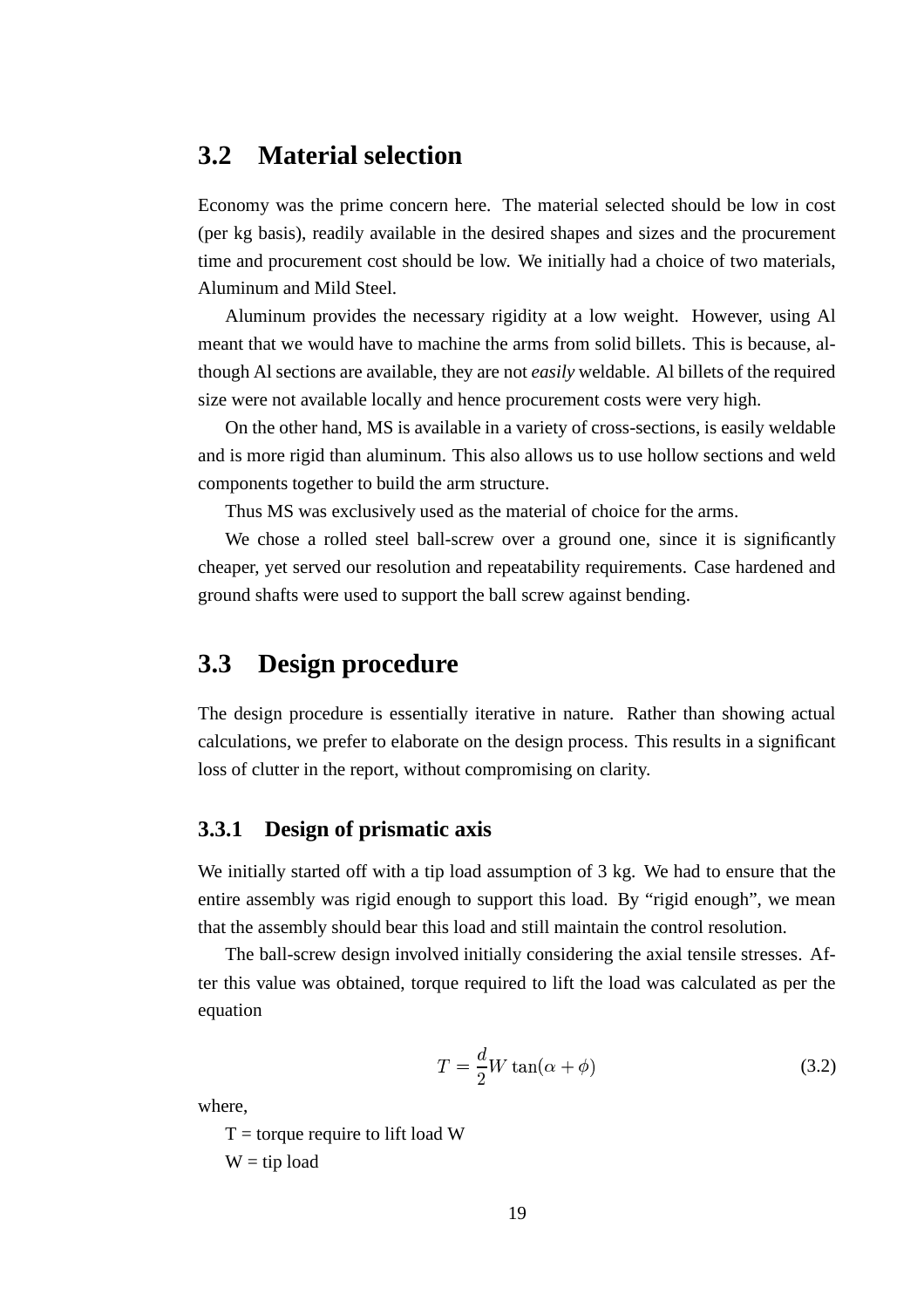

Figure 3.1: Load on the forearm

 $d =$  pitch diameter of ball-screw

 $\alpha$  = helix angle

$$
\phi = \tan^{-1} \mu
$$

 $\mu$  = coefficient of friction between screw and nut

Once the torque is obtained, then the screw is checked for combined torque and axial load using maximum normal stress theory. After considering the results of this procedure and market availability, we decided on a 14mm pitch diameter ball-screw.

Since the ball-screw is designed to take only the axial load and torque, all bending moments need to be countered by separate elements. We used two 12 mm diameter, case hardened and ground shafts in parallel with the ball screw to achieve this aim. These shafts move along with the ball screw and are supported using linear bearings.

#### **3.3.2 Design of forearm**

The forearm needs to be rigid enough to resist the bending moment in the vertical plane generated by the combined weight of the prismatic axis and the tip load, as well as the self-weight of the forearm. This is shown schematically in fig. 3.1

Using bending equation 3.3, we calculated the minimum MI required about the bending axis.

$$
\frac{M}{I} = \frac{\sigma}{y} \tag{3.3}
$$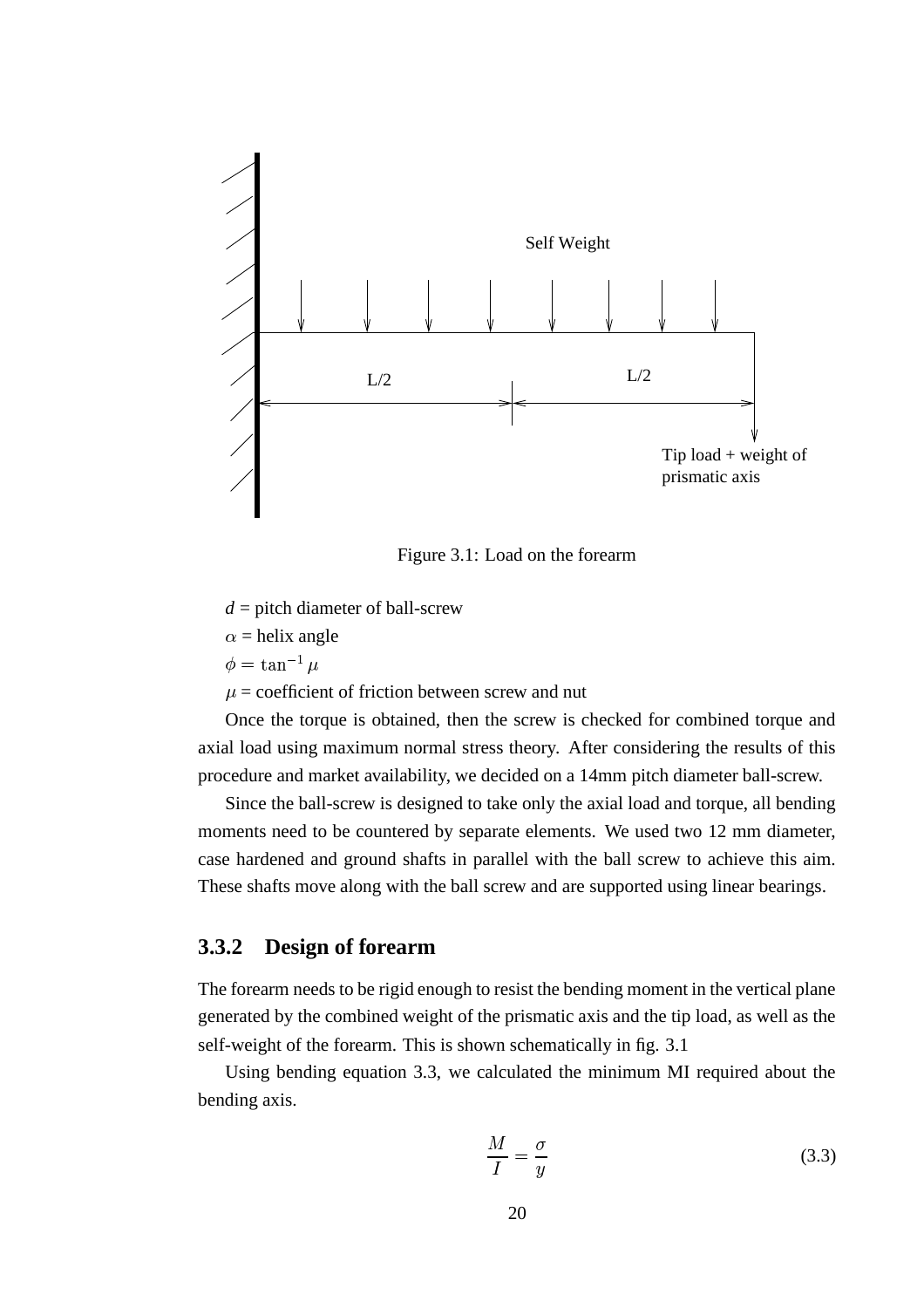

Figure 3.2: Load on elbow

where M is the bending moment generated by the combined load on the forearm, as shown in fig. 3.1. Once the MI was known, a 40x40 mm MS square hollow section of 3 mm thickness was selected for the forearm. The actual deflection of the forearm was then calculated using equation 3.4

$$
\delta = \frac{wL^3}{8EI} + \frac{WL^3}{3EI} \tag{3.4}
$$

where ,

 $\delta$  = deflection of forearm tip

 $w =$  self-weight of forearm/meter

 $W =$ load at tip of forearm

The actual deflection came out to be less than 0.01mm i.e far below the control resolution of the prismatic axis.

#### **3.3.3 Design on elbow**

The design of the elbow follows that of the forearm. The only addition is the of selfweight of the elbow and the increase in length. Equation 3.3 remains the same, while equation 3.4 is modified to

$$
\delta = \frac{w_1 L_1^3}{8EI_1} + \frac{W(L_1 + L_2)^3}{3EI_1} + \frac{w_2 L_2(L_1 + \frac{L_2}{2})}{8EI_1}
$$
(3.5)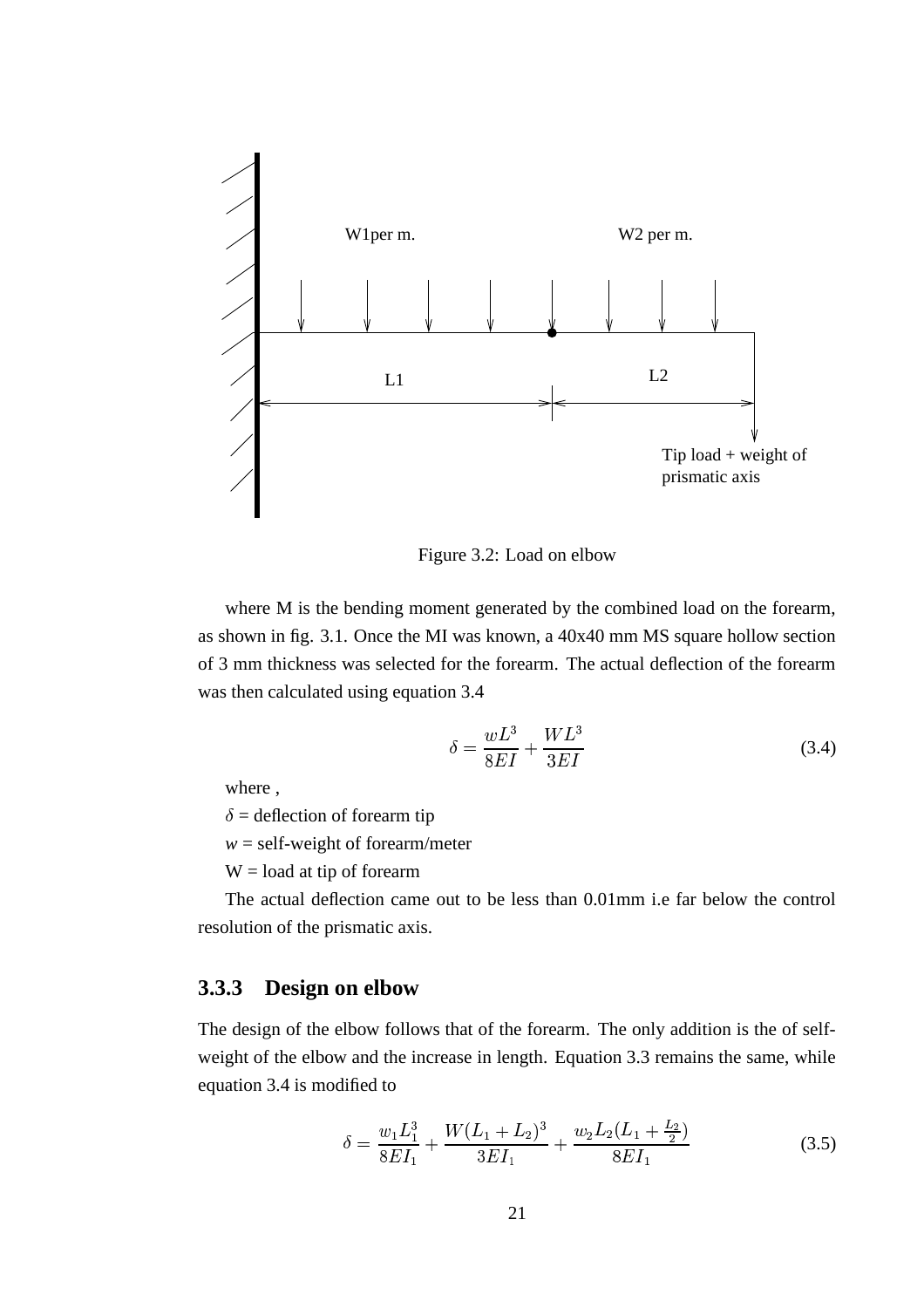

Figure 3.3: Load on column

where

 $w_1$  = self weight per meter of elbow

 $w_2$  = self weight per meter of forearm

A 75 mm channel section was used for the elbow arm. The actual deflection was found to be less than the control resolution.

#### **3.3.4 Design of vertical column**

Fig. 3.3 shows the loading on the vertical column. Its design essentially comprises of applying equation 3.3.

In this case,

$$
M = W(L_1 + L_2) + W_1 \frac{L_1}{2} + W_2(L_1 + \frac{L_2}{2})
$$
\n(3.6)

We selected a hollow MS pipe of external diameter 60 mm and wall thickness 4 mm.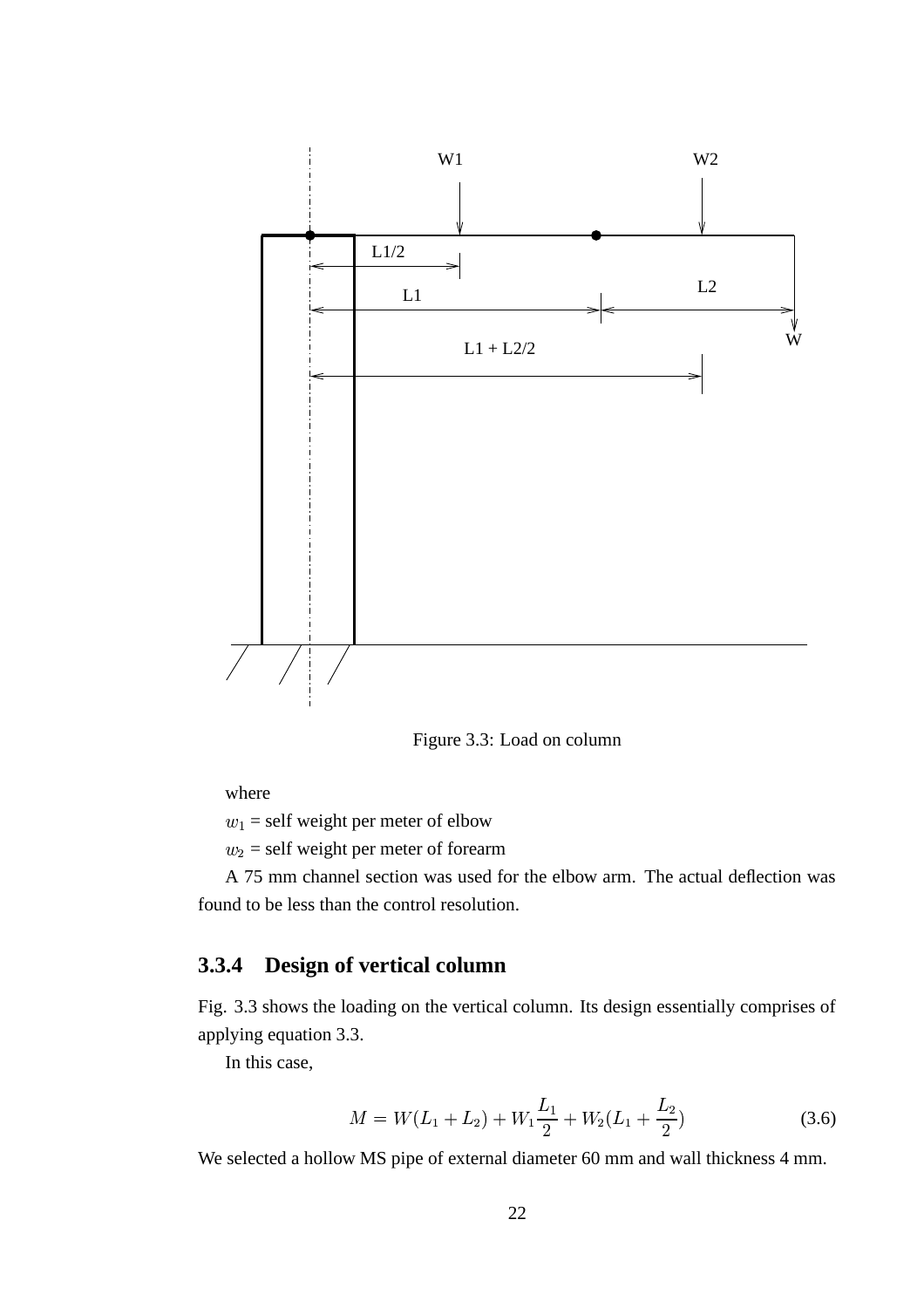#### **3.3.5 Design of shafts**

The various shafts were designed to sustain the torsional stresses. The equation used was

$$
\frac{T}{J} = \frac{\tau}{r} \tag{3.7}
$$

### **3.4 Selection of motors**

The torques required to drive the elbow and forearm for a SCARA robot are given by

$$
\tau_1 = \left[ \left( \frac{m_1}{3} + m_2 + m_3 \right) a_1^2 + (m_2 + 2m_3) a_1 a_2 C_2 + \left( \frac{m_2}{3} + m_3 \right) a_2^2 \right] q_1''
$$
  
\n
$$
- \left[ \left( \frac{m_2}{2} + m_3 \right) a_1 a_2 C_2 + \left( \frac{m_2}{3} + m_3 \right) a_2^2 \right] q_2''^2 + b_1 (q_1')
$$
  
\n
$$
- a_1 a_2 S_2 \left[ (m_2 + 2m_3) q_1' q_2' - \left( \frac{m_2}{2} + m_3 \right) q_2'^2 \right]
$$
(3.8)

$$
\tau_2 = -\left[ \left( \frac{m_2}{2} + m_3 \right) a_1 a_2 C_2 + \left( \frac{m_2}{3} + \right) m_3 \right) a_2^2 \right] q_1'' + \left( \frac{m_2}{3} + m_3 \right) a_2^2 q_2''
$$
  
+ 
$$
\left( \frac{m_2}{3} + m_3 \right) a_1 a_2 S_2 q_1'^2 + b_2(q_2')
$$
(3.9)

The terms involving  $q''$  are inertia forces while those involving  $q'_1q'_2$  are the Coriolis force components. Those involving  $q^2$  are the centrifugal velocity coupling. The term  $(q')$  is to account for the joint friction. Since we used anti-friction bearings, this term has been ignored. In the above equations,

 $m_1$  = mass of elbow

- $m_2$  = mass of forearm
- $m_3$  = effective mass on forearm tip
- $a_1$  = length of elbow
- $a_2$  = length of forearm

 $C_2, S_2 = \cos(\theta_2)$  and  $\sin(\theta_2)$  respectively

 $q'_1, q'_2$  = angular velocities of the elbow and forearm respectively

 $q_1''$ ,  $q_2'' =$  angular accelerations of the elbow and forearm respectively

 Using these equations, 13 kg-cm motors for were found to be suitable for both the elbow as well as joint axes.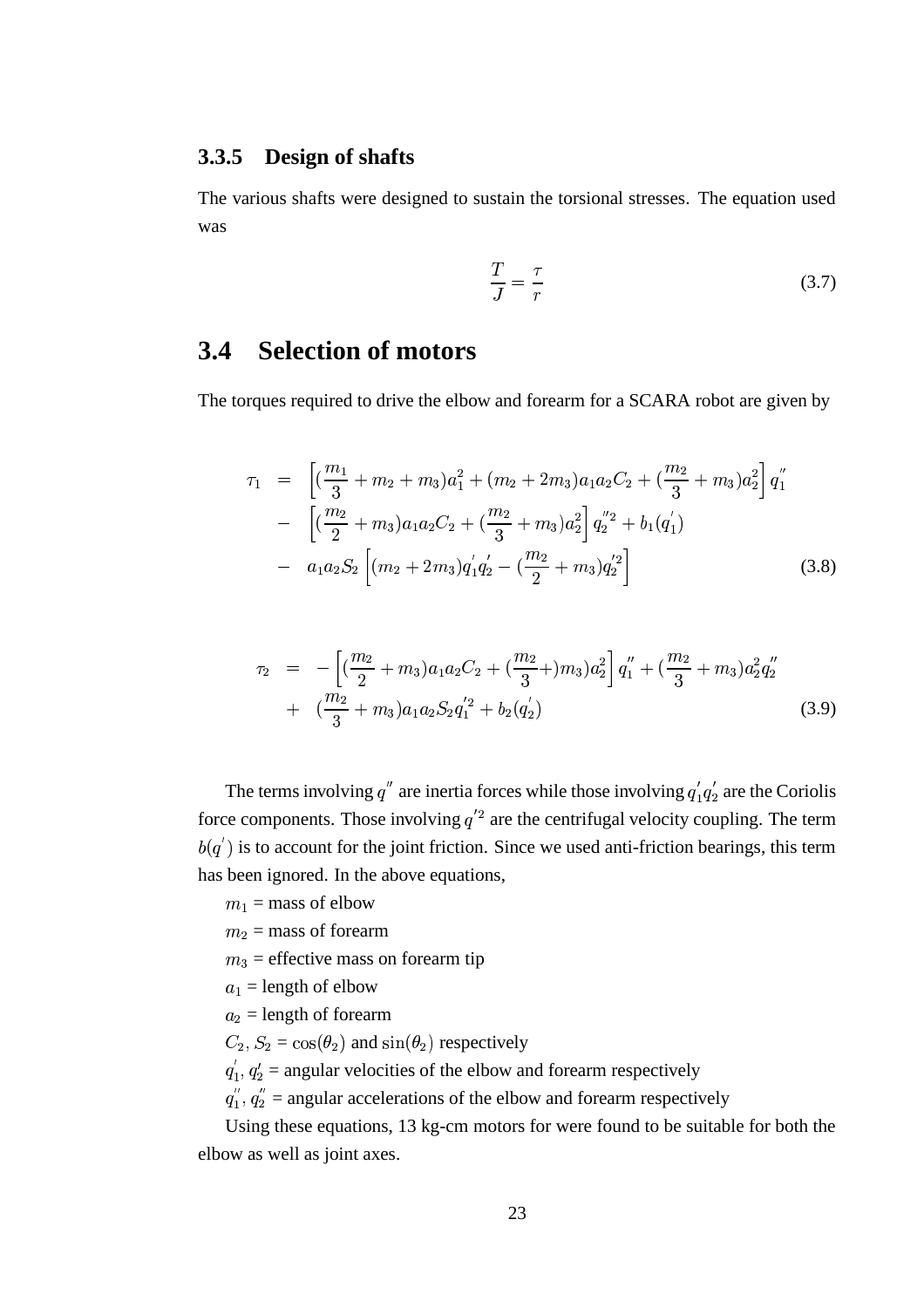### **Electronics hardware design**

Preliminary thoughts on design have been covered in section2.3. We will now concentrate our attention on the actual electronics used in the robot.

From chapter 3 we know that the maximum torque requirement is 13 kg-cm. We had a means of easily procuring stepper motors manufactured by Sanyo Denki, and so after looking up the relevant catalog, the following models were selected:

- **103H7126-5040:** This is a 13 kg-cm 2 phase, bipolar motor with 1.8 degrees/step and 2A current rating.
- **103H548-0440:** This is a 2.7 kg-cm unipolar motor with 1.8 degrees/step and 1.2A current rating.

It was decided to build a circuit capable of driving either of these motors. Four prototypes were built, one for each motor.

### **4.1 The power driver**

Most control circuits are low power devices, which generally operate within a range of 0 to +5 Volt and a current rating of a few milli-ampere. The motor, on the other hand, is a high power device requiring 2 Ampere current. Thus, the control circuits are clearly incapable of driving a motor directly. What is needed is a power stage that can accept low power input and provide sufficient output to drive the motor. There are standard circuits to drive motors, and considering our requirements, we opted for the L298 driver from SGS-THOMSON.

The L298 is a high current, dual full-bridge driver designed to accept standard TTL logic levels and drive inductive loads like relays, solenoids, DC and stepping motors. The internal block diagram of the IC is shown in fig. 4.1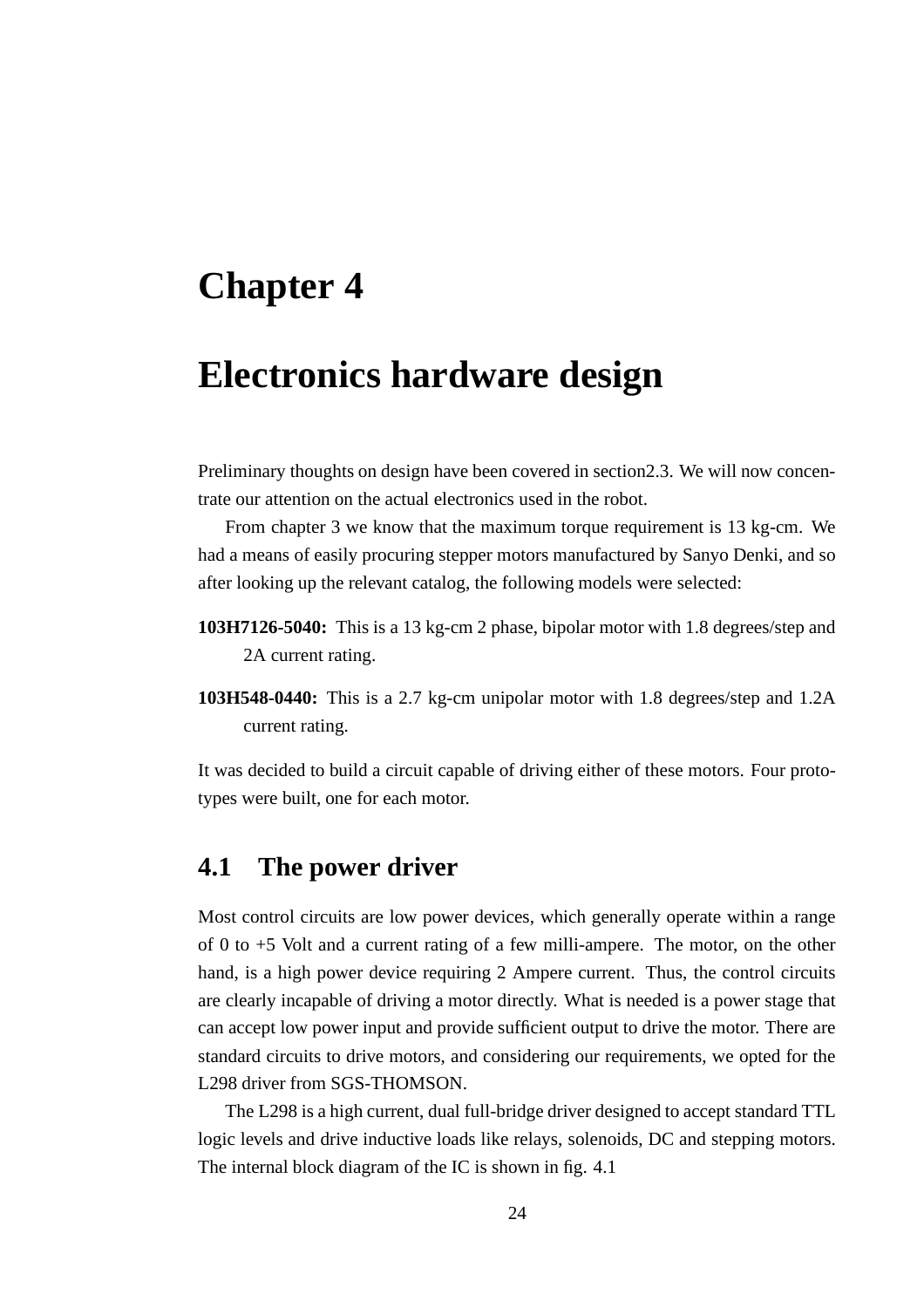

Figure 4.1: Internal block diagram of the L298

Two enable inputs are provided to enable or disable the device independently of input signals. The emitters of the lower transistors of each bridge are connected together and the corresponding external terminal can be used for the connection of an external sensing resistor. An additional supply input is provided so that the logic works at a lower voltage. The main characteristics of the L298 are

- Operating supply voltage up to 46V.
- Total DC current up to 4 A.
- Low saturation voltage.
- Over-temperature protection.
- Logical '0' input voltage up to 1.5V (High noise immunity).

The L298 integrates two power output stages. An output stage is a bridge configuration that can drive an inductive load in common or differential mode, depending on the state of the inputs. The current that flows through the load comes out from the bridge at the sense output: an external resistor here will allow to detect the intensity of this current.

Each bridge is driven by means of four gates, the inputs of which are In1, IN2, EnA and In3, In4 and EnB. The In input sets the bridge state when the En input is high. A low state of the En input inhibits the bridge. All inputs are TTL compatible.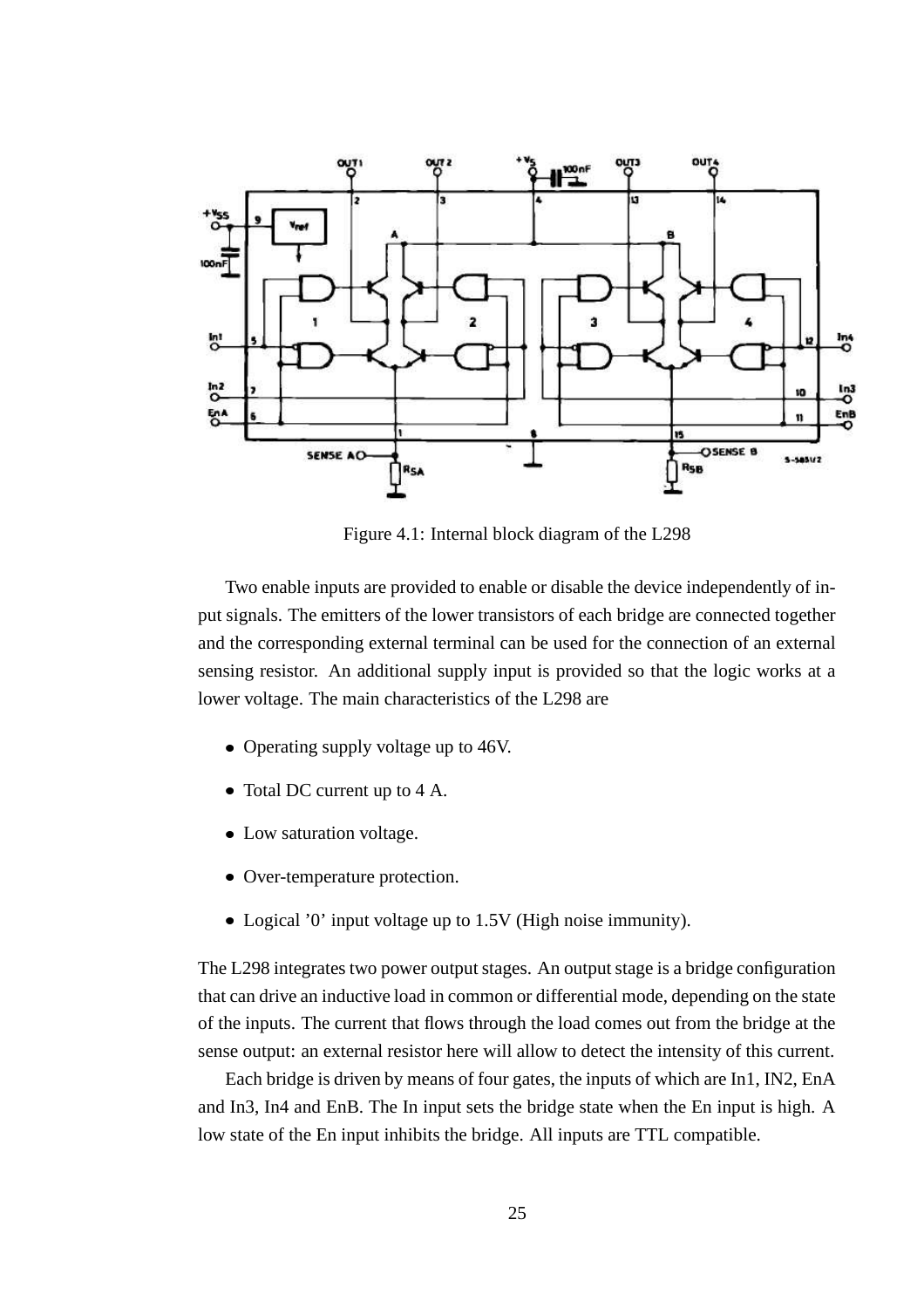| STEP NUMBER          |               | n |      |                   | 5              |                | 8(0) |
|----------------------|---------------|---|------|-------------------|----------------|----------------|------|
| Rotor position       | $\frac{1}{2}$ |   | 11/2 | $\circ$           | $2\frac{1}{2}$ | 3 <sub>2</sub> | 4/0  |
| Current in Winding A | $+$           |   |      | 澾                 | ¥έ             |                |      |
| Current in Winding B |               |   |      | <b>STATISTICS</b> | 58             |                |      |

Figure 4.2: Half-step sequence.

It should be noted that an external bridge of diodes is required when the inputs of the IC are chopped. Fast Schottky diodes from the FR series are preferred. These diodes are shown on the output side in fig. 4.6 and fig. 4.7.

### **4.2 The phase translator**

A stepper motor needs a specific sequence of pulses in its windings in order to rotate. For half-step mode, the currents in each winding at a given step number and rotation fraction, is given in fig. 4.2

There are two options to generate this phase sequence.

- 1. Sequence generation through the computer itself.
- 2. Using a separate sequence generation chip.

Since the sequence is nothing but a combination of 1's and 0's, it can be very well generated from the computer itself. However, there is a major limitation to this technique when driving a large number of motors. Specifically, 4 output lines per motor are necessary. The standard parallel port of a computer has only output lines. Although the 4 control lines can be used for output, it still amounts to a total of 12 lines. This implies that simultaneous operation of only three motors is possible. Since the SCARA requires coordinated linear motion of 4 axes, this mode of sequence generation falls short of the requirement.

A better approach is through the use of a phase translator chip. These IC's contain internal translators that generate the stepping sequence from a minimum input of clock and direction. Thus it is possible to drive 4 motors simultaneously from the parallel port. These IC's also sport other attractive features like enable/disable inputs, half/full step sequence generation, reset and sync possibilities etc. For our project, we used the L297 stepper motor controller chip from SGS-THOMSON.

The L297 IC is specifically designed for use with the L298 and thus integrates well with the rest of our setup. It receives control signals from an external source (in our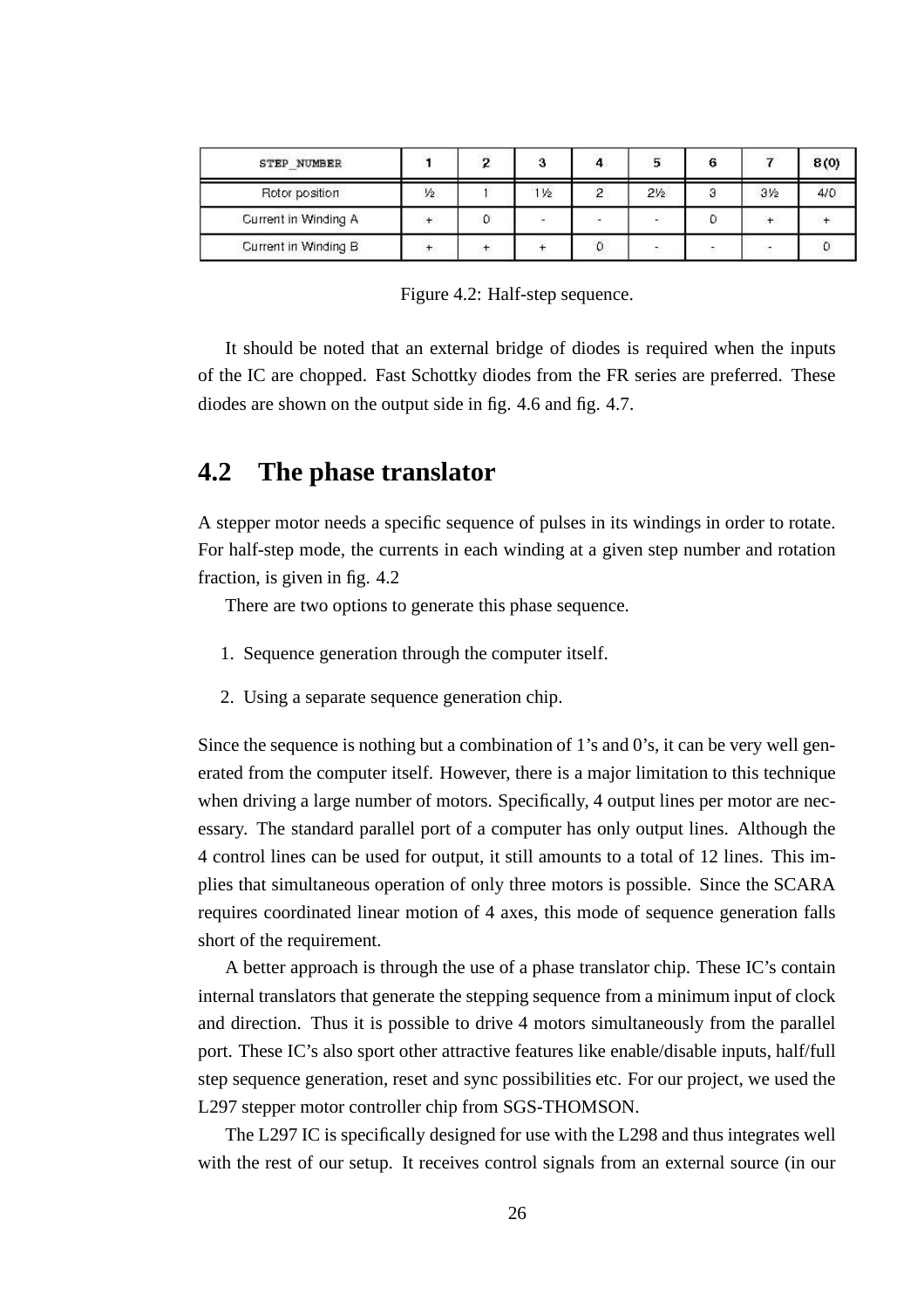

Figure 4.3: Internal block diagram of the L297

case, this source is the computer) and provides all the necessary drive signals for the power stage. Additionally, it includes two PWM chopper circuits to regulate the flow in the current windings. It also handles normal, wave drive and half-step drive modes. Other advantages are

- Very few components are required. So assembly costs are low, reliability is high and little space is required.
- Software development is considerably simplified.
- Computational burden on the computer is significantly reduced.
- The L297 can be used with any power stage, including discrete power devices.

An internal block diagram of the L297 is shown in fig. 4.3

The 8 step master sequence of the translator, corresponding to half-step mode is shown in fig. 4.4. Clockwise rotation is indicated.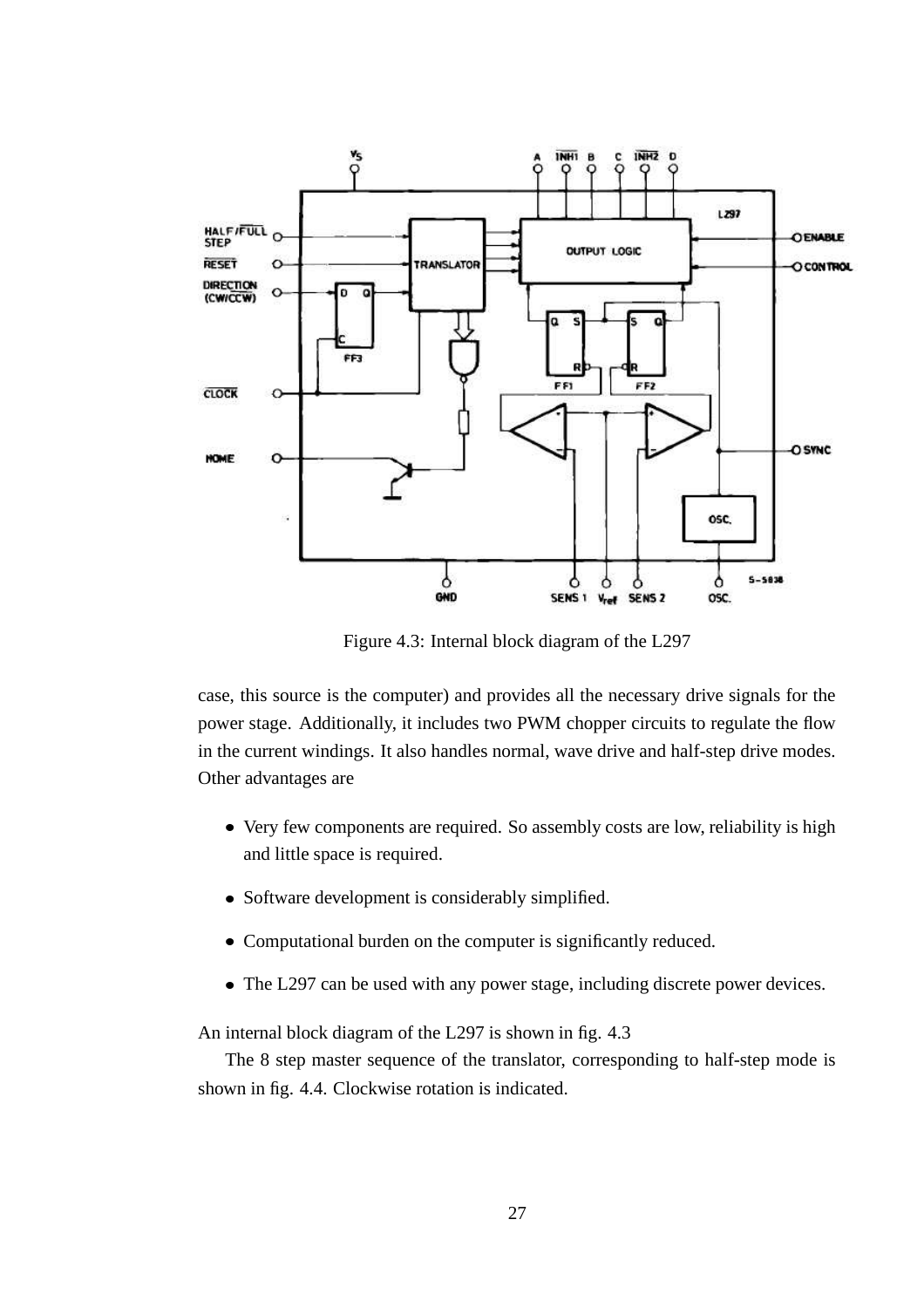

Figure 4.4: Half-step sequence



Figure 4.5: Output of the L297

### **4.3 How everything hangs together**

In this section, we show how both the stages discussed above are tied together to give the required result. Fig. 4.5 shows the output waveforms of the L297 corresponding to half-step mode. The chopper action is not indicated, in order to keep things simple.

Fig. 4.6 gives a clear idea of the working of the circuit at the block diagram level. The actual circuit is indicated in fig. 4.7

Finally, the voltage waveforms for half-step controls in the individual windings are shown in fig. 4.8.

The aim of this section was to shed light on the circuits required to drive the stepper motors. The reader should note that assorted circuitry for noise filtering and isolation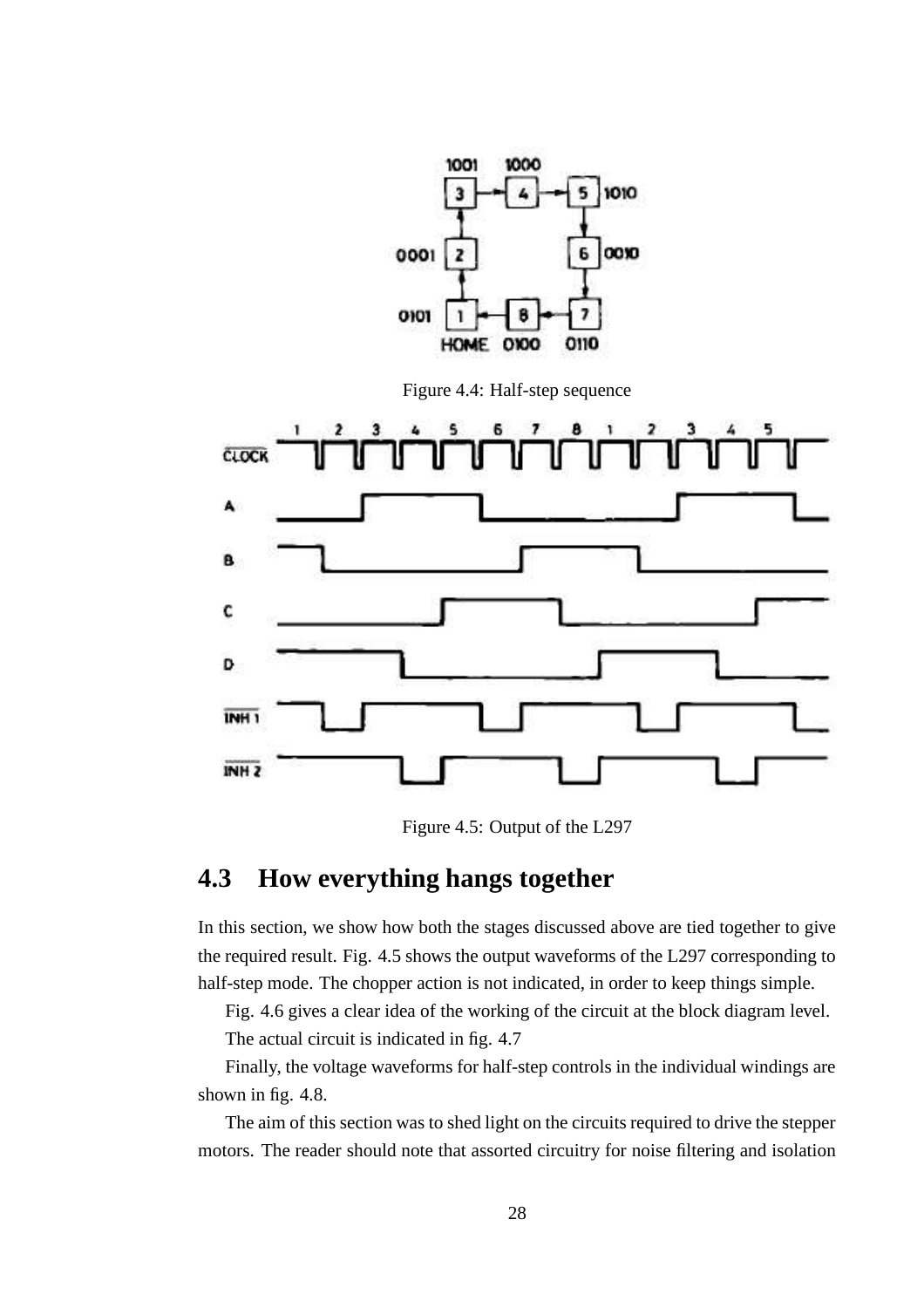

Figure 4.6: Block diagram of the entire circuit



 $R_{s1} = R_{s2} = 0.5 \Omega$ 

 $\begin{cases} & \forall_F \leq 1.2 \vee @ 1 = 2A \\ & \text{tr} \leq 200 \text{ ns} \end{cases}$ D1 to  $DB = 2A$  Fast diodes

Figure 4.7: The actual circuit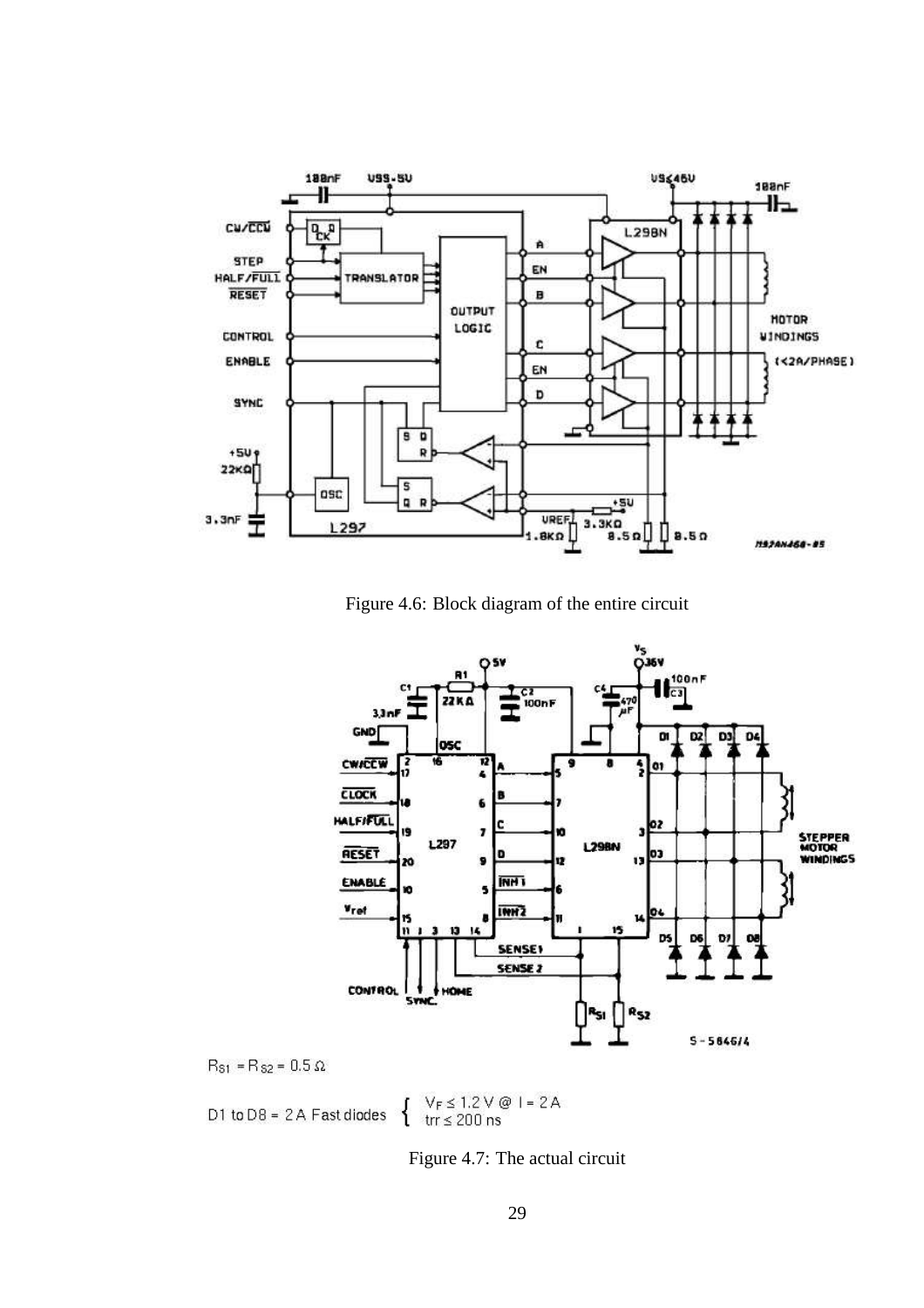

Figure 4.8: Winding voltage waveforms

at various points is also required. These circuits are banal and trivial and will not be discussed here. They can be found in any good book on basic electronics. However, for the sake of completeness, the implemented power and drive circuit diagrams are included as inserts in this report.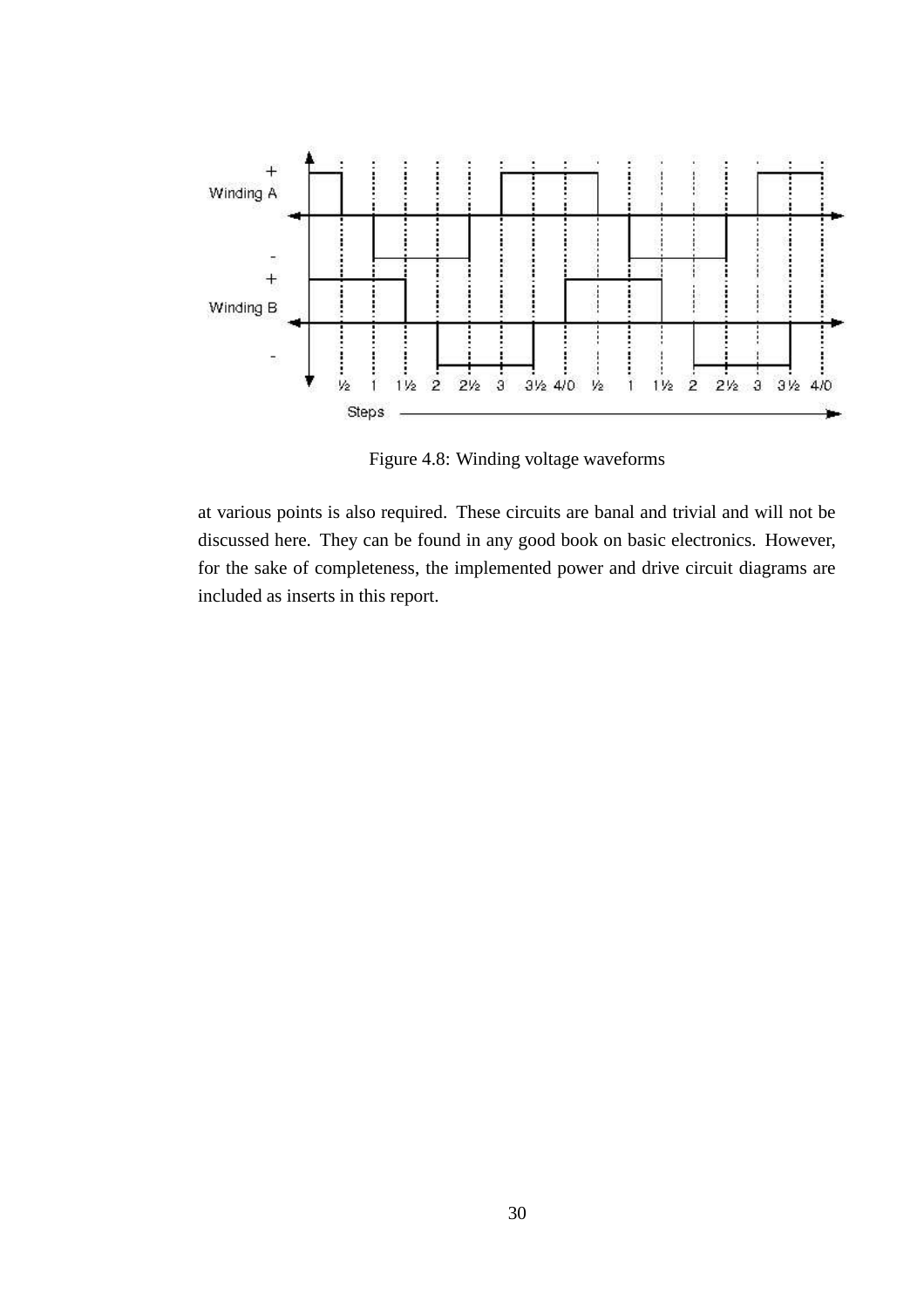## **Control**

### **5.1 The link coordinate diagram**

Before any control theory can be developed, a consistent and systematic representation of the robot has to be developed. This involves assigning coordinate frames to the manipulator and assigning the Denavit-Hartenberg link parameters. Applying the Denavit-Hartenberg algorithm to the link chain results in the link coordinate diagram shown in fig. 5.1

The kinematic parameters of the robot are summarized in table 5.1.

### **5.2 The arm matrix**

Next, we calculate the arm matrix for the robot.

$$
T_{base}^{tool} = T_0^1 T_1^2 T_2^3 T_3^4 \tag{5.1}
$$

where,

| Axis |         | d     | $\it a$ | $\alpha$ | Home |
|------|---------|-------|---------|----------|------|
|      | $q_{1}$ | $a_1$ | $a_1$   | π        |      |
|      | $q_{2}$ |       | $a_2$   |          |      |
| ว    |         | $q_3$ |         |          | 100  |
|      | G4      | $a_4$ |         |          | π    |

Table 5.1: Kinematic parameters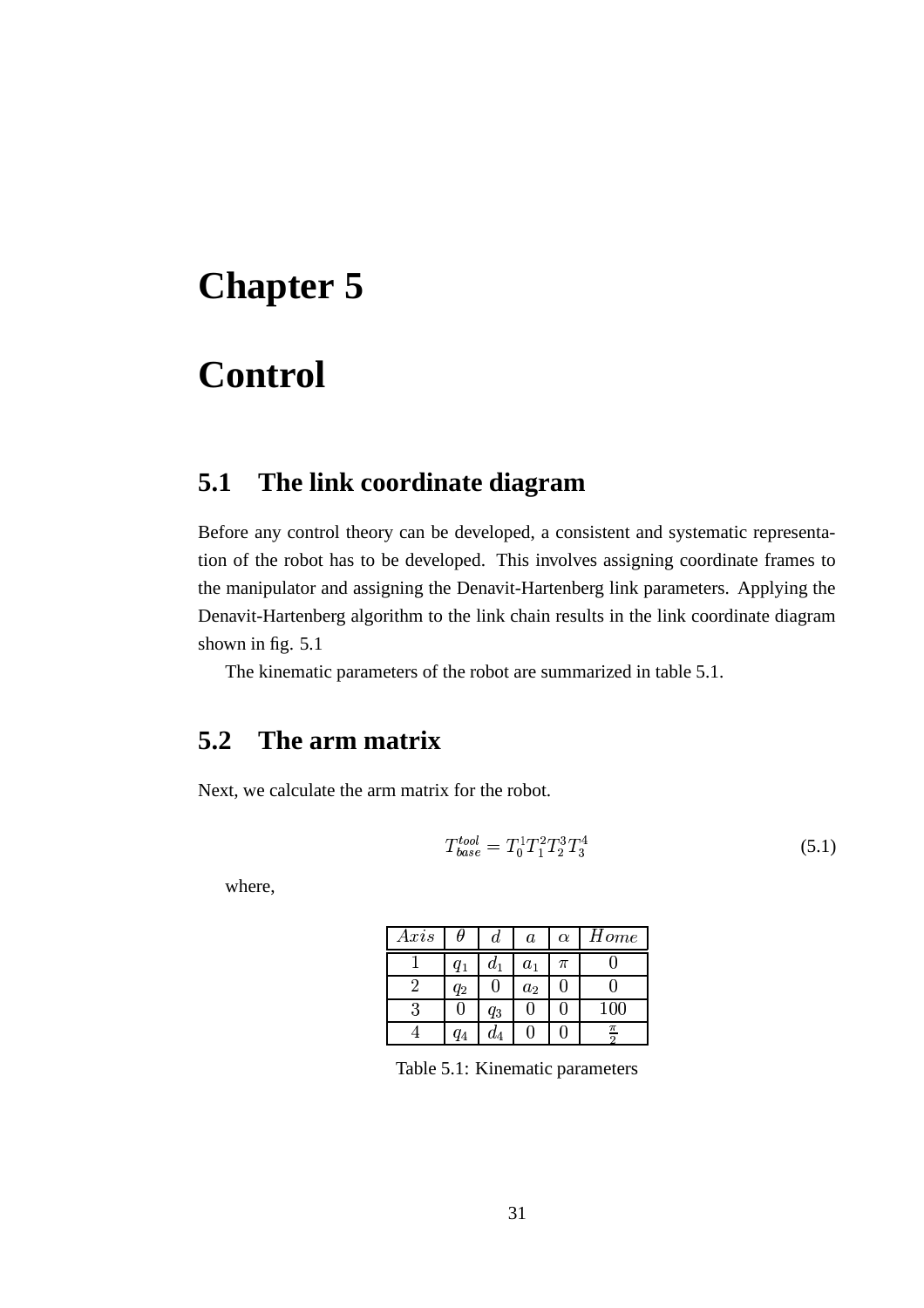

Figure 5.1: The link coordinate diagram

 

$$
T_0^1 = \begin{bmatrix} C_1 & S_1 & 0 & a_1C_1 \\ S_1 & -C_1 & 0 & a_1S_1 \\ 0 & 0 & -1 & d_1 \\ 0 & 0 & 0 & 1 \end{bmatrix}
$$

$$
T_1^2 = \begin{bmatrix} C_2 & -S_2 & 0 & a_2C_2 \\ S_2 & C_2 & 0 & a_2S_2 \\ 0 & 0 & 1 & 0 \\ 0 & 0 & 0 & 1 \end{bmatrix}
$$

$$
T_2^3 = \begin{bmatrix} 1 & 0 & 0 & 0 \\ 0 & 1 & 0 & 0 \\ 0 & 0 & 1 & q_3 \\ 0 & 0 & 0 & 1 \end{bmatrix}
$$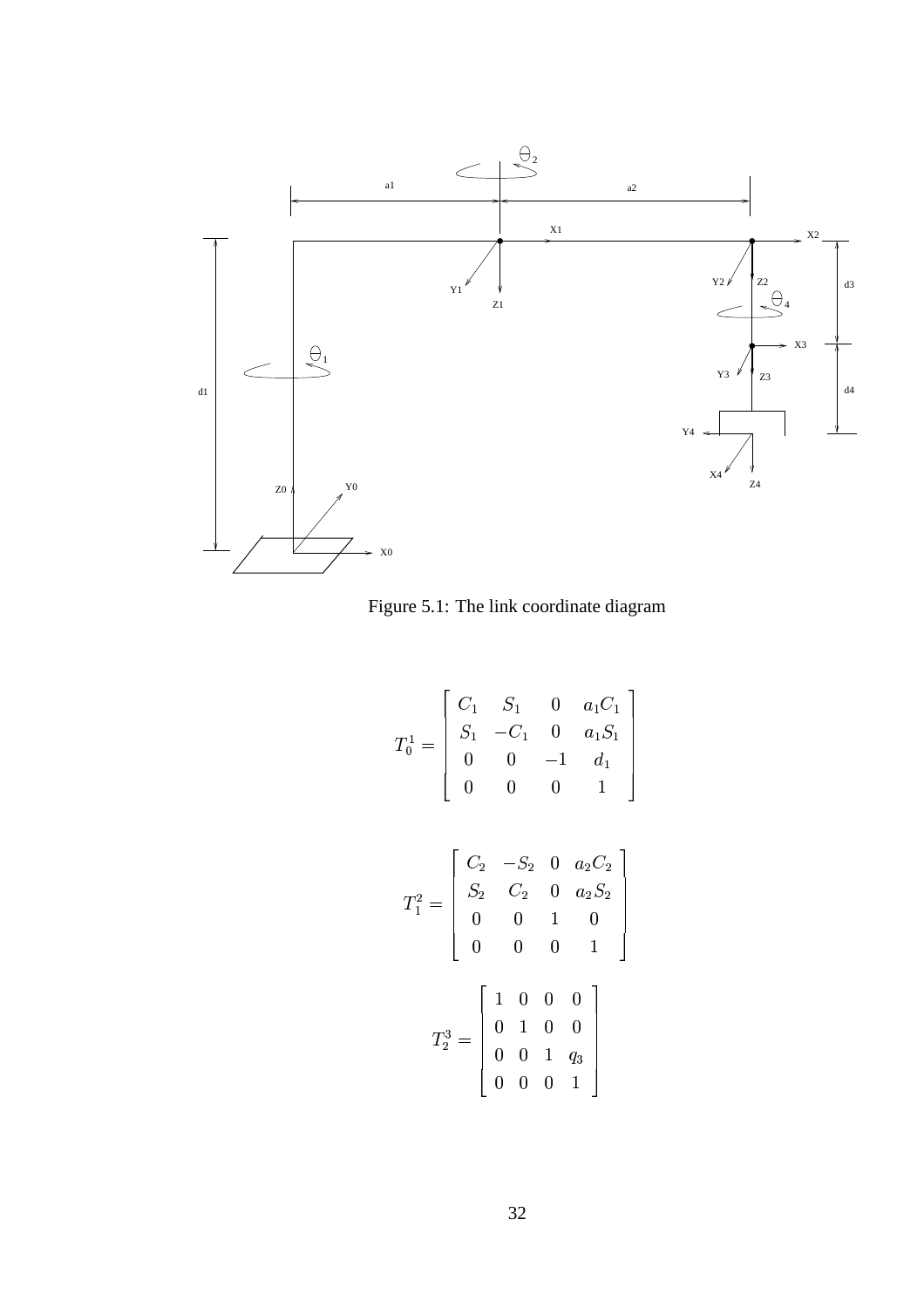$$
T_3^4=\left[\begin{array}{cccc} C_4 & -S_4 & 0 & 0 \\ S_4 & C_4 & 0 & 0 \\ 0 & 0 & 2 & d_4 \\ 0 & 0 & 0 & 1 \end{array}\right]
$$

After multiplication and simplification using trigonometric identities, we get the following arm matrix

$$
T_{base}^{tool} = \begin{bmatrix} C_{1-2-4} & S_{1-2-4} & 0 & a_1C_1 + a_2C_{1-2} \\ S_{1-2-4} & -C_{1-2-4} & 0 & a_1S_1 + a_2S_{1-2} \\ 0 & 0 & -1 & d_1 - q_3 - d_4 \\ 0 & 0 & 0 & 1 \end{bmatrix}
$$
(5.2)

and the contract of the contract of and the contract of the contract of and the contract of the contract of

Here, the notation  $C_{1-2-4}$  denotes  $cos(q_1 - q_2 - q_4)$ , and similarly,  $S_{1-2-4}$  denotes  $\sin(q_1 - q_2 - q_4)$ . Note that the approach vector is *fixed* at  $r_3 = -i^3$ , independent of the joint variables. This is a characteristic of SCARA robots, since they are designed to manipulate objects from directly above.

### **5.3 Forward kinematics**

The forward kinematics problem involves the mapping of a vector from joint space to tool-configuration space. Thus, when a joint vector is known, using forward kinematics equations, it is possible to calculate the world coordinates of the tool<sup>1</sup> tip. In our software, forward kinematics is used for purposes like jogging the individual axes in joint mode.

In order to derive the forward kinematics equations, we make use of two properties of the arm matrix.

- 1. The columns of the arm matrix give the coordinates of the tool frame in terms of the base frame.
- 2. For a give 4x4 homogeneous arm matrix, the matrix comprising  $A_{i,j}$ ,  $i, j \leq 3$ denotes the tool orientation matrix, while the matrix comprising  $A_{i,j}$ ,  $j = 4$  and  $1 \leq i \leq 3$  denotes the position vector of the wrist.

Thus, from equation 5.2 we can conclude that for a given joint vector  $J(\theta_1, \theta_2, d_3, \theta_4)$ the following equations hold true.

<sup>1</sup>By *tool* we mean any end effector attached to the robot's wrist.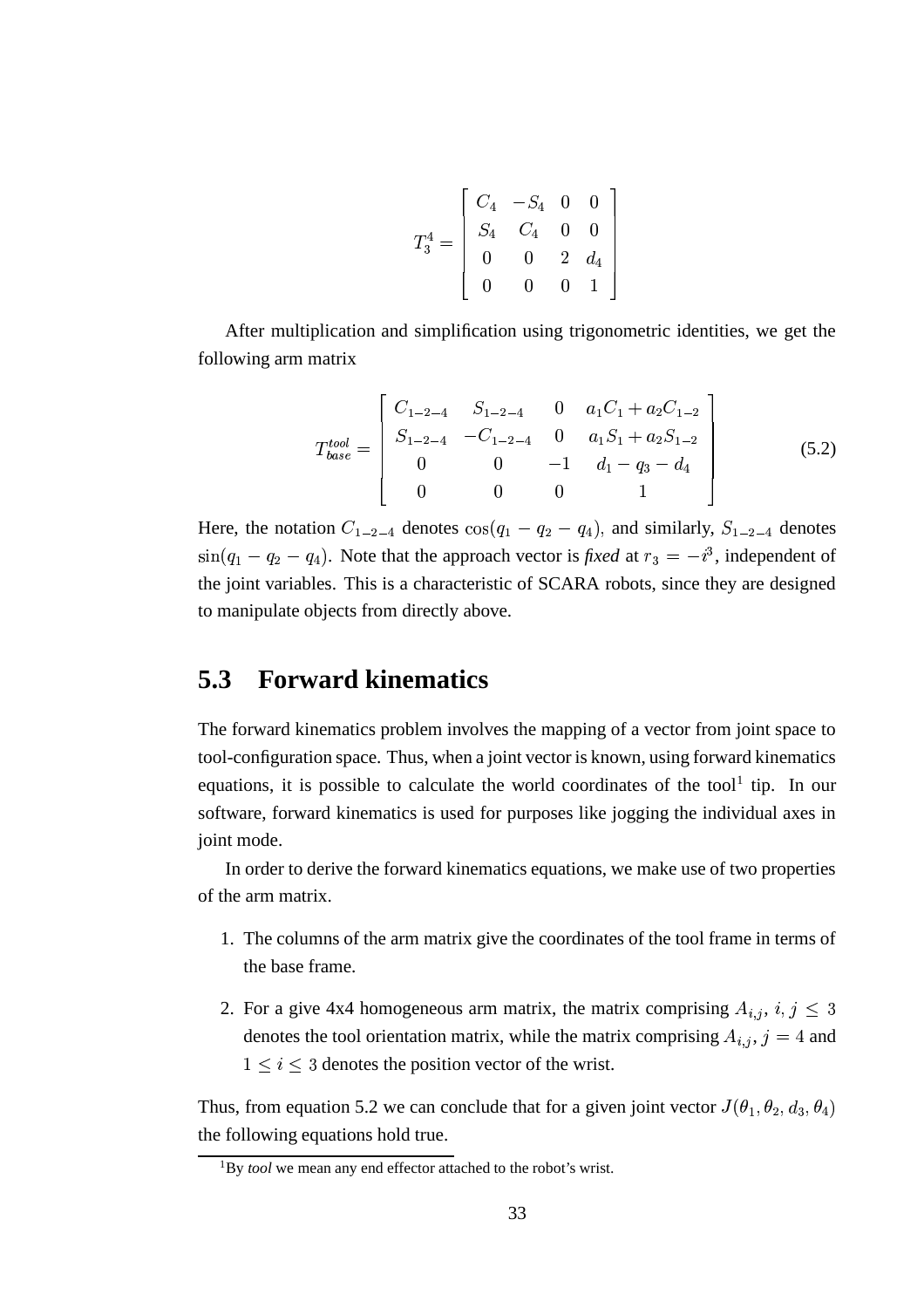$$
X = a_1 C_1 + a_2 C_{1-2} \tag{5.3}
$$

$$
Y = a_1 S_1 + a_2 S_{1-2} \tag{5.4}
$$

$$
Z = d_1 - d_3 \tag{5.5}
$$

Note that the equation for  $Z$  is slightly modified. Specifically, we do not consider the length  $d_4$  because we intend to program the robot using G-codes. Naturally,  $d_4$  will be specified as the tool length offset.

Note that if the sign conventions are set such that all counter-clockwise rotations are positive, then  $C_{1+2}$  and  $S_{1+2}$  will have to be used in equations 5.3 and 5.4 respectively, instead of  $C_{1-2}$  and  $S_{1-2}$ .

The magnitude of roll i.e  $\theta_4$ , remains the same.

### **5.4 Inverse kinematics**

Inverse kinematics involves finding an inverse mapping from tool-configuration space back to joint space. Thus, we can determine the necessary joint vector to achieve a given tool orientation and position in space.

Inverse kinematics is also used to check that the joint limits of the robot are observed. Joints 1 and 4 do not have any limits. Joint 2 is limited to angles between  $\pm 150^\circ$ . Joint 3, the prismatic joint, is limited to movement not exceeding its length (0.15*m*). No solutions to the inverse kinematics problem are possible if any joint overrides its limits.

Working back wards from equation 5.2, we obtain the following general inverse solution, once given a vector  $W(X, Y, Z, \theta_4)$  in the tool-configuration space.

$$
\theta_2 = \pm \arccos\left(\frac{X^2 + Y^2 - a_1^2 - a_2^2}{2a_1 a_2}\right) \tag{5.6}
$$

$$
\theta_1 = \arctan\left(\frac{Y}{X}\right) - \arctan\left(\frac{\pm a_2 S_2}{a_2 C_2 + a_1}\right) \tag{5.7}
$$

$$
d_3 = d_1 - Z \tag{5.8}
$$

As before, the value of roll i.e  $\theta_4$ , remains the same!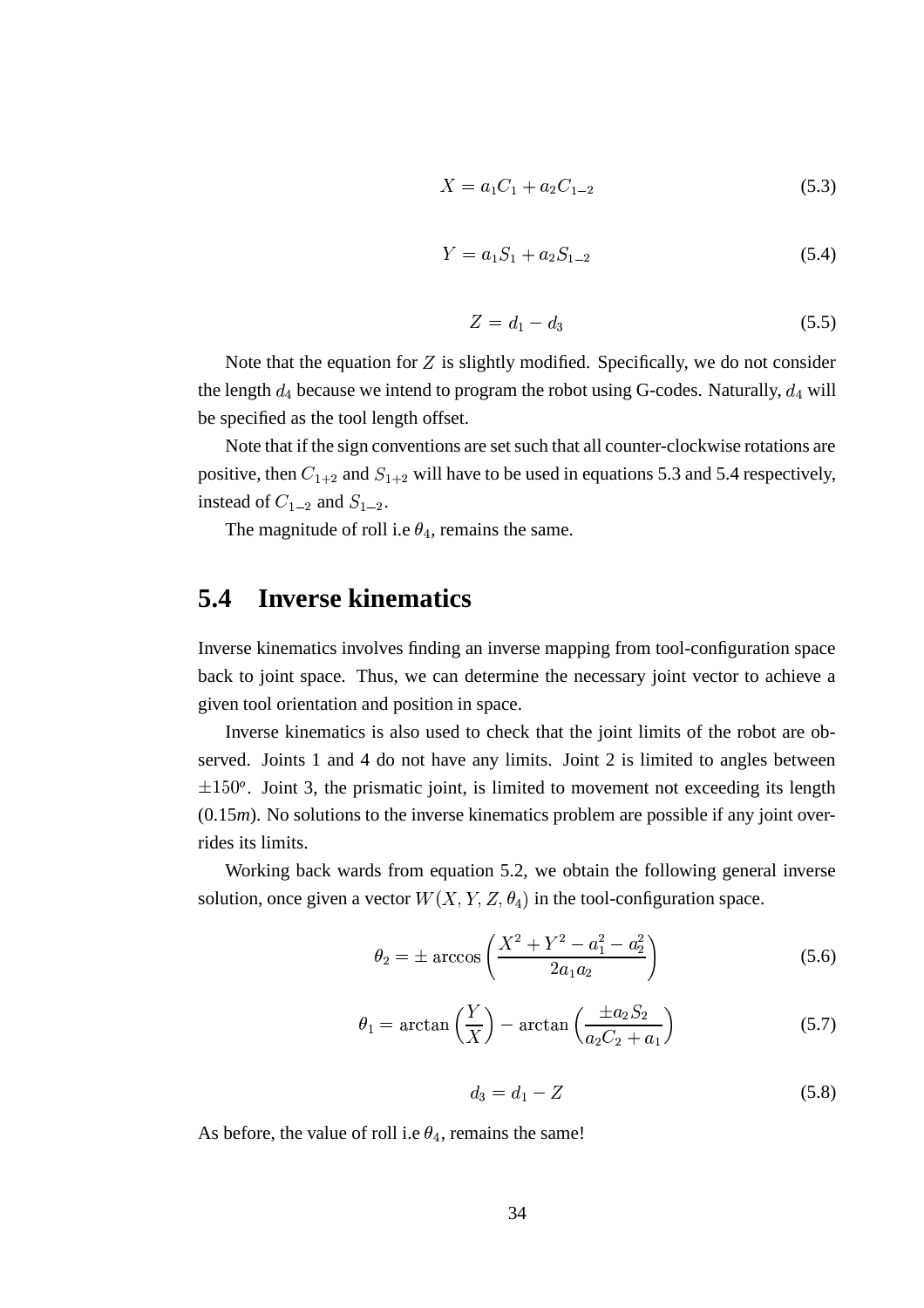Inverse kinematics equations are also used in other tasks like trajectory generation and interpolation.

### **5.5 Motion planning**

Motion planning deals with trajectory and path generation. The term *path* refers to the locus of points in space that the tool tip traverses in a given motion cycle. *Trajectory* is a more specific term and it includes the time-frame and time-scale within which the motion cycle is completed. As mentioned in section 1.1, the robot is programmed using the  $RS274NGC<sup>2</sup>$  language. Motion control includes all of the following functions:

- Sampling the position of the axes to be controlled.
- Computing the next point on the trajectory.
- Interpolating between these trajectory points.
- Computing an output for the motors.
- Programmable software limits.
- Interfaces to hardware and limit switches.
- PID servo compensation with zero, first and second order feed forward.
- Maximum following error.
- Selectable velocity and acceleration values.
- Individual axis jogging (continuous, incremental and absolute).
- Queued blended moves for linear and generalized circular motion.
- Programmable forward and inverse kinematics.

Efficient motion planning makes all the difference between a crude point-to-point robot and a highly sophisticated, contouring one. An overview of the trajectory planning algorithm used for the robot control software is given below.

During each trajectory planning cycle, the trajectory planner computes the next point on the path, based on the type of motion segment (line, circle, arc etc.), speed and the acceleration/deceleration specified. The time period of the trajectory cycle is

<sup>&</sup>lt;sup>2</sup>This is the NGC dialect of RS274. NGC stands for Next Generation Controller.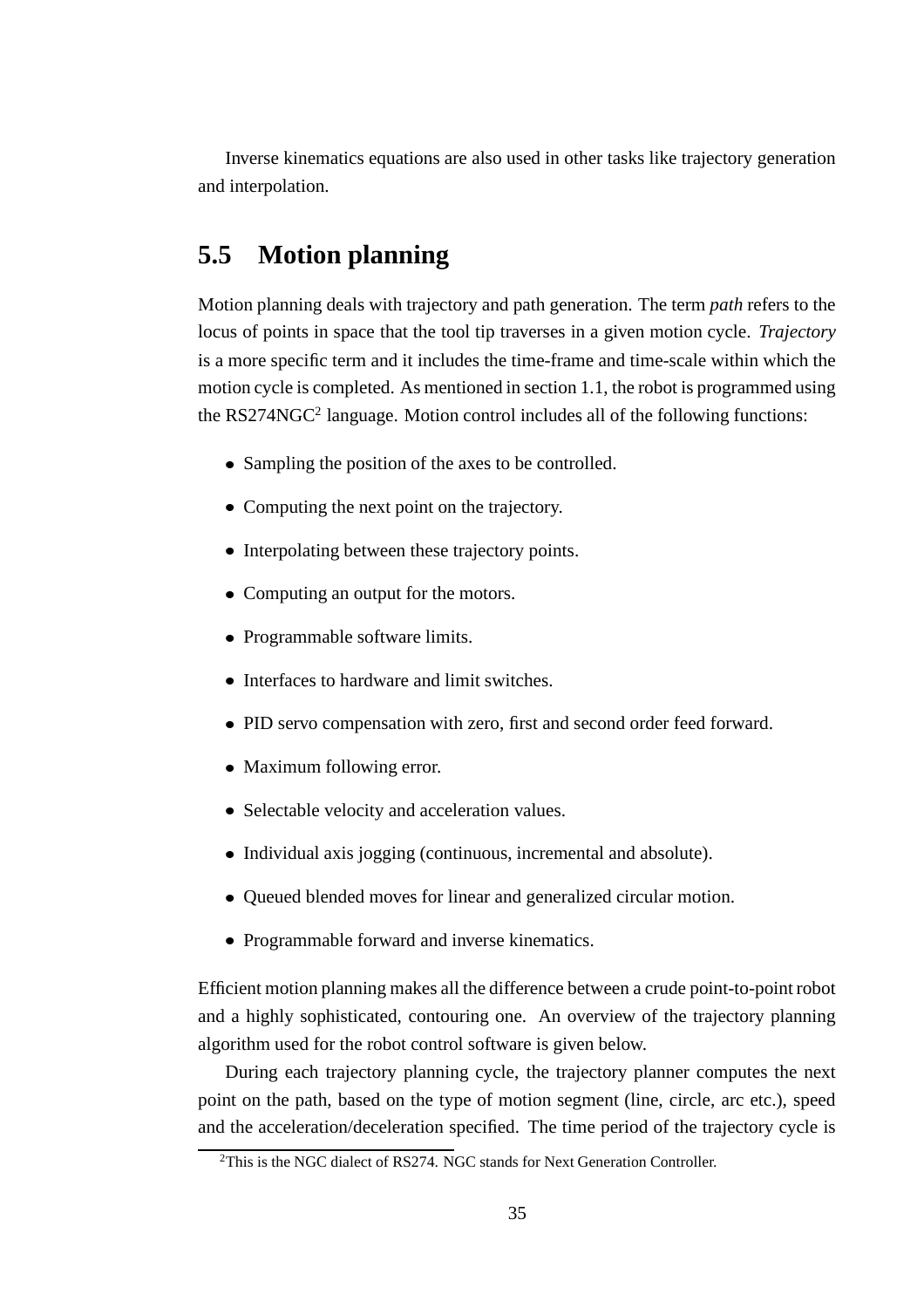typically 10 milli-seconds.<sup>3</sup> After every time period, the trajectory point is run through the inverse kinematics functions to generate the corresponding axes points. Thus, at the end of each trajectory cycle, a new set of axes points is obtained.

There is an interpolator for each axis and each point from the new set is appended to its associated axis interpolator. This is because the axis controller runs at a higher frequency than the trajectory planner. The cycle time for the axis controllers is typically 1 millisecond.<sup>4</sup> Thus, the axes controller runs 10 times faster than the trajectory cycle. Since the trajectory planner and axis controllers all run in one piece of code, what happens is that the whole loops runs at the fastest rate, and the trajectory calculations are done once every Nth time through the loop. All the axis calculations are run at the rate of the fastest, instead of trying to slow some of the slower ones down by only running them every other cycle.

The axis controller is where PID servo control is done, or the frequency generator for steppers is loaded. In every one of the non-trajectory cycles, the interpolator generates an in-between point from the last axis point to the most recent axis point.

Many types of interpolation can be done.

Zeroth-order interpolation is one in which the same point is used over and over again, until the next trajectory point is computed. Then the new one is used over and over again. At the transition, there are jumps in position, speed and acceleration.

First-order interpolation is one in which the in-between points fall proportionally between the end points. At the transition, position is continuous but there is a jump in speed, and acceleration has large spikes.

Second-order (quadratic) interpolation is one in which the in-between points fall on a curve between the end points. At the transition, position is continuous, and at one side (just preceding or just following the transition), speed can be continuous. Since there is no point in only having speed continuity half of the time, second-order interpolation is not of practical use.

Third-order (cubic) interpolation is one in which the in-between points fall on a curve between the end points. At the transition, position and speed are continuous, but there is a jump in acceleration and jerk (change in acceleration per change in time) has large spikes.

Fourth-order (quartic) interpolation is one in which the in-between points fall on a curve between the end points. At the transition, position and speed are continuous, and at one side (just preceding or just following the transition), acceleration can be continuous. Since there is no point in only having acceleration continuity half of the

<sup>&</sup>lt;sup>3</sup>This value can be changed.

<sup>4</sup>This value can be changed.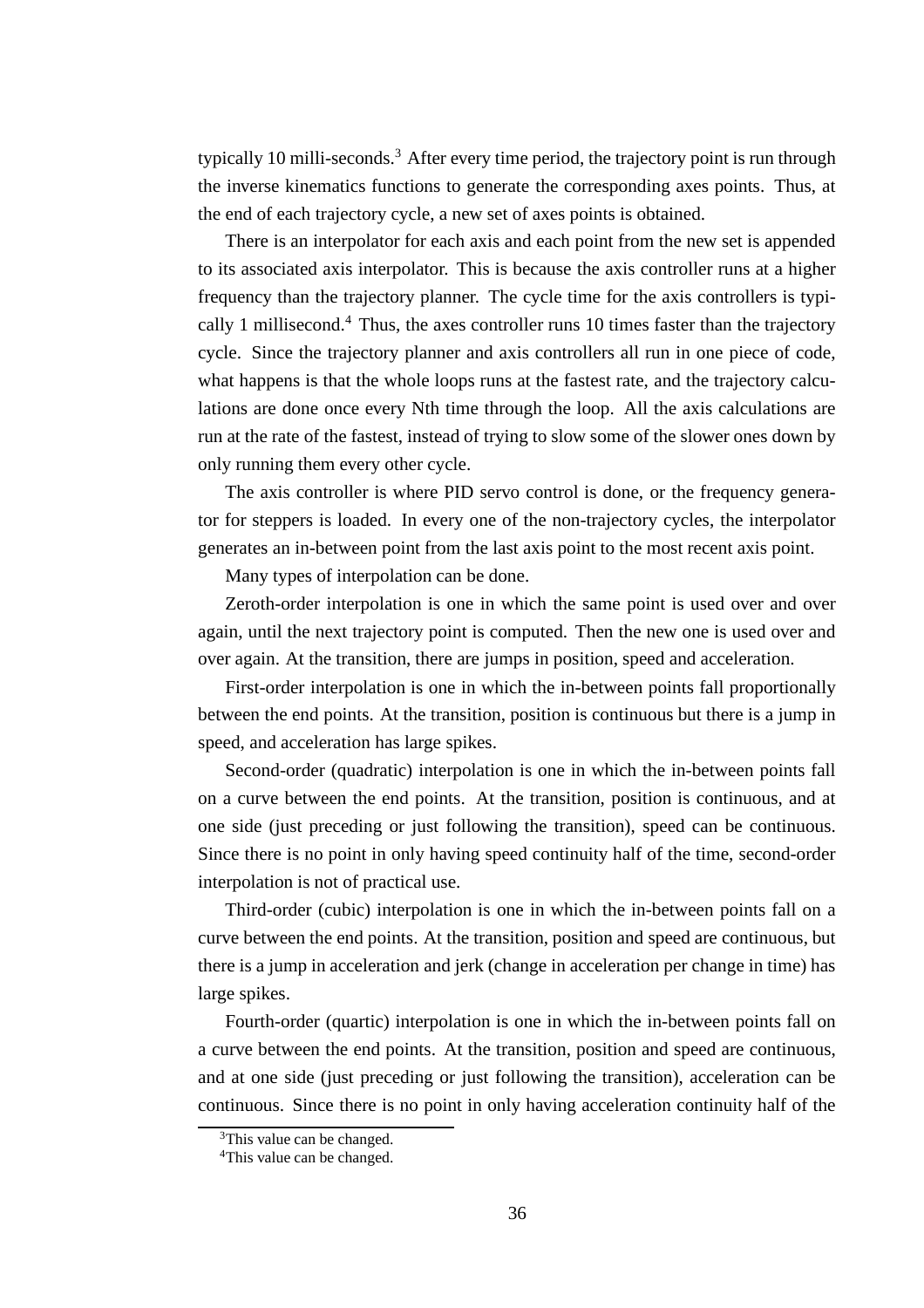time, fourth-order interpolation (like second-order interpolation) is not of practical use. Neither are any other even-order interpolators.

Fifth-order (quintic) interpolation, is one in which the in-between points fall on a curve between the end points, like the cubic. At the transition, position, speed and acceleration are continuous. Jerk is bounded and doesn't have spikes. This is the smoothest from the group, but although have code for this, we haven't implemented it yet.

Each type of interpolation introduces a delay, and the higher the order, the longer the delay. This is because the interpolating curve parameters need to fit more input points, and they can't be constructed until all the necessary points have been given to the interpolator. For zeroth order interpolation (no interpolation), there is no delay and it can be used once a single point is obtained. For first order, two points are needed in order to begin interpolating. For third (cubic), four points, for fifth (quintic), six points, etc.

Currently, cubic interpolation is being utilized in the robot control software.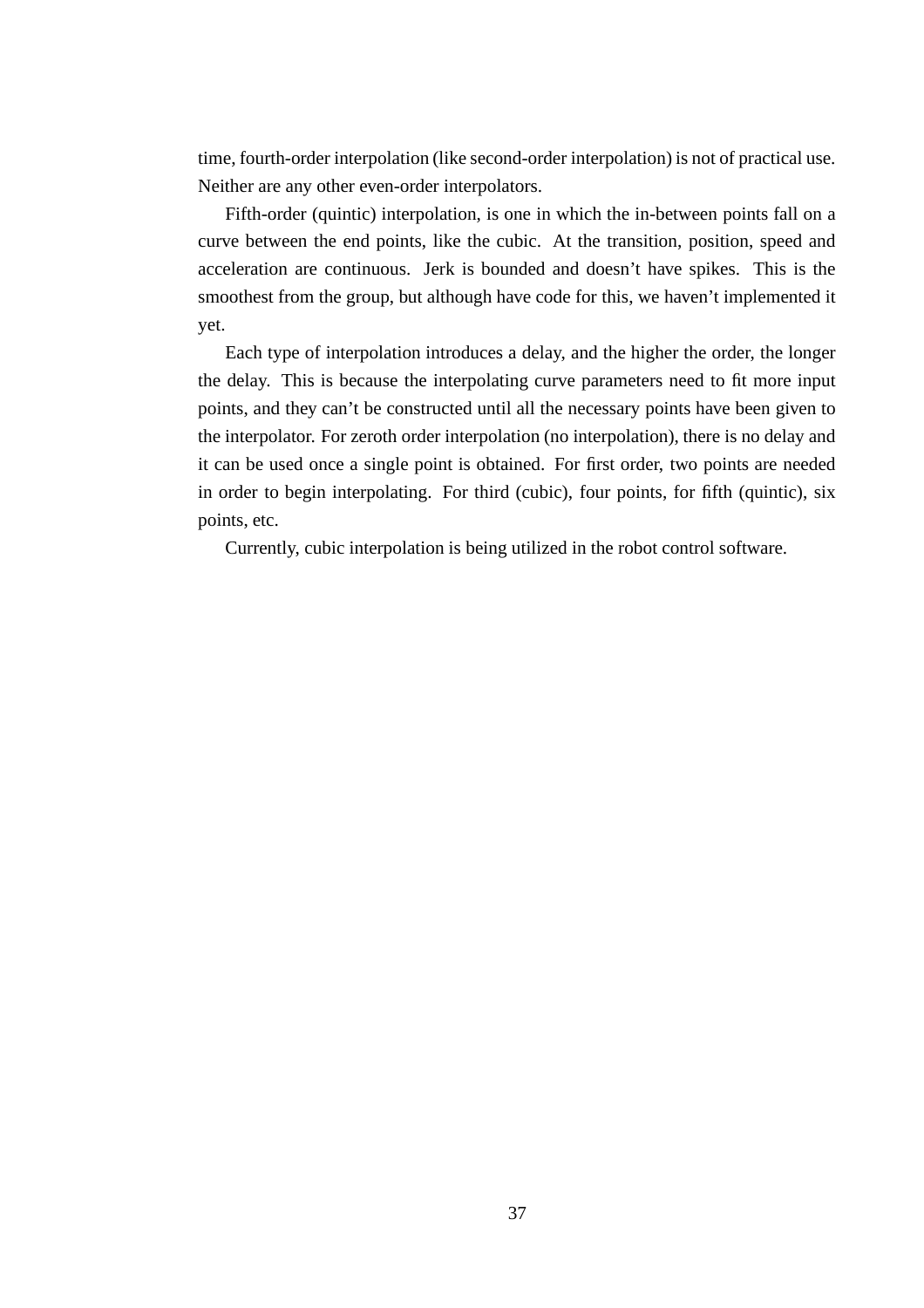## **Software design**

We now turn to some of the software aspects of our project. We have filtered down all principles to their lowest common denominator. Thus, this chapter should be understandable by everybody with a basic familiarity with computers. We will *not* be jumping into all the gory details here. Those are already well documented within the source code and other help files on the accompanying CD. We have no interest in reprinting thousands of lines of code.

### **6.1 Programming the parallel port**

A quick overview of programming the parallel port is presented in this section.

The programming interface to the parallel port consists of 3 registers. These are the Base register, Status register and the Control register. Each register has an address in memory. The addresses of the Status and Control registers depend on the address of the Base register, which is simply called the base address. In a computer, the base address is either of 0x3bc, 0x378 or 0x278.

The addresses of the other registers are calculated as follows:

 $\mathop{\cal Stat}u\mathop{\cal s} {\scriptstyle{} r}$ e $\mathop{\cal q}\nolimits {\scriptstyle{} is} {\scriptstyle{} t} {\scriptstyle{} e\hskip 1pt} {\scriptstyle{} nd} {\scriptstyle{} d\hskip 1pt} {\scriptstyle{} d\hskip 1pt}$  $\emph{ister address} = Base address + 1$ -

$$
Control \ register \ address = Base \ address + 2
$$

The Base register is used for data output, status register is used for data input and the control register is used for setting operating modes, interrupt enable/disable etc.

Data written to the base register appears as voltage at the output pins of the parallel port. Voltages applied to the input pins appear as data in the status register. These voltages correspond to the TTL standard i.e. in the ideal case, a logical HIGH (1) is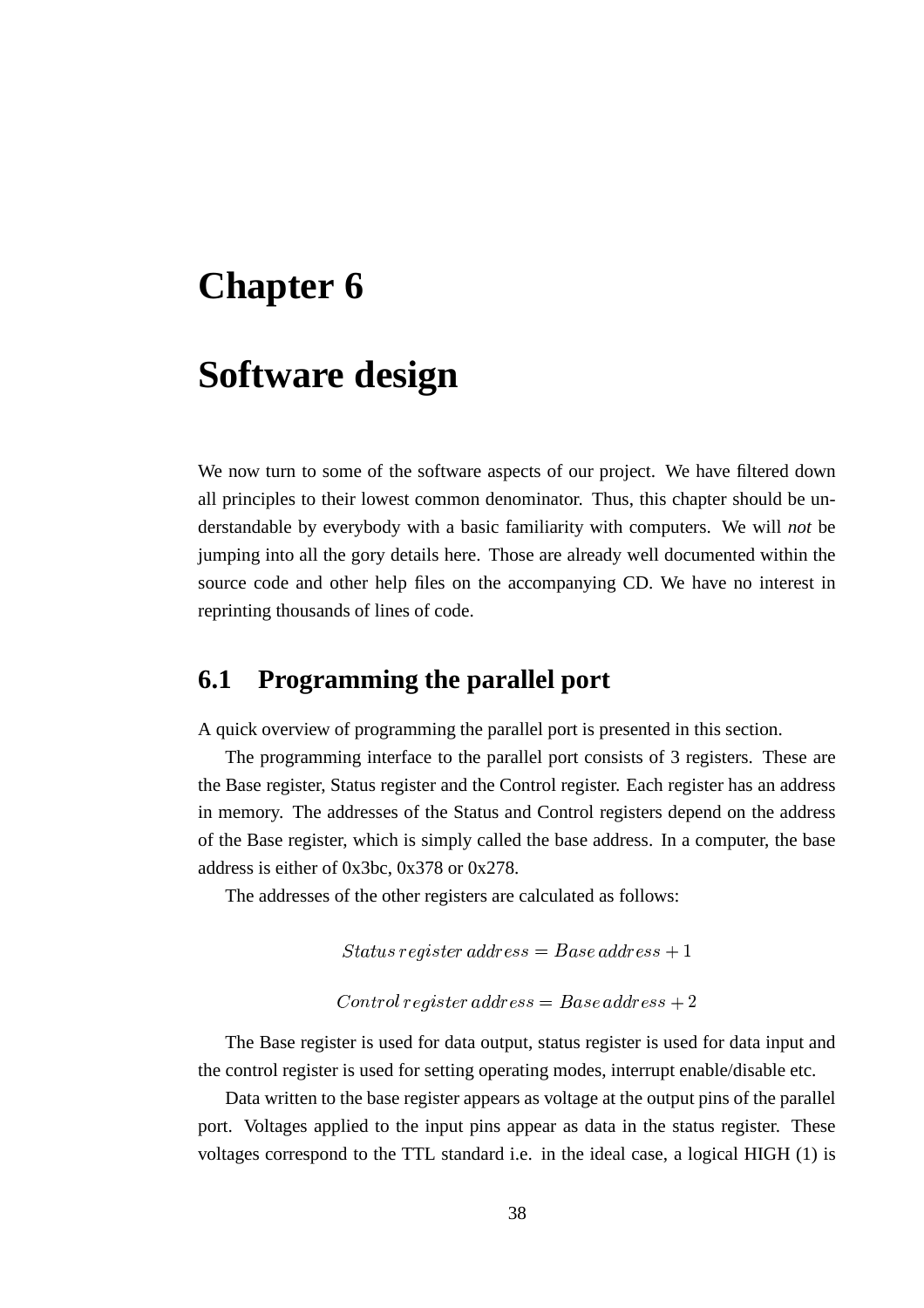+5V and a logical LOW(0) is 0V.

Pins 2 through 9 are data outputs, pins 10 through 13 and 15 are used for data input. Thats about all the information we require to get started. Further information can be found in references[9, 10, 11, 12].

### **6.2 Driving a stepper motor**

A stepper motor requires a train of pulses in order to rotate. The rotation of the motor is a function of the number of pulses sent and their frequency. There are various techniques of producing a pulse train at the output pins of the parallel port. The algorithm for the simplest technique is

1. Send logic  $1^1$  to the pin. 2. Wait for some time. 3. Send logic  $0^2$  to the pin. 4. Wait for some time. 5. GOTO step 1.

Unfortunately, this technique cannot be used for driving multiple motors simultaneously. There are other ways to accomplish this. The best<sup>3</sup> method is discussed below.

There is a structure associated with each motor that contains actual and commanded values of speed, position and acceleration. The control loop consists of a single fast periodic task that drives all the motors. To move the motor move from point X to point Y, this is what happens: The motor thinks it is at point X. It gets a message to move to point Y. From this, it figures the direction of movement. It then uses an accumulator algorithm for acceleration/deceleration. Each time through the task, the speed is increased as per the equation

$$
speed = speed + acceleration * TIME\_PERIOD
$$

The increment to distance in each period is smaller than the step size. Hence, a position accumulator, *accumPos,* is incremented each time through the cycle, as per the equation

> $accumPos = accumPos + speed * TIME\_PERIOD$  $E_{-}PERIOD$

<sup>&</sup>lt;sup>1</sup>1 means HIGH. Which means that  $+5V$  appears at the pin.

<sup>2</sup>0 means LOW. Which means pin voltage drops to 0V.

<sup>3</sup>By "best", we mean the best technique for *our* purpose.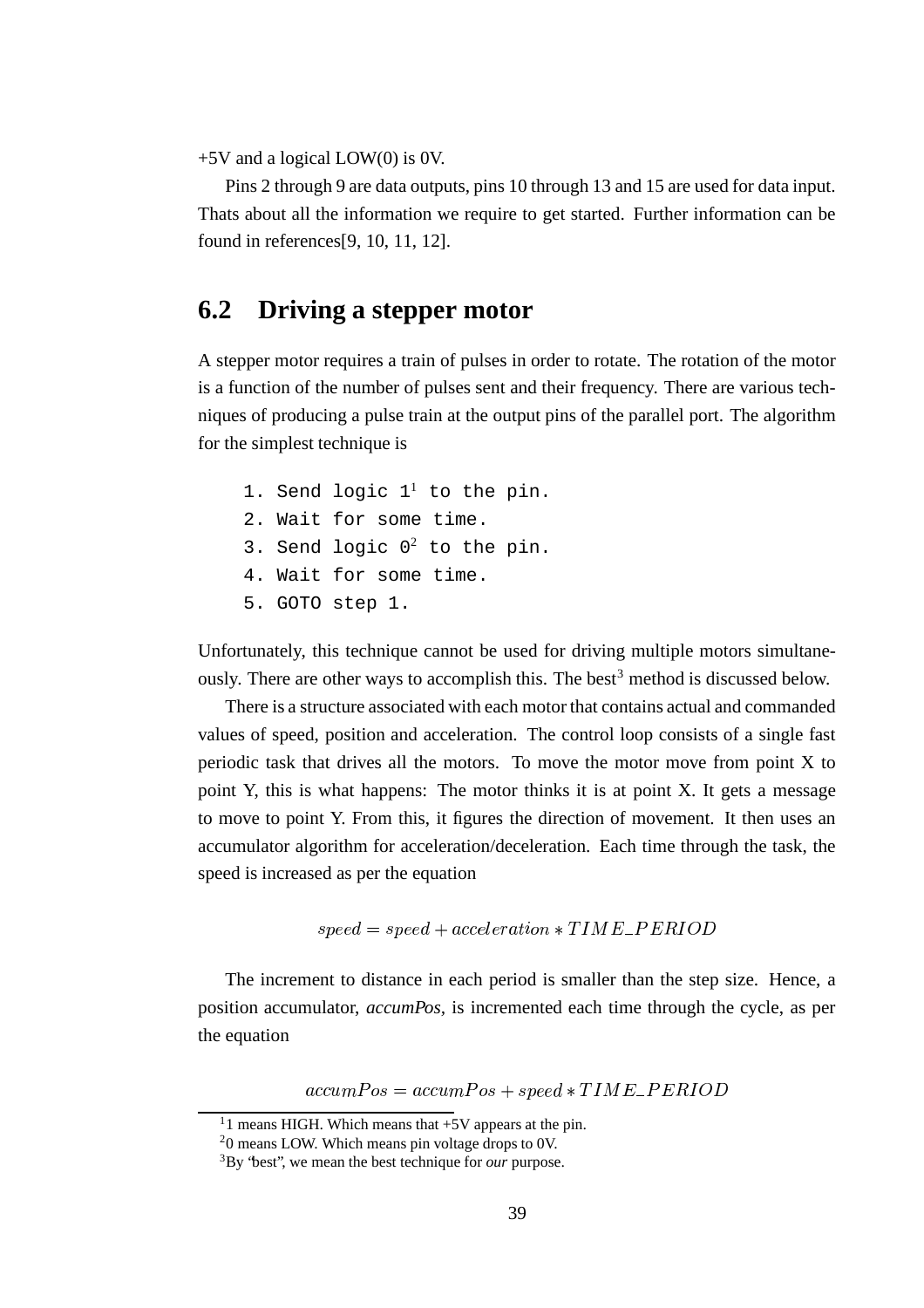Next, the value of *accumPos* is compared against the motor step-size. If

$$
accumPos \geq stepSize
$$

then,

$$
distance = distance + stepSize
$$
  
 
$$
accumPos = accumPos - stepSize
$$

Naturally, both values are corrected for direction also. Thus, the motor accelerates as long as

$$
speed
$$

When the target speed is reached, it stops accelerating and a cruises at a steady velocity. To slow down, the motion code calculates the stopping distance given its current speed and the constant deceleration value. It checks this as part of the main loop and sets target speed to zero. The same cycle repeats and the motor slows down.

### **6.3 The Enhanced Machine Controller**<sup>4</sup>

The Enhanced Machine Controller[13] is a free and open source program that can control servo motors, stepper motors, relays and other devices related to machine tools. We have made extensive use of the EMC, adapting it for our control purposes. The SCARA forward and inverse kinematics were separately written and re-integrated with the main stream code. This section gives an overview of the EMC.

There are four components to the EMC software, as shown in fig. 6.1: a motion controller (EMCMOT), a discrete I/O controller (EMCIO), a task executor which coordinates them (EMCTASK) and a collection of text-based or graphical user interfaces.

#### **6.3.1 The motion controller EMCMOT**

The motion controller is written in C for maximum portability to real-time operating systems. Motion control includes sampling the position of the axes to be controlled, computing the next point on the trajectory, interpolating between these trajectory points

<sup>4</sup>This section is available courtesy of John Kasunich.

http://home.att.net/~JMKasunich/EMC\_Docs/EMC\_Home.htm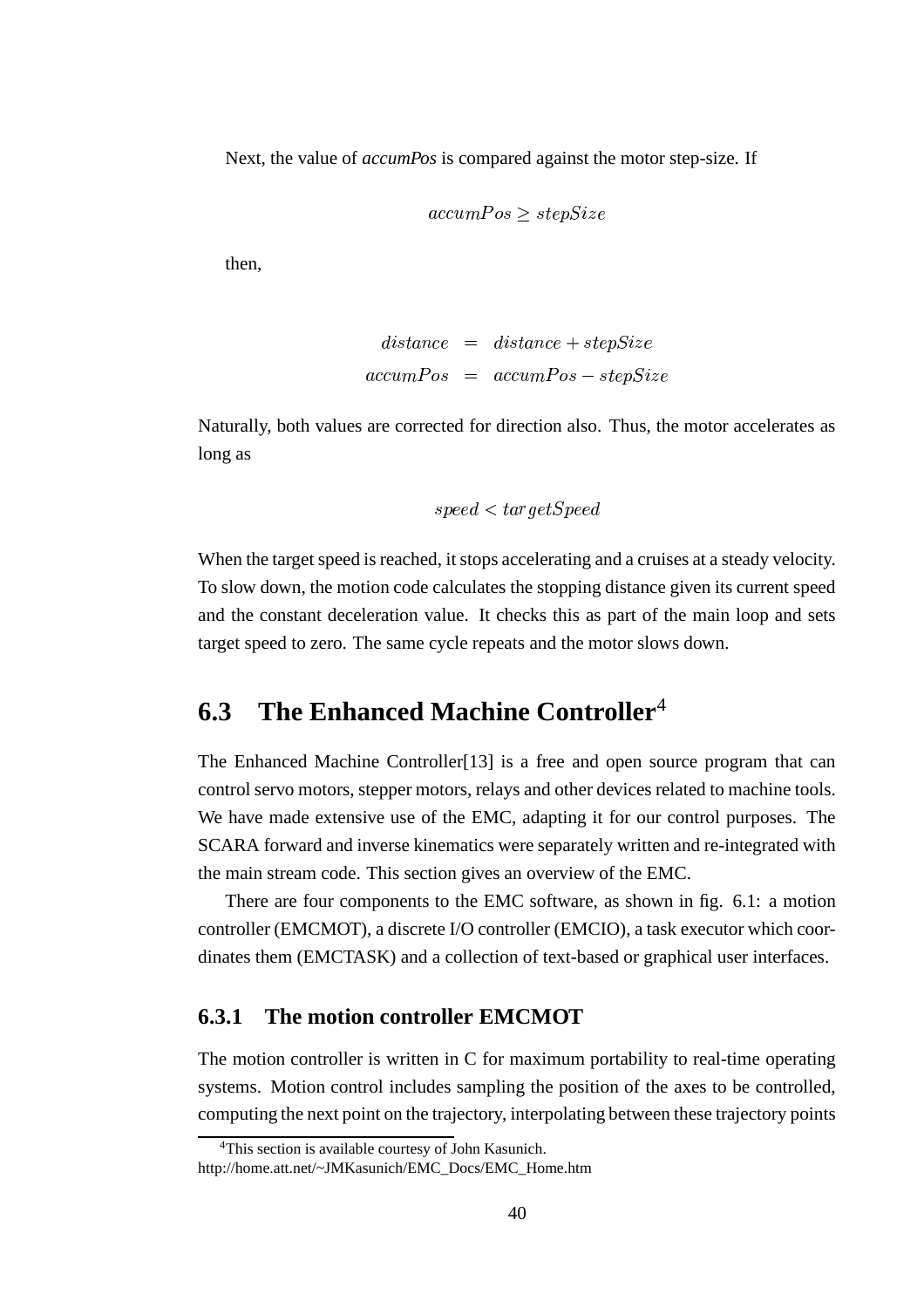

Figure 6.1: EMC architecture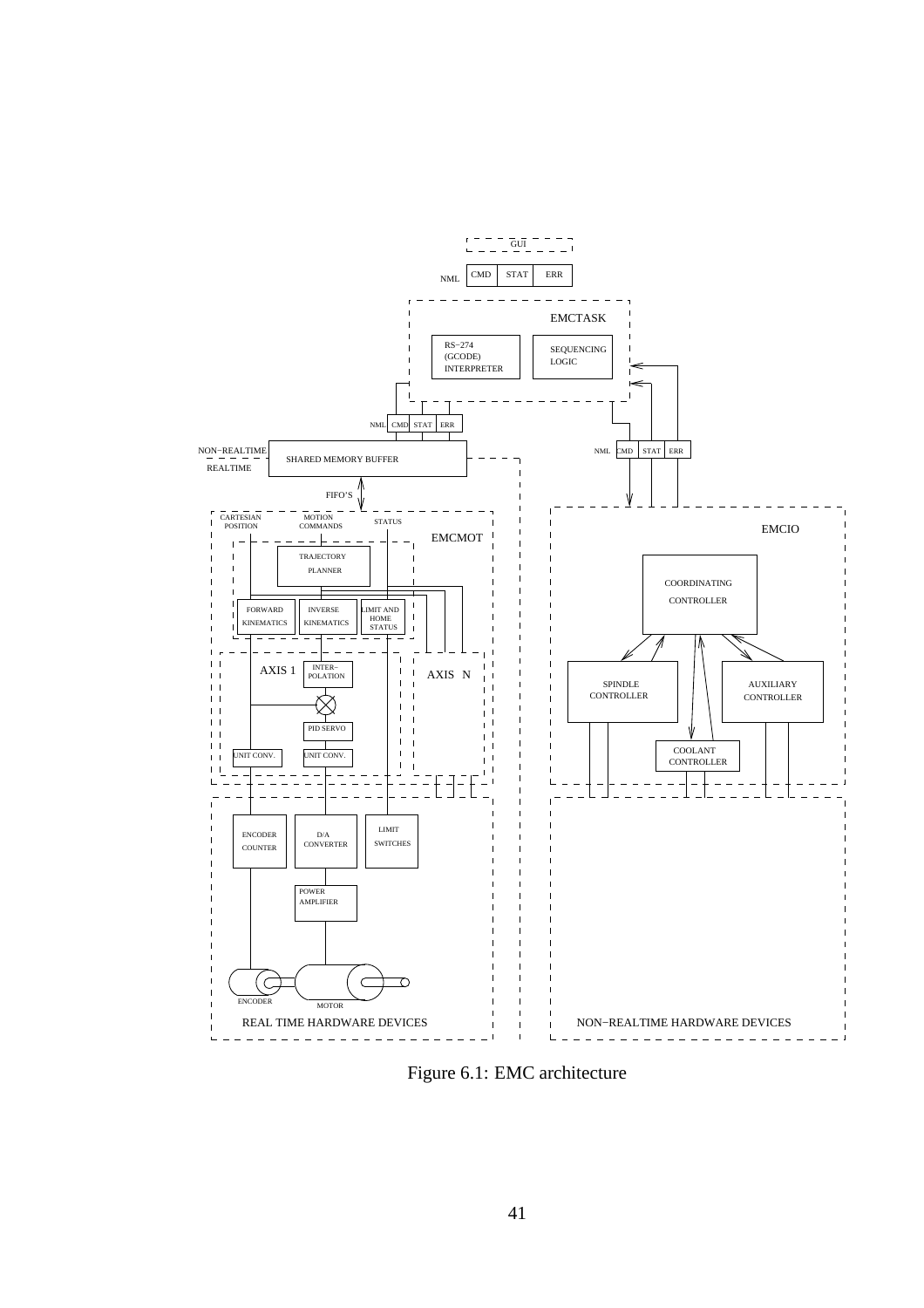and computing an output to the motors. For servo systems, the output is based on a PID compensation algorithm. For stepper systems, the calculations run open-loop, and pulses are sent to the steppers based on whether their accumulated position is more than a pulse away from where their commanded position should be. The motion controller includes programmable software limits, interfaces to hardware limit and home switches, PID servo compensation with zero, first, and second order feed forward, maximum following error, selectable velocity and acceleration values, individual axis jogging (continuous, incremental, absolute), queued blended moves for linear and generalized circular motion, and programmable forward and inverse kinematics. The motion controller is written to be fairly generic. Initialization files (with the same syntax as Microsoft Windows INI files) are used to configure parameters such as number and type of axes (e.g., linear or rotary), scale factors between feedback devices (e.g., encoder counts) and axis units (e.g., millimeters), servo gains, servo and trajectory planning cycle times, and other system parameters.

Complex kinematics for robots can be coded in C according to a prescribed function interface and linked in to replace the default 3-axis Cartesian machine kinematics routines. A C language application programming interface (API) between the motion controller and the external world is provided so that specific hardware can be integrated into the EMC without modifying any of the core control code. Programmers must implement these API functions for each board.

#### **6.3.2 Discrete I/O controller EMCIO**

The discrete I/O controller (bottom right in fig. 6.1) is written in  $C_{++}$ , using the NIST RCS Library. It is based on a hierarchy of C++ controller classes derived from the NML\_MODULE base class, each communicating using NML<sup>5</sup>. Discrete I/O controllers are highly machine-specific, and are not customizable in general using the INI file technique used to configure the more generic motion controller.

#### **6.3.3 Task Executor EMCTASK**

The Task Executor (second from top in fig. 6.1) is coded similarly to the discrete I/O controller, using the NML\_MODULE base class and the RCS Library. It is less machine specific than the discrete I/O controller, as it is responsible for interpreting G and M code programs whose behavior does not vary appreciably between machines.

<sup>&</sup>lt;sup>5</sup>NML stands for Neutral Messaging Language. It is platform independent.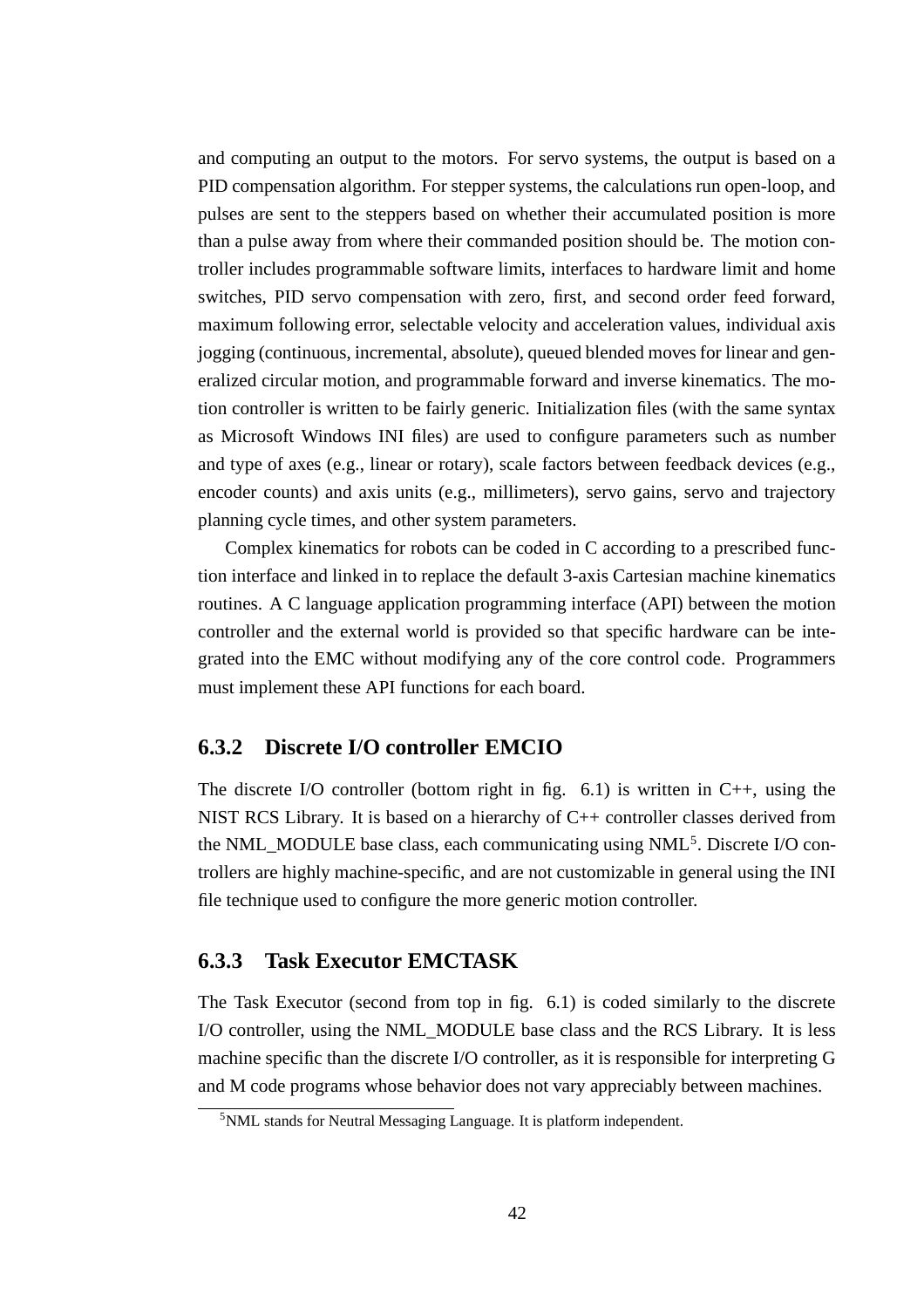#### **6.3.4 Graphical User Interfaces**

Indicated at the very top in fig. 6.1 is the fourth component of the EMC software, the graphical user interface (GUI). The architecture of EMC supports other components instead of the GUI, such as flexible manufacturing systems or remote GUI's. Whatever component is at the top has high level control of the EMC. It communicates using NML, sending messages such as power on, enter automatic mode, run a program, or power down. GUI's may send manual commandsinitiated by the operator, for example jogging machine axes in manual mode or homing each axis.

The EMC comes with several types of user interfaces: an interactive command-line program emcpanel, a character-based screen graphics program keystick, an X Windows program xemc, a Java-based GUI emcgui, and a Tcl/Tk-based GUI TkEmc. A screen shot of TkEMC is shown in fig. 6.2.

TkEmc is most well-supported, and runs on Linux and Microsoft Windows. The Windows version can connect to a real-time EMC running on a Linux machine via a network connection, allowing the monitoring of the machine from a remote location. TkEmc comes with the Linux distribution of the EMC.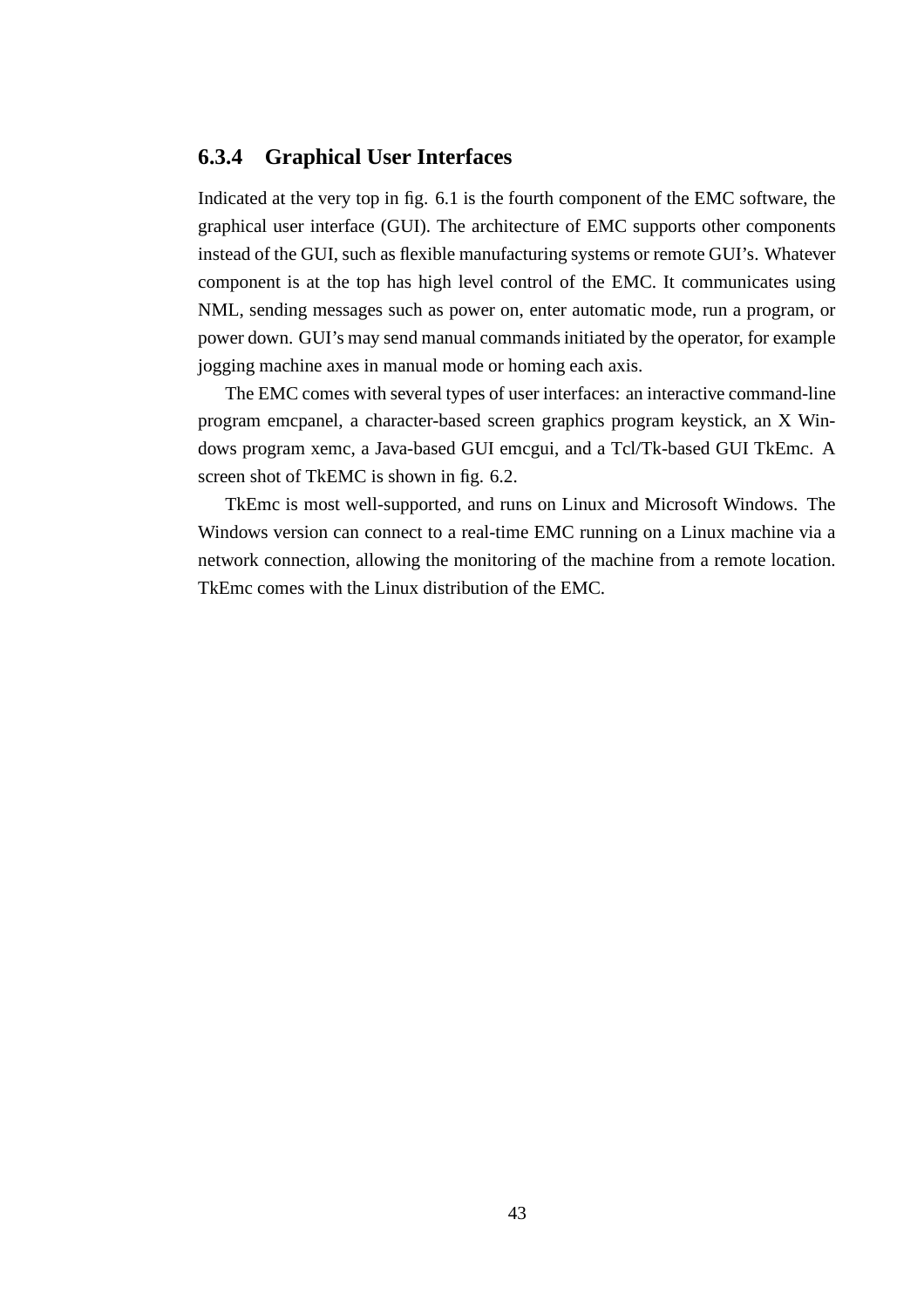| X-WE                              |                                                          |              |                | <b>TKEMC</b> |                                              |                |     | $\blacksquare$ $\boxtimes$ $\boxtimes$                                   |
|-----------------------------------|----------------------------------------------------------|--------------|----------------|--------------|----------------------------------------------|----------------|-----|--------------------------------------------------------------------------|
| File<br>View                      | <b>Settings</b>                                          | <b>Units</b> | <b>Scripts</b> |              |                                              |                |     | Help                                                                     |
| ON                                |                                                          | MIST OFF     |                | $\leq$       | <b>SPINDLE OFF</b>                           | ×              |     | <b>ABORT</b>                                                             |
| <b>MDI</b>                        |                                                          | FLOOD OFF    |                |              | <b>BRAKE ON</b>                              |                |     |                                                                          |
| Tool:<br>$\bf{0}$                 | Offset:                                                  |              |                |              | 0.0000 Work Offsets: X0.0000 V0.0000 Z0.0000 |                |     | mm                                                                       |
|                                   |                                                          |              |                |              |                                              |                |     | override limits                                                          |
|                                   |                                                          |              |                |              |                                              |                |     | $\vee$ relative<br>machine                                               |
|                                   |                                                          |              |                |              |                                              |                |     | actual<br>commanded<br>$\overline{\phantom{a}}$ joint<br>$\bullet$ world |
|                                   |                                                          |              |                |              |                                              |                |     | <b>continuous</b><br>home<br>$\bullet$                                   |
|                                   |                                                          |              |                |              |                                              |                |     |                                                                          |
|                                   | <b>Axis Speed:</b>                                       | 150          |                |              |                                              | Feed Override: | 100 |                                                                          |
|                                   |                                                          |              |                |              |                                              |                |     | 樹塔                                                                       |
| MDI: G03 X500 Y0 1-45<br>Program: | G3 G17 G40 G21 G90 G94 G54 G49 G99 G64 M5 M9 M48 F150 S0 |              |                |              | none                                         | - Status: idle |     |                                                                          |
| Open                              | Run                                                      |              | Pause          |              | Resume                                       | <b>Step</b>    |     | Verify                                                                   |

Figure 6.2: TkEMC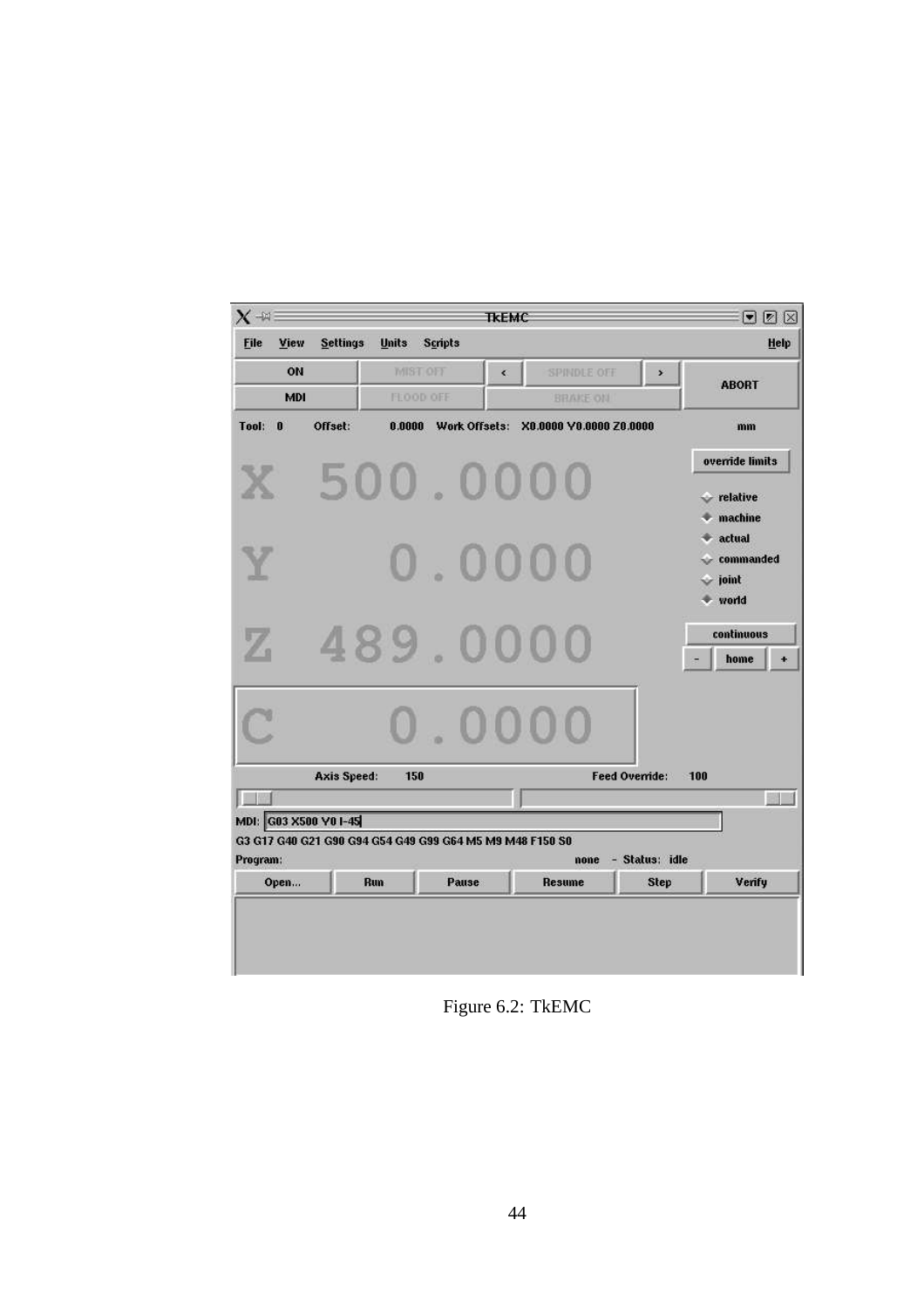## **Robot capabilities**

Some of the robot's capabilities are as follows:

- 1. Programmable using standard G and M codes.
- 2. Point-to-point control possible.
- 3. Continuous path control possible.
- 4. Remote operation of the robot is possible.
- 5. The GUI front-end can run on any operating system. For example, you can connect the robot to a computer running GNU/Linux, while the GUI can run on a separate computer running Microsoft Windows.
- 6. Back plotting is possible. This means, you can view the tool tip path in a separate graphical window, as the robot goes through its motions.
- 7. Verification of the input programs is possible. Thus, one can ensure that the input program is correct, before executing it on the robot.
- 8. Control resolution is 0.5 mm.

The work envelope of the robot is shown by the hatched region in fig. 7.1

The maximum outer radius is 590 mm, while the inner radius of the work envelope is 176 mm.

A screen-shot of the back plot in action is shown in fig. 7.2.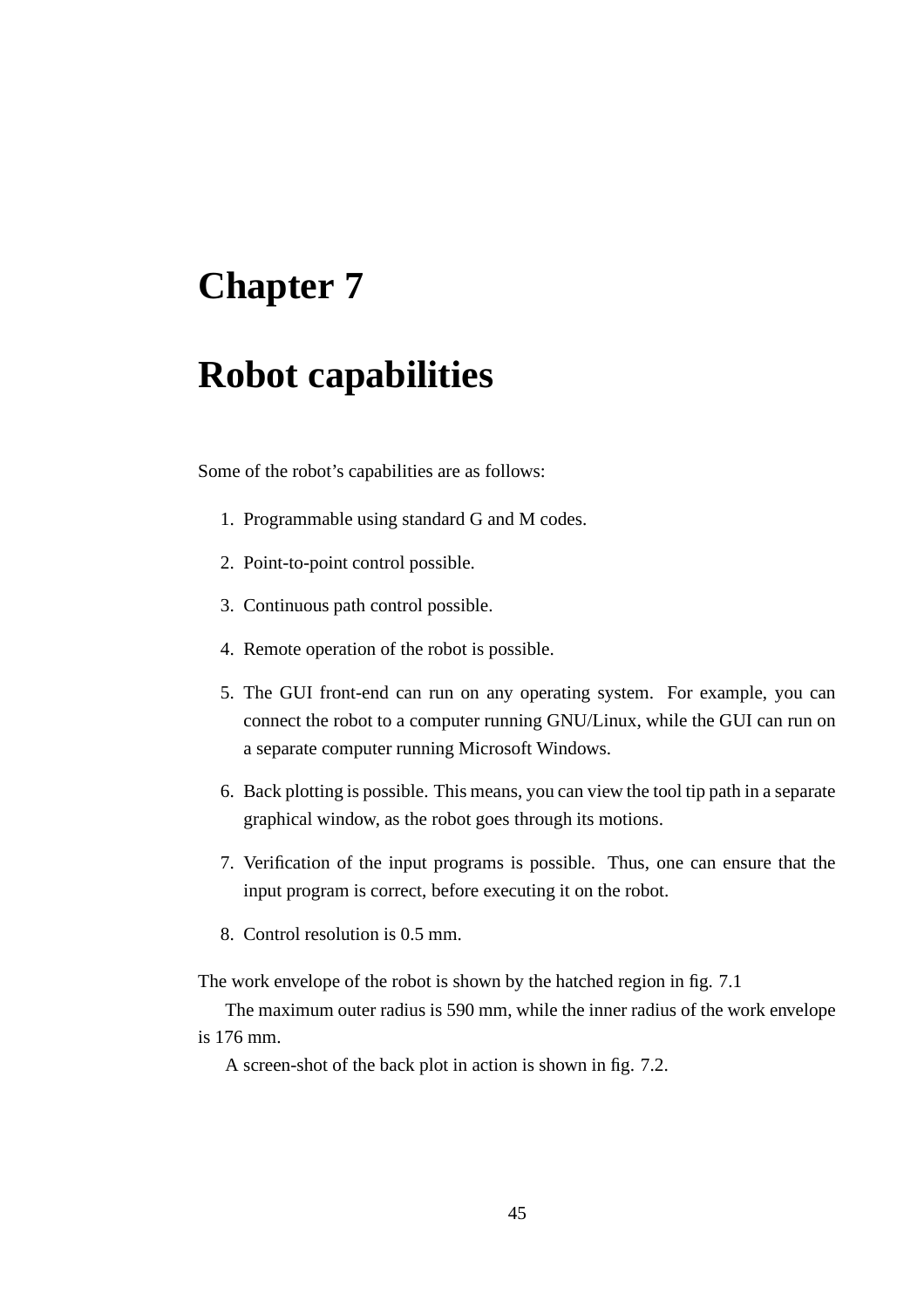

Figure 7.1: Work envelope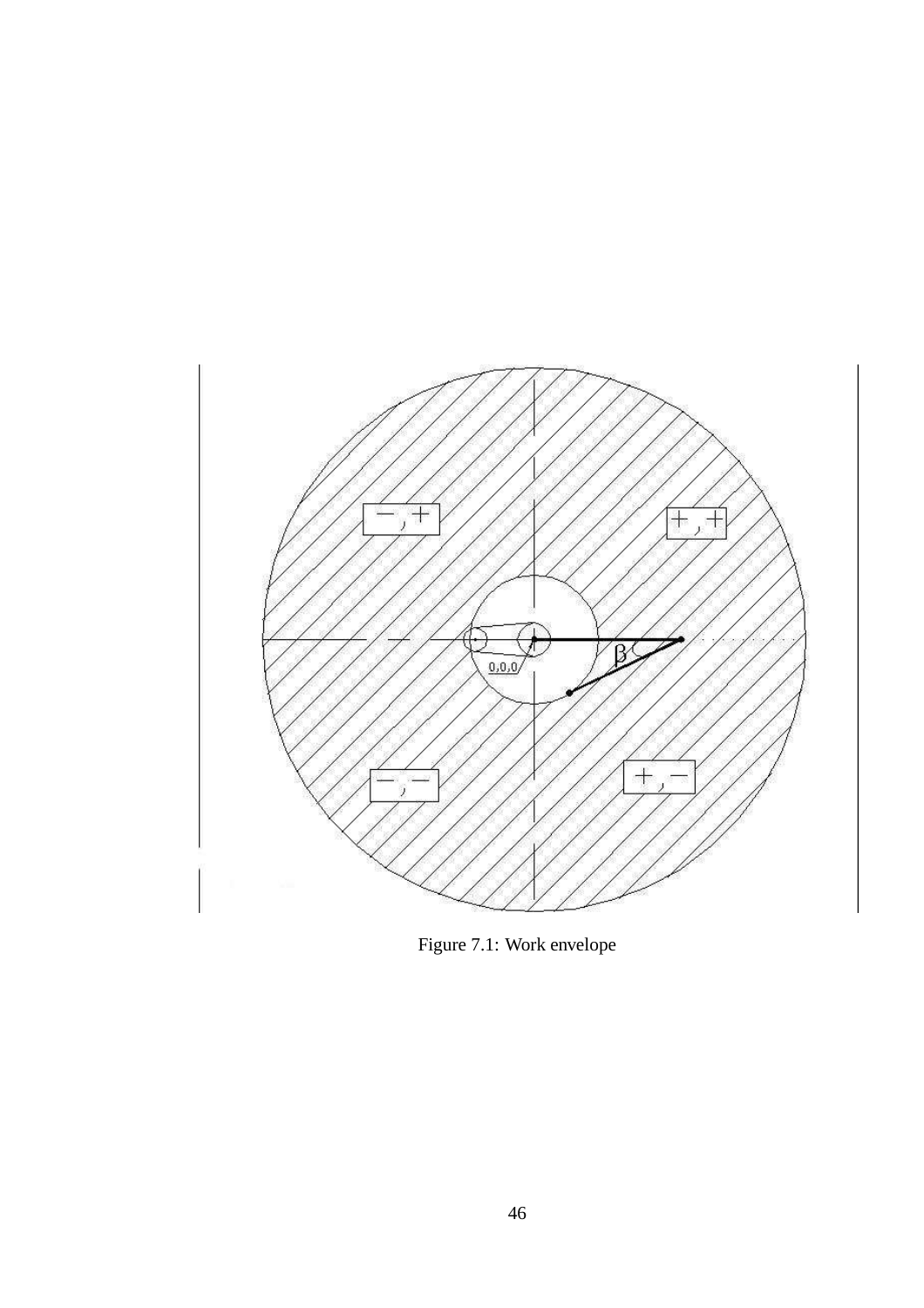

Figure 7.2: The backplotter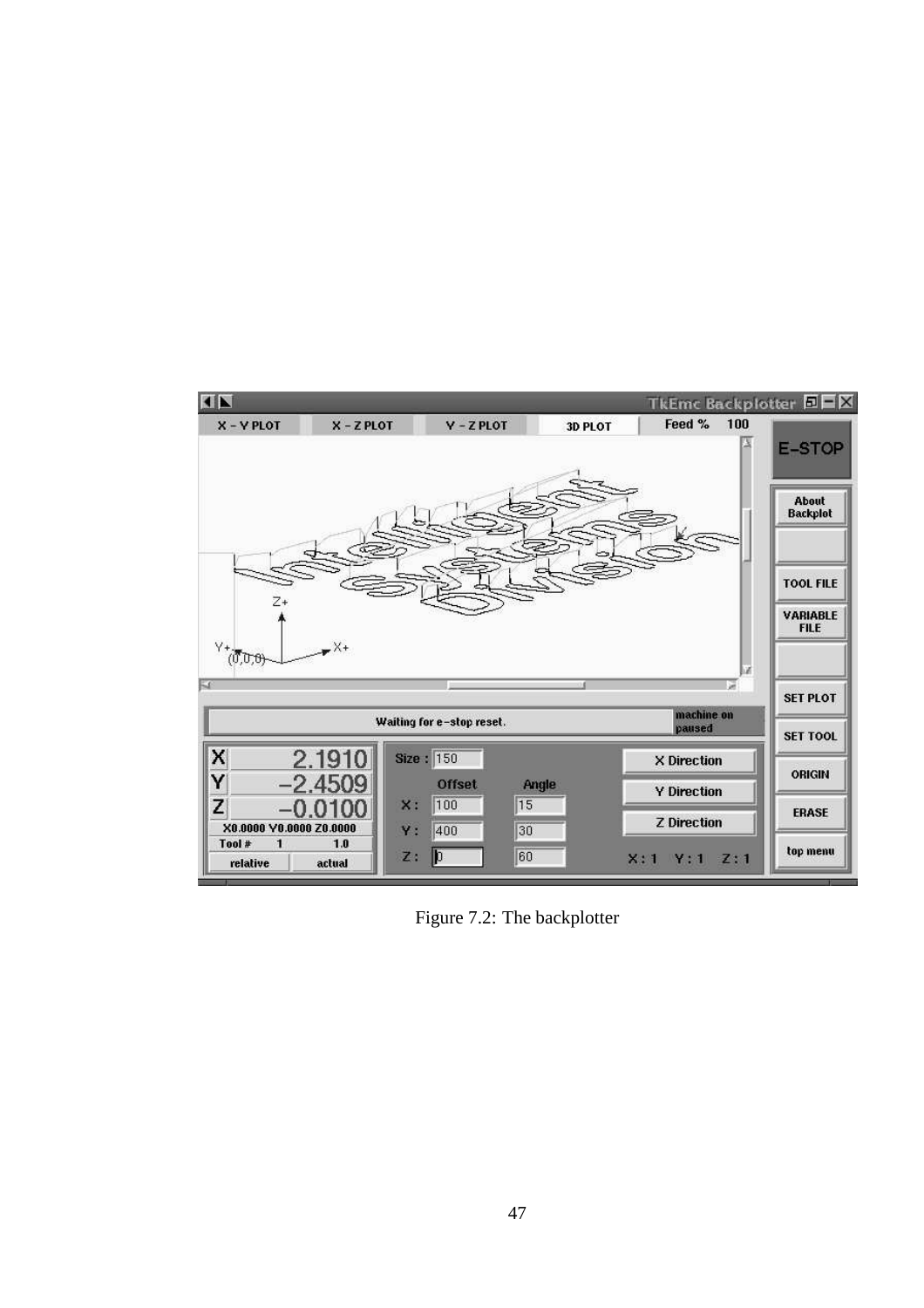## **Scope of application**

Our robot can be used for a wide variety of applications. The wrist of the robot ends in a flange assembly, to which different types of end-effectors can be clamped. Thus, apart from vertical assembly, some of the applications that it can easily perform are

- Spot welding
- Arc welding
- Engraving
- Pick-and-place operations
- Material handling and unhandling
- Certain types of machine loading and unloading
- Application of glue, sealants etc. in various manufacturing processes
- Painting and coating applications on  $2\frac{1}{2}^{\circ}$  surfaces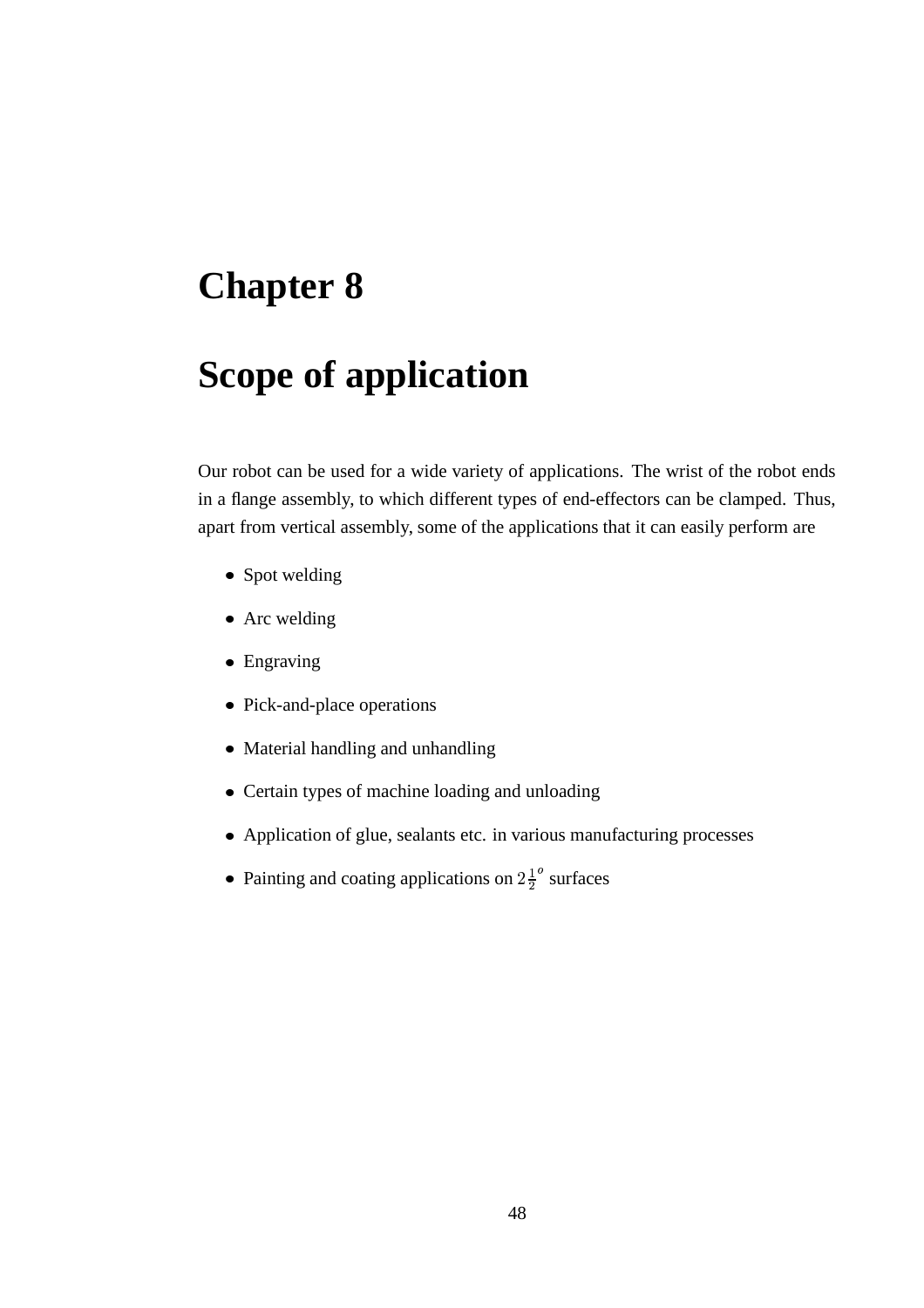## **Costs involved**

A rough cost calculation of the robot is given below:

**Cost of motors** Rs. 9000

**Cost of electronics hardware** Rs. 14000

**Cost of raw material** Rs. 20000

**Machining cost** Rs. 12000

**Miscellaneous** Rs. 6000

**Total:** Rs. 61000

Note that these costs do not include the cost of the computer and the software development costs.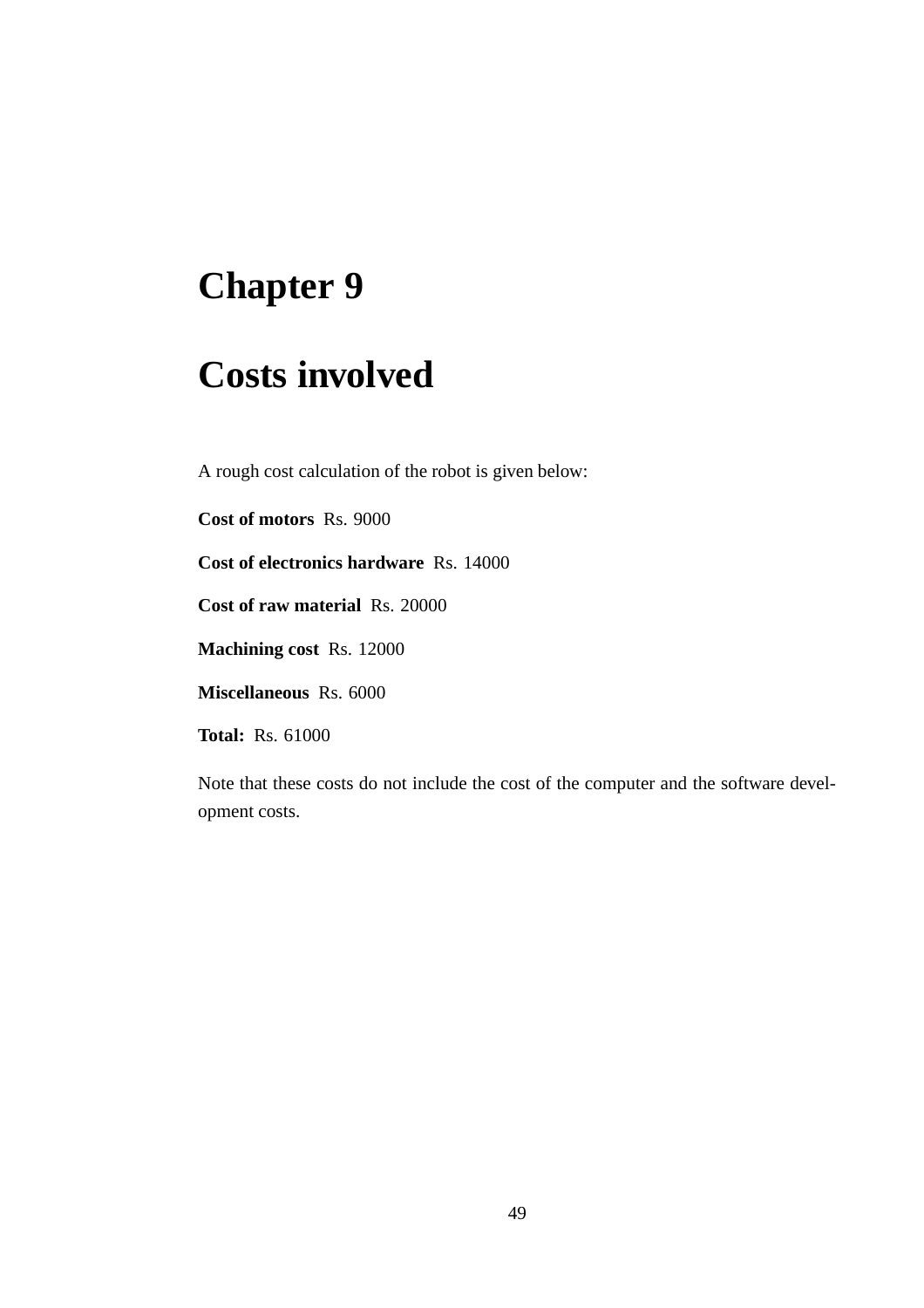## **Conclusion**

We are of the belief that *real* engineers should have wide interdisciplinary knowledge. This project involved a substantial amount of mechanical, electronics, computer and control engineering. Tackling it has exponentially increased our knowledge base.

Both of us are fascinated by machine automation and robotics, and making our very own robot has been a long standing dream. It is gratifying to see it converted to reality. Working on the robot has been a source of joy and inspiration to us throughout the year. So much so, that we are almost sorry that the project is over. It was one of those rare instances, where not only the result, but also the *process* was a source of continued pleasure.

However, in conclusion, we can only say that building the robot tested our design skills to the limit. Its success, therefore, is our greatest reward!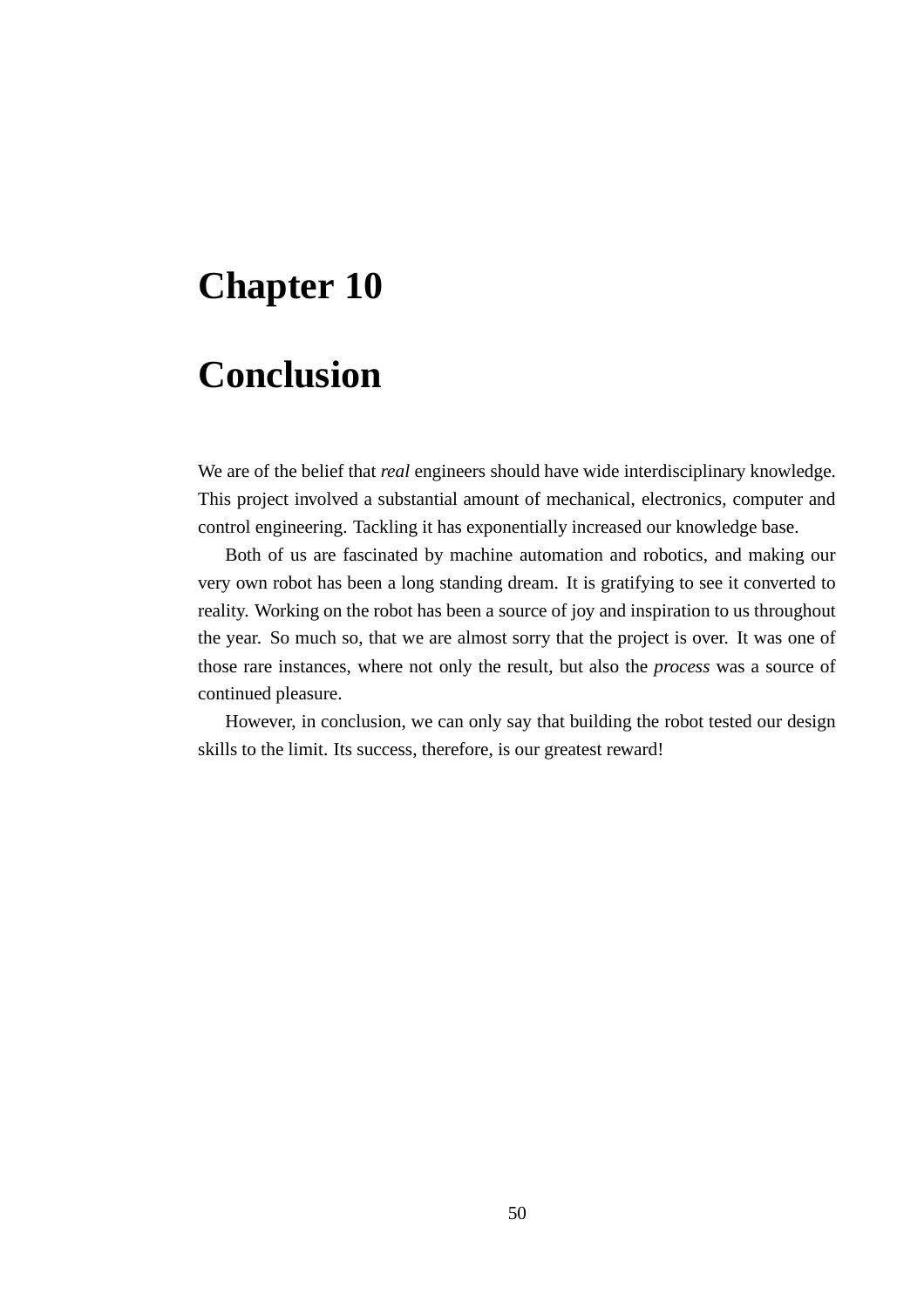## **Acknowledgments**

Building a complete robot from scratch is an extremely challenging process. We wouldn't have pulled through, without the help of several wonderful people. We take this opportunity to express our gratitude.

Our project guide, **Prof. J. S. Jadhav** granted us a remarkable degree of independence. Working on the project has been fun and rewarding due to the freedom, support and respect he has given us.

**Dr. D. R. Pangavhane**, the Head, Dept. of Mechanical Engineering has helped us in innumerable ways during the past four years. We take this opportunity to thank him.

**Mr. Prakash Pujare** is single-handedly responsible for ensuring that our project efforts took off the ground. He patiently advised us and entertained many wild ideas when we were initially deliberating over several project options.

**Mr. Prakash Bhide** was an immense help with the motors and electronics aspects of the project. We mechies would have never been able to develop the electronics without his assistance from time to time.

**Andrew Mustun** went to the extraordinary step of giving us an unlimited license to his **CAM Express** software. This is a wonderful software and proved invaluable in giving us better understanding and insight into CNC programming.

**Paul Corner** and **Ray Henry** are two really great people, directly responsible for helping us with the EMC. Sagar often sat down at nights to discuss his problems with **Paul**, only getting up when he realized that the Sun had risen and was peeping through the curtains. **Ray** was primarily responsible for setting the EMC juggernaut rolling. He helped with everything, from the concept to setting up the first configuration file.

**Mr. Bhambre** of Jogeshwari Industries generously let us use his machine shop to manufacture our robot. He also helped us from time to time with the manufacturing aspects.

**Ashley Lima** lent us his excellent printer, due to which printing the report was a breeze.

Finally, we would like to thank our families for pretending to believe that we were sane, while we went about our project.